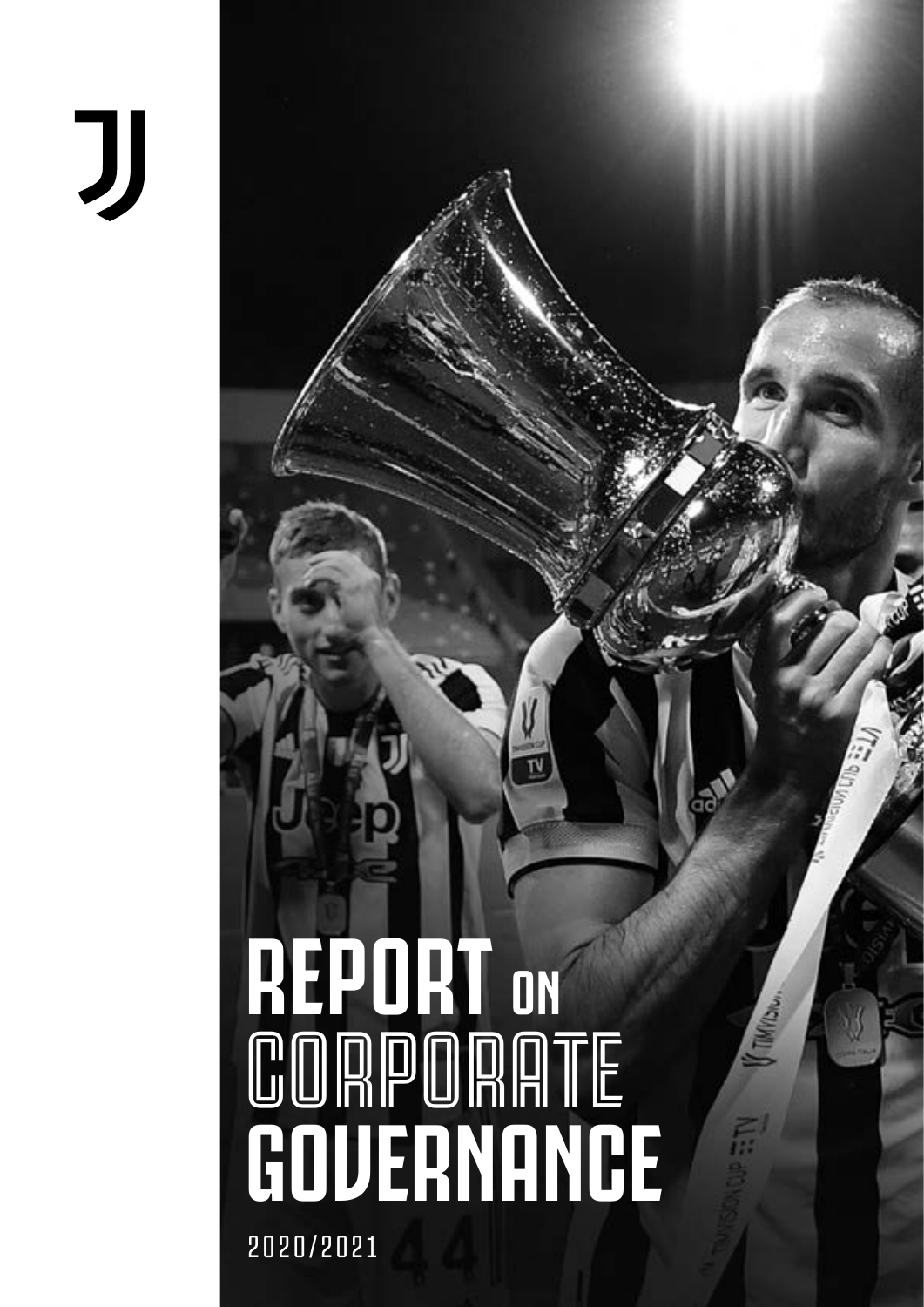# **REPORT ON CORPORATE GOVERNANCE AND OWNERSHIP STRUCTURE**

pursuant to article 123-bis of the consolidated law on finance

(Traditional administration and control model)

Date of the Report: 17 September 2021

This Report refers to the 2020/2021 financial year and is available on the Company's website www.juventus.com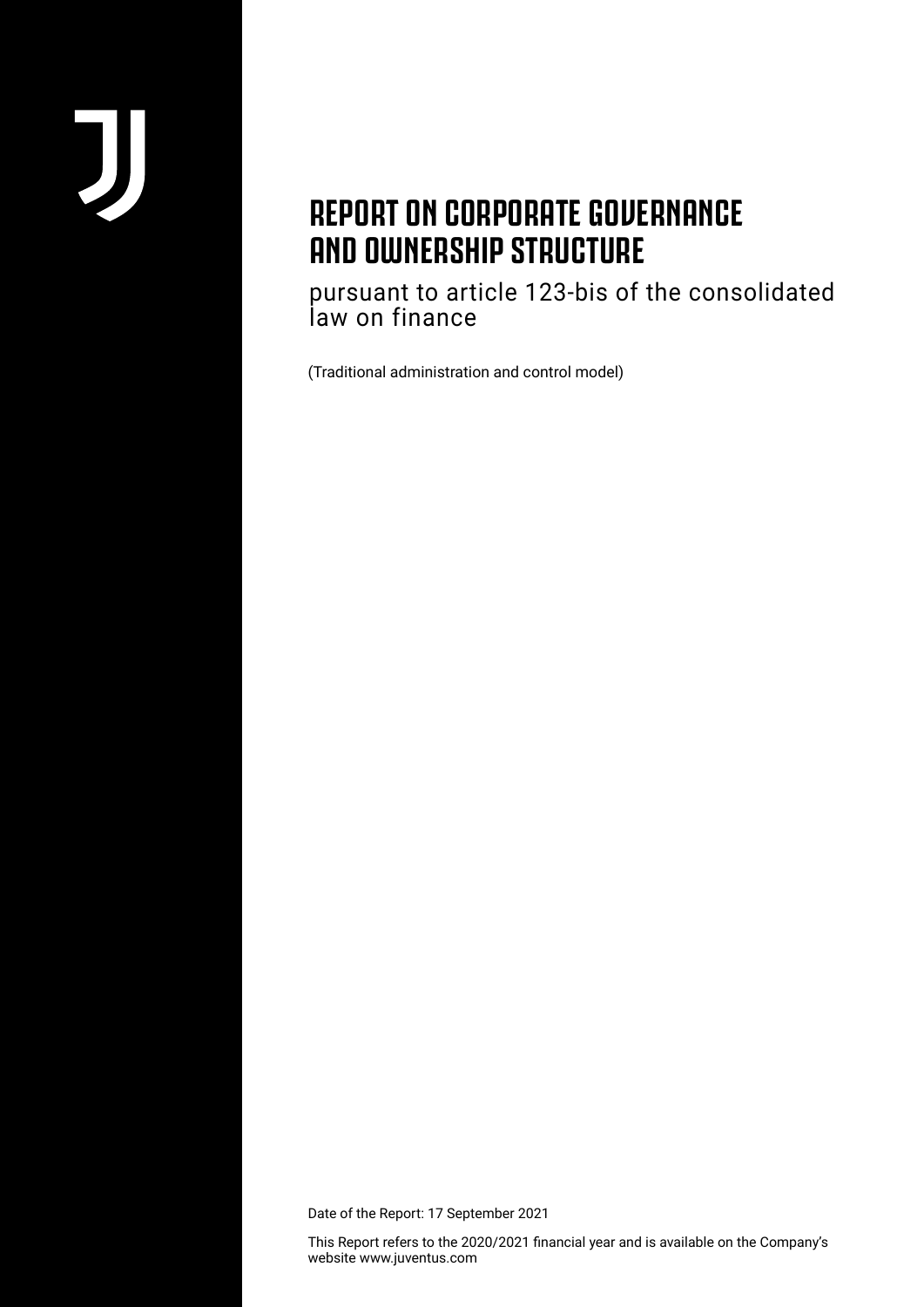|                                                                                                                                                  | 6                                                                 |
|--------------------------------------------------------------------------------------------------------------------------------------------------|-------------------------------------------------------------------|
|                                                                                                                                                  | 6<br>6<br>7<br>8<br>9                                             |
| g voting rights<br>aws concerning take over bid.<br>for the purchase of treasury shares<br>nt of Directors and to amendments made to the By-Laws | 9<br>9<br>9<br>10<br>10<br>10<br>10<br>10<br>10<br>10<br>10<br>10 |
| ers' Meeting                                                                                                                                     | 11<br>11<br>11<br>12<br>13<br>13<br>16<br>17                      |
| tees<br>c responsibilities                                                                                                                       | 18<br>18<br>19<br>19<br>19<br>20<br>23<br>23<br>23<br>24<br>24    |
| ent System and their roles and responsibilities<br>ntrol and Risk Management System                                                              | 25<br>26<br>30<br>30<br>31                                        |
| on to the financial reporting process<br>t to Legislative Decree 231/2001<br>t to Article 7, paragraph 5, FIGC By-Laws                           | 31<br>34<br>35<br>35                                              |
| tion in particular                                                                                                                               | 36<br>37                                                          |
|                                                                                                                                                  | 38                                                                |
| 2020 FROM THE CHAIRMAN                                                                                                                           | 38                                                                |
|                                                                                                                                                  | 39                                                                |
|                                                                                                                                                  | 43                                                                |

# **TABLE OF CONTENTS**

### **GLOSSARY 4**

### **INTRODUCTION 6**

- 1. PRESENTATION OF THE COMPANY
- 1.1 Issuer Profile
- 1.2 Corporate Governance Model
- 1.3 Principles and values
- 1.4 Declaration on the nature of SME
- 2. OWNERSHIP STRUCTURE<br>2.1 Share capital
- Share capital
- 2.1.1 Share capital structure and significant shareholding
- 2.1.2 Restrictions on the transfer of securities
- 2.1.3 Securities that confer special rights
- 2.1.4 Shareholdings of employees: mechanism for exercising
- 2.1.5 Restrictions on voting right
- 2.1.6 Shareholder agreements
- 2.1.7 Change of control provisions and provisions of the By-L
- 2.1.8 Authorisations to increase company share capital and for
- 2.1.9 Agreements concerning allowances for Directors
- 2.1.10 Regulations applicable to the appointment and replacemen
- 
- 3. DISCLOSURE ON CORPORATE GOVERNANCE<br>3.1 Shareholders' meeting and rights of Sharehold Shareholders' meeting and rights of Shareholder
- 3.1.1 Procedures for convening and attending the Shareholde
- 3.1.2 Shareholders' Meeting
- 3.2 Board of Director
- 3.2.1 Composition
- 3.2.2 Role of the Board of Directors
- 3.2.3 Meetings
- 3.2.4 Self-assessment of the Board of Directors and Committe
- 3.2.5 Remuneration of Directors and Managers with strategic
- 3.2.6 Composition of the Board of Directors
- 3.3 Internal committees of the Board of Directors 19
- 3.3.1 Remuneration and Appointments Committee
- 3.3.2 Control and Risk Committee
- 3.4 Board of Statutory Auditors
- 3.4.1 Composition
- 3.4.2 Role of the Board of Statutory Auditors
- 3.4.3 Meetings
- 3.5 Independent Auditors
- 3.6 Internal Control and Risk Management System
- 3.6.1 Main players in the Internal Control and Risk Management
- 3.6.2 Coordination among entities involved in the Internal Co
- 3.6.3 Identification, evaluation and management of risks
- 
- 3.6.4 Evaluation of the system's adequacy
- 3.6.5 Internal Control and Risk Management System in relation
- 3.6.6 Organisation, Management and Control Model pursuant
- 3.6.7 Organisation, Management and Control Model pursuant
- 3.6.9 Interests of Directors and Related Party Transactions
- 3.7 Processing of company information and inside information
- 3.8 Relations with Shareholders and Investors
- 4. CHANGES AFTER THE END OF THE FINANCIAL YEAR
- 5. CONSIDERATIONS ON THE LETTER OF 22 DECEMBER OF THE CORPORATE GOVERNANCE COMMITTEE

### **SUMMARY TABLES 39**

**COMPANY BY-LAWS 43**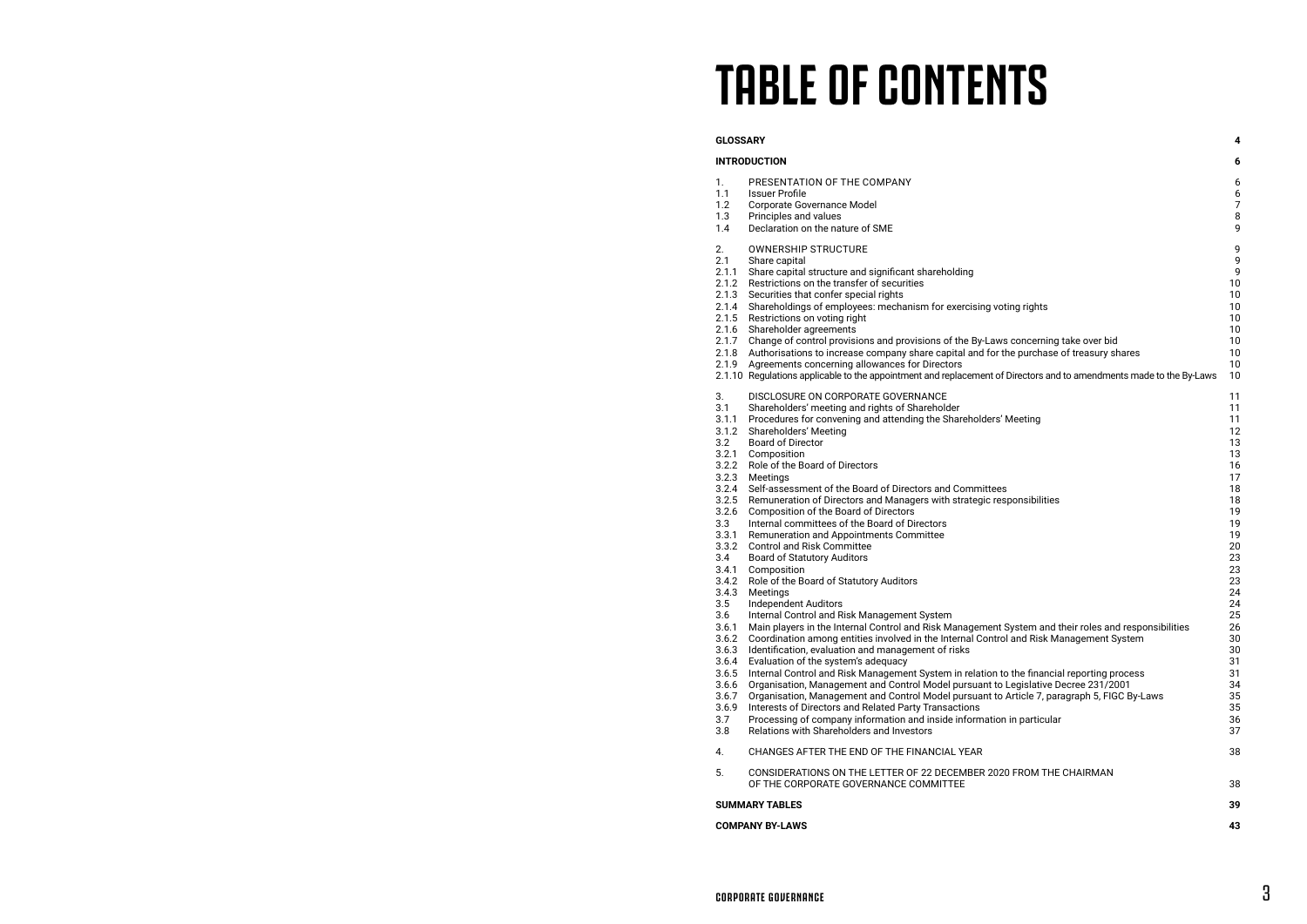# **GLOSSARY**

**SHAREHOLDERS' MEETING**

**SHAREHOLDERS** 

**SUPERVISORY BODY**

**RELATED-PARTY PROCEDURE**

Shareholders' Meeting of Juventus.

Juventus Shareholders.

| <b>CODE OF CONDUCT</b>                                   | The Code of Conduct of listed companies in the version approved in<br>July 2018 by the Committee for Corporate Governance and promoted<br>by Borsa Italiana S.p.A., ABI, Ania, Assogestioni, Assonime and           | <b>SHAREHOLDERS' MEETING CODE</b>         |
|----------------------------------------------------------|---------------------------------------------------------------------------------------------------------------------------------------------------------------------------------------------------------------------|-------------------------------------------|
|                                                          | Confindustria. The Code of Conduct is available on the website of the<br>Committee for Corporate Governance at the following link: http://www.<br>borsaitaliana.it/comitato-corporate-governance/codice/codice.htm. | <b>ISSUERS' REGULATION</b>                |
| <b>CODE OF ETHICS</b>                                    | The Code of Ethics adopted by Juventus.                                                                                                                                                                             | <b>CONSOB RELATED-PARTY REGULATIONS</b>   |
| <b>BOARD OF STATUTORY AUDITORS</b>                       | The Board of Statutory Auditors of Juventus                                                                                                                                                                         |                                           |
| <b>CONTROL AND RISK COMMITTEE</b>                        | Committee with an advisory role for internal control and risk<br>management, established within the Board of Directors.                                                                                             | <b>REPORT</b>                             |
| <b>REMUNERATION AND APPOINTMENTS</b><br><b>COMMITTEE</b> | Committee with an advisory role for remuneration policies for Directors<br>and managers with strategic responsibilities, established within the<br>Board of Directors.                                              | <b>REMUNERATION REPORT</b>                |
| <b>BOARD OF DIRECTORS</b>                                | The Board of Directors of Juventus.                                                                                                                                                                                 | <b>COMPANY OR ISSUER OR JUVENTUS</b>      |
| <b>LEGISLATIVE DECREE 231/2001</b>                       | Italian Legislative Decree no. 231 of 8 June 2001, as amended<br>("Provisions on the administrative liability of corporate bodies,<br>companies and associations, also without legal status, pursuant to            | <b>BY-LAWS</b>                            |
|                                                          | Article 11 of Italian Law no. 300 of 29 September 2000").                                                                                                                                                           | <b>CONSOLIDATED LAW ON FINANCE OR TUF</b> |
| <b>FINANCIAL REPORTING OFFICER</b>                       | The Juventus Financial Reporting Officer appointed by the Board of<br>Directors in compliance with Article 154-bis of the Consolidated Law<br>on Finance.                                                           |                                           |
| <b>HEAD OF INTERNAL AUDIT</b>                            | The Head of Juventus Internal Audit department.                                                                                                                                                                     |                                           |
| <b>FINANCIAL YEAR</b>                                    | The financial year to which the Report refers.                                                                                                                                                                      |                                           |
| 231 MODEL                                                | The Organisation, Management and Control Model required by<br>Legislative Decree 231/2001, adopted by the Board of Directors and<br>subsequently amended.                                                           |                                           |
| <b>PREVENTION MODEL</b>                                  | The Organisation, Management and Control Model pursuant to<br>Article 7, paragraph 5, of the FIGC By-Laws, adopted by the Board of<br>Directors.                                                                    |                                           |
| <b>GUARANTEE BODY</b>                                    | The Guarantee Body responsible for monitoring the operation of and<br>compliance with the Prevention Model.                                                                                                         |                                           |

The Supervisory Body appointed to control the operation of and compliance with the 231 Model, established by the Board of Directors pursuant to Legislative Decree 231/2001.

The Juventus "Procedure for the management of transactions with related parties" approved by the Board of Directors, pursuant to the CONSOB Related-Party Regulations, as last amended on 30 June 2021 and applicable from 1 July 2021.

The Shareholders' Meeting Code of Juventus – approved by the Shareholders' Meeting on 26 October 2004 – for Shareholders' Meetings to take place in an orderly and functional way.

The regulation issued by CONSOB with resolution no. 11971 of 1999 on issuers (as subsequently amended).

The regulation issued by CONSOB with resolution no. 17221 of 12 March 2010 on transactions with related parties, as subsequently amended.

The Report on Corporate Governance and Ownership Structure drafted pursuant to Article 123-*bis* of the Consolidated Law on Finance.

The Remuneration Report prepared pursuant to Article 123-*ter* of the Consolidated Law on Finance and Article 84-*quater* of the Issuers' Regulation and in compliance with Schedule 7-*bis* of Annex 3A to the Issuers' Regulation.

Juventus Football Club S.p.A., the Issuer to which the Report refers.

The Company By-Laws, as per the latest version registered with the Turin Companies' Register on 14 January 2020.

Italian Legislative Decree no. 58 of 24 February 1998 (Consolidated Law on Finance), as subsequently amended.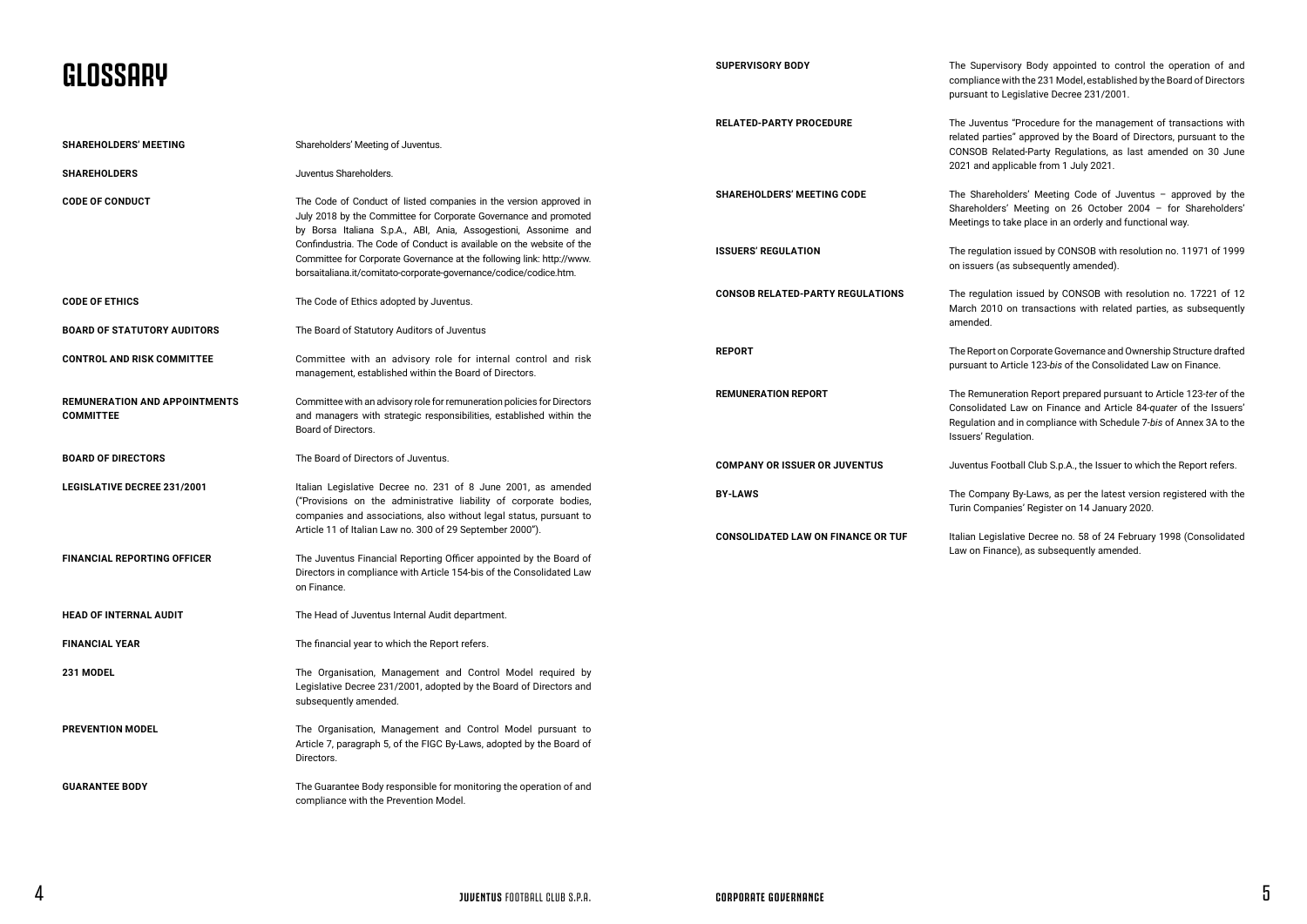# **INTRODUCTION**

This Report, approved by the Board of Directors of Juventus on 17 September 2021, provides a general and complete overview of the corporate governance system adopted by Juventus.

In compliance with specific regulatory and legal requirements<sup>1</sup> and in line with the recommendations of Borsa Italiana S.p.A., the Report contains information on the ownership structure and the compliance of Juventus with the Code of Conduct, explaining the choices made in applying the corporate governance principles and the corporate governance practices actually applied. It should be noted that on 31 January 2020, the Corporate Governance Committee approved the new Corporate Governance Code and that the companies that adopt this code apply it from the first financial year starting after 31 December 2020 (i.e. starting from 1 July 2021 with reference to Juventus), informing the market in the Report on corporate governance and ownership structure to be published in 2022.

Specifically, the Report describes the overall corporate governance system adopted by Juventus and the concrete application procedures in the Financial Year of the recommendations contained in the Code of Conduct "principles" and "application criteria".

This Report, which is published in the "Corporate Governance" section of the Company's website www.juventus.com and on the authorised storage mechanism www.1info.it, consists of five sections: the first describes the profile, structure and values of Juventus, the second focuses on information on the ownership structure; the third analyses and provides information on corporate governance, in particular on the implementation of the provisions of the Code of Conduct, on the main characteristics of the Internal Control and Risk Management System, also in relation to the financial reporting process, and, more generally, the main governance principles applied, the fourth outlines any changes from the close of the reference year; the fifth reports the considerations on the letter of the chairman of the Corporate Governance Committee published in the reference year.

The information in this Report refers to the 2020/2021 financial year, save for updates on specific issues during the Board of Directors' meeting approving this report. As indicated in paragraph 5, no further changes were made to the Corporate Governance structure.

### **1. PRESENTATION OF THE COMPANY**

### 1.1 ISSUER PROFILE

Juventus is a professional football club listed on the Mercato Telematico Azionario ("**MTA**") regulated market organised and managed by Borsa Italiana S.p.A. which, thanks to its more than century-long history, has become one of the most representative and popular football teams at domestic and international level. The Company's core business is participation in national and international competitions and the organisation of matches. Its main sources of income come from the licensing of television and media rights (in relation to the matches played), sponsorships, revenues from the Allianz stadium and friendly matches, direct retail, e-commerce and trademark licensing for the creation of products, as well as the marketing of additional services to fans. Moreover, the Company earns additional revenues from the management of players' registration rights.

Juventus is the parent company of the group of the same name, whose consolidation procedure includes the Issuer and the wholly-owned company B&W Nest Srl (the "**Group**").

The Company is owned by EXOR N.V., a company under Dutch law also listed on the MTA and in turn owned by the Dutch company Giovanni Agnelli B.V.

### 1.2 CORPORATE GOVERNANCE MODEL

The corporate governance system of Juventus, comprising rules and methodologies for planning, management and control, which are necessary for Company operations, was defined by the Board of Directors in compliance with regulations applicable to the Company as a listed issuer, and as a signatory to the Code of Conduct and based on international and national best practices.

The Issuer adopts a traditional type of administration system, which, save for the functions of the Shareholders' Meeting, assigns strategic management to the Board of Directors, which heads up the company's corporate governance system, and supervisory functions to the Board of Statutory Auditors. Moreover, the Board has set up two internal committees to advise and make proposals to the Board itself: the Control and Risk Committee and the Remuneration and Appointments Committee. Minutes of each Committee meeting are recorded and the Chairman of the Committee provides information on it at the first useful Board of Directors' meeting.

Auditing is assigned to independent auditors appointed by the Shareholders' Meeting.

In compliance with the provisions of the By-laws, the Board of Directors has granted the Chairman and the Vice Chairman similar management powers, as further specified in paragraph 3.2 below. However, functions and responsibilities for determining the Company's strategic and organisational guidelines are the exclusive responsibility of the Board of Directors.

The Board of Directors, with the favourable opinion of the Board of Statutory Auditors, has appointed the Chief Financial Officer as the Financial Reporting Officer.

The Board of Directors, on the proposal of the director in charge of the internal control and risk management system and after obtaining the favourable opinion of the Control and Risks Committee, as well as having consulted the Board of Statutory Auditors, appointed, in January 2021, the new Head of the Internal Audit department, who joined the Company operationally on 1 April 2021.

The Control and Risk Committee acts also as the Related-Party Committee, as governed by CONSOB Related-Party Regulations.

*Revision of the organisational and operational model and new senior management organisational structure* 

As part of the process of revising the operational and organisational model that was launched in May 2020, the Company adopted a new organisational structure that involves the concentration of its activities in two macro-structures: the Football Area and the Business Area.

The coordination of each area is assigned to a Managing Director, who reports directly to the Executive Chairman, Andrea Agnelli: Fabio Paratici, for the Football Area, and Stefano Bertola, for the Business Area. The contract with Fabio Paratici ended on 30 June 2021.

As part of both the revision of the organisational and operational model and the new senior management structure, on 4 January 2021 Stefano Cerrato was appointed as the Company's Chief Financial Officer and Investor Relator, replacing Stefano Bertola who had taken on those positions on a pro-tempore basis in July 2020. Moreover, two new individuals joined the Company, reporting directly to the Executive Chairman Andrea Agnelli: Cesare Gabasio as General Counsel and Chief Legal Officer and Tiziana Zancan as Chief People Officer. At the date of the Report, the employment relationship between Juventus and Tiziana Zancan was terminated. Starting from 1 August 2021, the position of Chief People and Culture Officer has been entrusted to Greta Bodino.

As of 1 April 2021, Stefano Cerrato, who reports to the Managing Director of the Business Area Stefano Bertola, replaced the latter, who had assumed pro tempore the position of Financial Reporting Officer in July 2020.

The Board of Directors on 30 June 2021 resolved to assign proxies for the management of the Football Area and the related powers to Maurizio Arrivabene, director of the Company, elected by the Shareholders' Meeting held on 25 October 2018 and taken from the list presented by the majority shareholder EXOR N.V.

*<sup>1</sup> Article 123-bis of the Consolidated Law on Finance*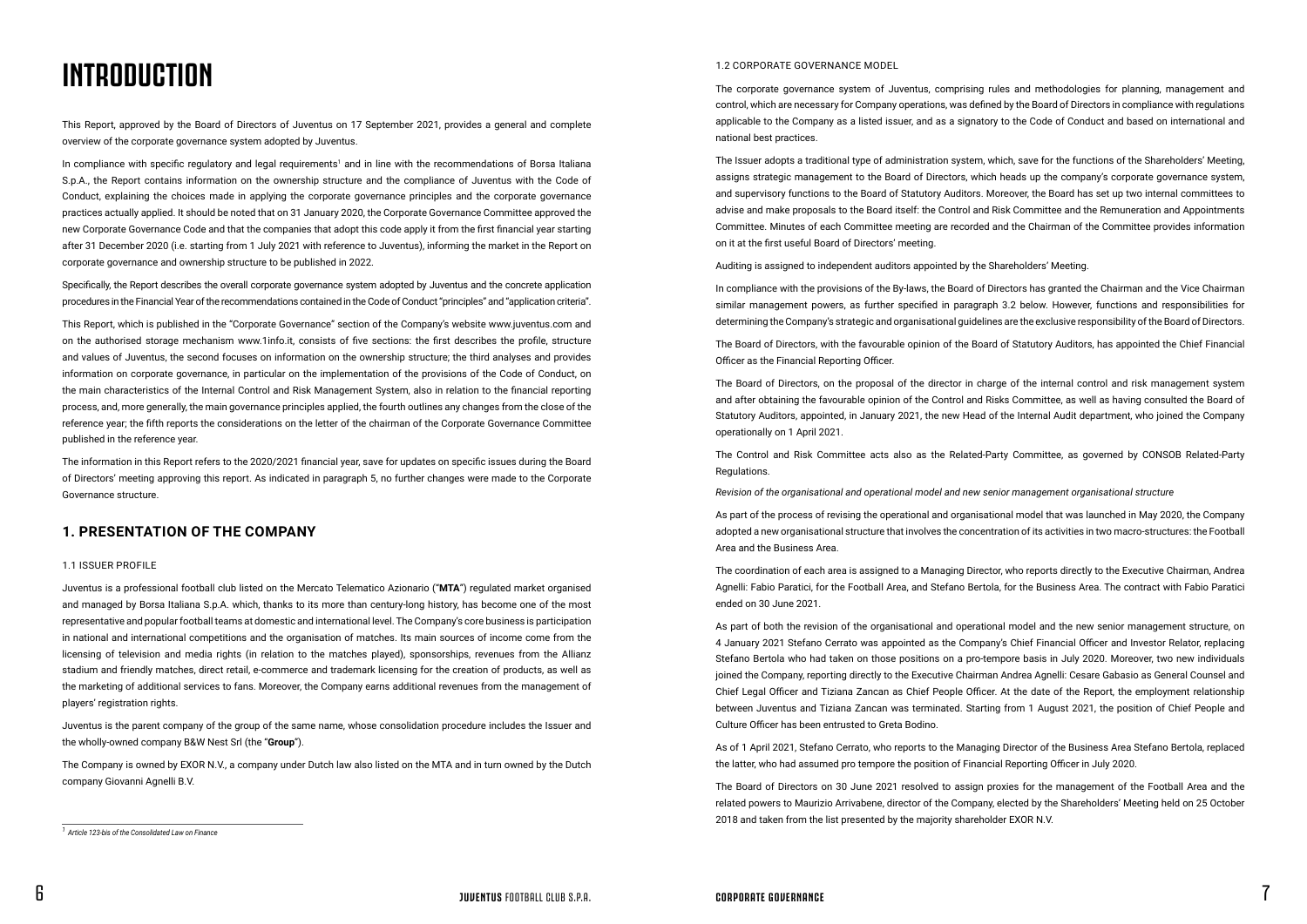### 1.3 PRINCIPLES AND VALUES

### *The Code of Ethics*

Juventus seeks to establish and consolidate a relationship of trust with its stakeholders, defined as individuals, groups or institutions that have an interest in how the company's activities are carried out.

The guiding values of Juventus are established in the Code of Ethics; all corporate bodies, Juventus employees and everyone who works to achieve company objectives, as part of their own functions and responsibilities, shall comply with this Code.

The Code of Ethics establishes the rules of conduct to adopt when managing Company activities, as well as the duties and responsibilities of employees.

The Code of Ethics, along with all other regulations, policies, procedures and provisions issued by the Company, is part of the programme that ensures the effective prevention and identification of any infringements of the law; the Code of Ethics contains, among other things, the general principles that cannot be derogated from and is an integral part of the Organisation, Management and Control Model pursuant to Legislative Decree 231/2001 and the Prevention Model pursuant to Article 7, paragraph 5, of the FIGC By-Laws, as well as a key element of the anti-corruption regulations. The latest update was approved by the Board of Directors on 28 May 2020 and the updated version is available on the Company's website www.juventus.com.



\* Original employer pursuant to Article 2 of Legislative Decree no. 81/2008.

### *Responsible and sustainable approach: Sustainability Report*

In 2013, Juventus was among the first football clubs to take up the challenge of sustainability and talk about sustainability.

Today, aware both of its role in the football world as a Club, and of the responsibilities of its social and environmental actions as a football company, Juventus contributes actively to the achievement of the Sustainable Development Goals indicated in the 2030 Agenda for Sustainable Development of the United Nations.

For more information: https://www.juventus.com/it/sostenibilita/#lanostrasostenibilit

1.4 DECLARATION ON THE NATURE OF SME

Please note that the Company does not fall within the definition of "SME" pursuant to Article 1, paragraph 1, letter w-quater.1) of the TUF and Article 2-ter of the Issuers' Regulation, as the simple average of the daily capitalisations calculated with reference to the official Juventus share price, recorded during the Financial Year, was more than € 500 million and, in particular, was € 960 million.

### **2. OWNERSHIP STRUCTURE**

### 2.1 SHARE CAPITAL

2.1.1 SHARE CAPITAL STRUCTURE AND SIGNIFICANT SHAREHOLDINGS

The share capital of Juventus consists of ordinary shares, which are nominal, freely transferable and are issued in electronic form, in the centralised management system of Monte Titoli S.p.A. Without prejudice to the provisions of paragraph 2.1.3. with reference to increased votes (so-called *loyalty shares*), each share gives the right to one vote at all the ordinary and extraordinary shareholders' meetings in addition to other asset-related and administrative rights pursuant to applicable provisions of the law and the By-Laws. As regards the allocation of profits and the liquidation of the Company, reference should be made to Articles 26 and 31 of the Company By-Laws.

At the date of the Report, the Company's share capital was € 11,406,986.56, fully subscribed and paid up, divided into 1,330,251,988 ordinary shares with no nominal value.

The Company shares are listed on the MTA.

At present, the following owners of shares with voting rights representing more than 3% of the share capital, as recorded in the Shareholders' register, supplemented by the notices received pursuant to Article 120 of the Consolidated Law on Finance and by other available information:

Juventus is not subject to management and coordination pursuant to Article 2497 of the Italian Civil Code by the majority shareholder EXOR N.V. since it does not intervene in the running of the Company and performs the role of shareholder by holding and managing its controlling equity investment in the Company. There are no elements, which indicate a de facto management and coordination, since, among other things, the Company has full and autonomous negotiating powers in relations with third parties and there is no centralised cash pooling scheme. In addition, the number and expertise of the Independent Directors are adequate in relation to the dimensions of the Board of Directors and the activity performed by the Company and they guarantee its managerial independence in defining Juventus general and operating strategic guidelines.

Therefore, as from 3 July 2020, Juventus carries out management and coordination of B&W Nest S.r.l.

| Direct shareholder       | % of ordinary share capital | % of voting share capital |
|--------------------------|-----------------------------|---------------------------|
| EXOR N.V.                | 63.766%                     | 63.766%                   |
| $\overline{\phantom{0}}$ | 11.308%                     | 11.308%                   |
|                          |                             | SIGNIFICANT SHAREHOLDERS  |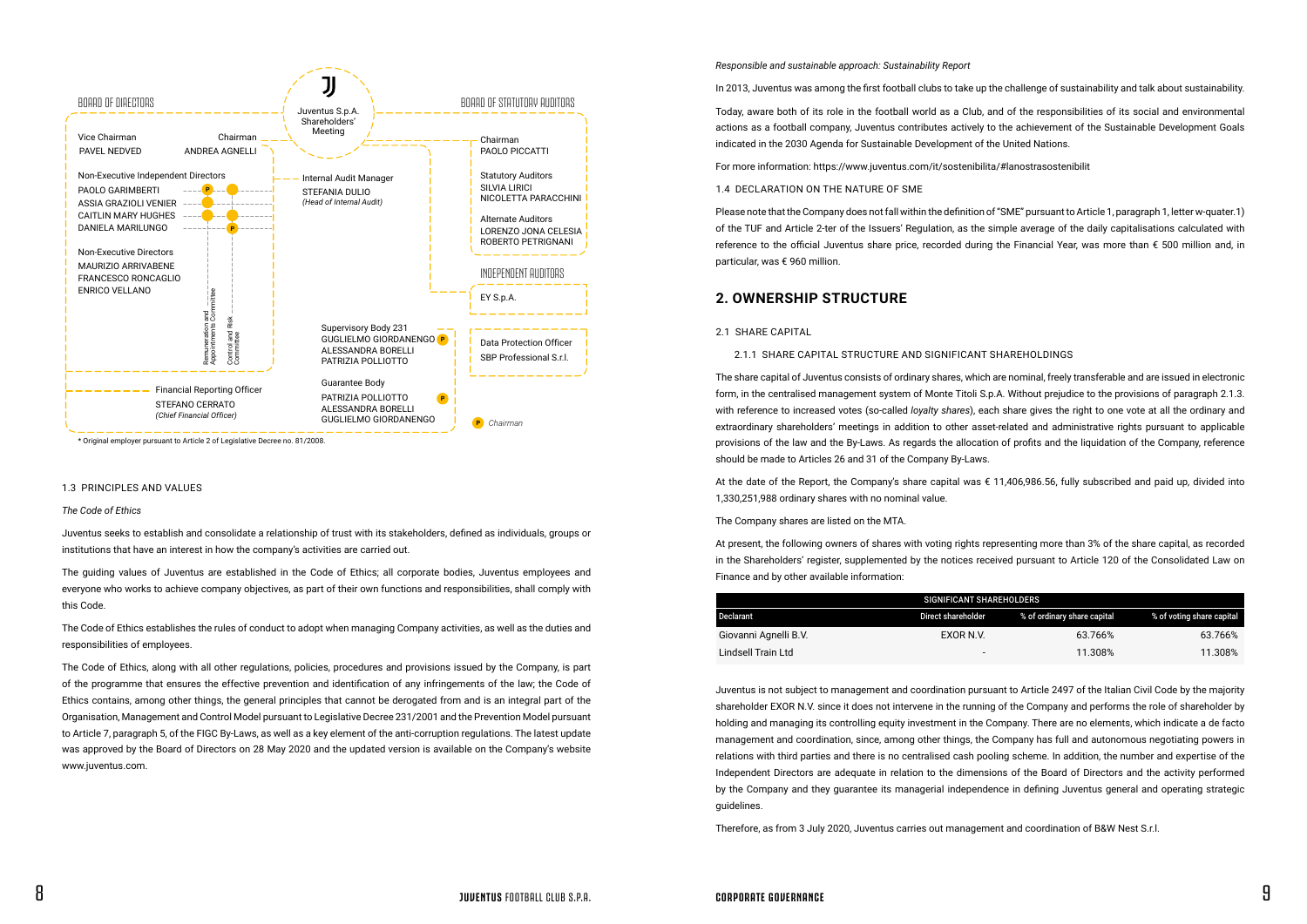### 2.1.2 RESTRICTIONS ON THE TRANSFER OF SECURITIES

There are no restrictions on the transfer of securities of the Issuer or limitation to the number of shares held, nor clauses for approval by the Company or other holders of securities as regards the transfer of shares.

### 2.1.3 SECURITIES THAT CONFER SPECIAL RIGHTS

At the date of the Report, the Issuer has issued only ordinary shares and no shares conferring special voting or rights other than ordinary shares have been issued.

Without prejudice to the above, it should be noted that on 24 October 2019, the Issuer's Extraordinary Shareholders' Meeting approved the amendment of Article 6 of the By-Laws for the purpose of introducing the increased voting system (loyalty shares). In this regard, the shares with increased voting rights do not constitute a special class of shares pursuant to Article 2348 of the Italian Civil Code (see Article 127-*quinquies*, paragraph 5, of the Consolidated Law on Finance).

It should be noted that at the date of the Report: (i) no shareholder has accrued the increase in voting rights, (ii) 848,246,906 shares are registered in the special list pursuant to Article 6, paragraph 3, of the By-Laws, on 31 December 2019, equal to 63.8% of the share capital of Juventus, owned by EXOR.

2.1.4 SHAREHOLDINGS OF EMPLOYEES: MECHANISM FOR EXERCISING VOTING RIGHTS

No forms of employee shareholding are envisaged and there are no stock option plans.

2.1.5 RESTRICTIONS ON VOTING RIGHTS

There are no restrictions on voting rights.

2.1.6 SHAREHOLDER AGREEMENTS

As mentioned above, Juventus complies with the Code of Conduct<sup>2</sup> of listed companies prepared by the Committee for Corporate Governance and available on its website at the following link: http://www.borsaitaliana.it/comitatocorporate-governance/codice/codice.htm.

Shareholder agreements as intended by Article 122 of the Consolidated Law on Finance do not exist.

2.1.7 CHANGE OF CONTROL CLAUSES AND PROVISIONS OF THE BY-LAWS CONCERNING TAKE OVER BIDS

A possible change of control of the issuer would allow bondholders to request early repayment of the non-convertible bond issued on 19 February 2019 for € 175 million, as well as some creditor banks to request early repayment of medium/longterm loans and lines of credit granted to the Company for € 358 million, of which € 159 million disbursed at 30 June 2021.

The By-Laws do not include exemptions to the provisions of the passivity rule nor do they provide for application of the neutralisation rules established by prevailing law.

2.1.8 AUTHORISATIONS TO INCREASE COMPANY SHARE CAPITAL AND FOR THE PURCHASE OF TREASURY SHARES

No authorisations have been made to increase company share capital or for the purchase of treasury shares. Juventus does not hold treasury shares.

2.1.9 AGREEMENTS CONCERNING ALLOWANCES FOR DIRECTORS

There are no agreements between the Company and Directors providing for allowances in the event of their resignation or fair dismissal or the termination of their office following a takeover bid.

2.1.10 REGULATIONS APPLICABLE TO THE APPOINTMENT AND REPLACEMENT OF DIRECTORS AND TO AMENDMENTS MADE TO THE BY-LAWS

Reference is made to paragraphs below and annexes.

### **3. DISCLOSURE ON CORPORATE GOVERNANCE**

Neither the Issuer nor its strategically important subsidiaries are subject to non-Italian legal provisions that influence the Issuer's corporate *governance* structure.

3.1 SHAREHOLDERS' MEETING AND RIGHTS OF SHAREHOLDERS

The Shareholders' Meeting is the body through which shareholders can actively participate in the company's life by expressing their will in the manner and on the matters reserved to them by law and the By-Laws. The Shareholders' Meeting meets in ordinary and extraordinary session. Resolutions passed in compliance with law and the By-Laws are binding for all shareholders, including those that are absent or in disagreement, within the limits of the By-Laws.

The Shareholders' Meeting resolves on the matters reserved to it by law and therefore mainly: (i) in ordinary session, among other things, (a) on the financial statements and allocation of the result for the financial year, (b) on the appointment and dismissal of Directors, determining their number within the limits set by the By-Laws and the remuneration, (c) on the appointment of Statutory Auditors, determining the remuneration, and (d) on the granting of the statutory audit mandate, as recommended by the Board of Statutory Auditors; and (ii) in extraordinary session, among other things (a) on amendments to the By-Laws not relating to regulatory adjustments, and (b) on operations of an extraordinary nature, such as, for example, capital increases, mergers and/or demergers.

The By-Laws do not give Shareholders rights in addition to those they are legally entitled to nor provide for procedures to exercise these rights that differ from the terms established by applicable laws and regulations.

3.1.1 PROCEDURES FOR CONVENING AND ATTENDING THE SHAREHOLDERS' MEETING *Convening Shareholders' Meetings* 

The Shareholders' Meeting is usually convened by the Board of Directors. In line with the relevant legal provisions, the By-Laws require the Board of Directors to convene the Shareholders' Meeting to approve the financial statements within one hundred and twenty days of the end of the financial year; in the cases allowed by law, this term can be extended to one hundred and eighty days. The ordinary or extraordinary Shareholders' Meeting is also convened whenever deemed appropriate by the Board, and in all cases provided for by law. For more information reference is made to Article 9 of the By-Laws attached to this document.

Ordinary and extraordinary Shareholders' Meetings, pursuant to Article 10 of the By-Laws, may be held in a single call or on the first, second and, limited to the extraordinary Shareholders' Meeting, third call. *Notice of calling*

The Shareholders' Meeting is called by means of a notice published, no later than the thirtieth day before the date of the Shareholders' Meeting on first or single call, on the Company's website, as well as by the other methods provided for by the applicable law, including the publication of extracts in daily newspapers, and circulation through the centralised storage mechanism authorised by CONSOB called "1Info", which may be found at the following address www.1info.it.

Pursuant to Article 125-bis, paragraph 2, of the Consolidated Law on Finance, this term is brought forward to the fortieth day for Shareholders' Meetings called to elect, by voting lists, the members of the Board of Directors and Board of Statutory Auditors.

The notice of calling, the content of which is set out by law and the By-Laws, contains the information necessary to participate in the Shareholders' Meeting, including, in particular, information on how to find the proxy forms, also through the Company's website.

<sup>&</sup>lt;sup>2</sup> It should be noted that on 31 January 2020, the Committee for Corporate Governance approved the new Corporate Governance Code and that the companies that adopt this code apply it starting from the first financial year after 31 December 2020 (i.e. starting from 1 July 2021 with reference to Juventus), informing the market in the Report on corporate *governance and ownership structure to be published in 2022.*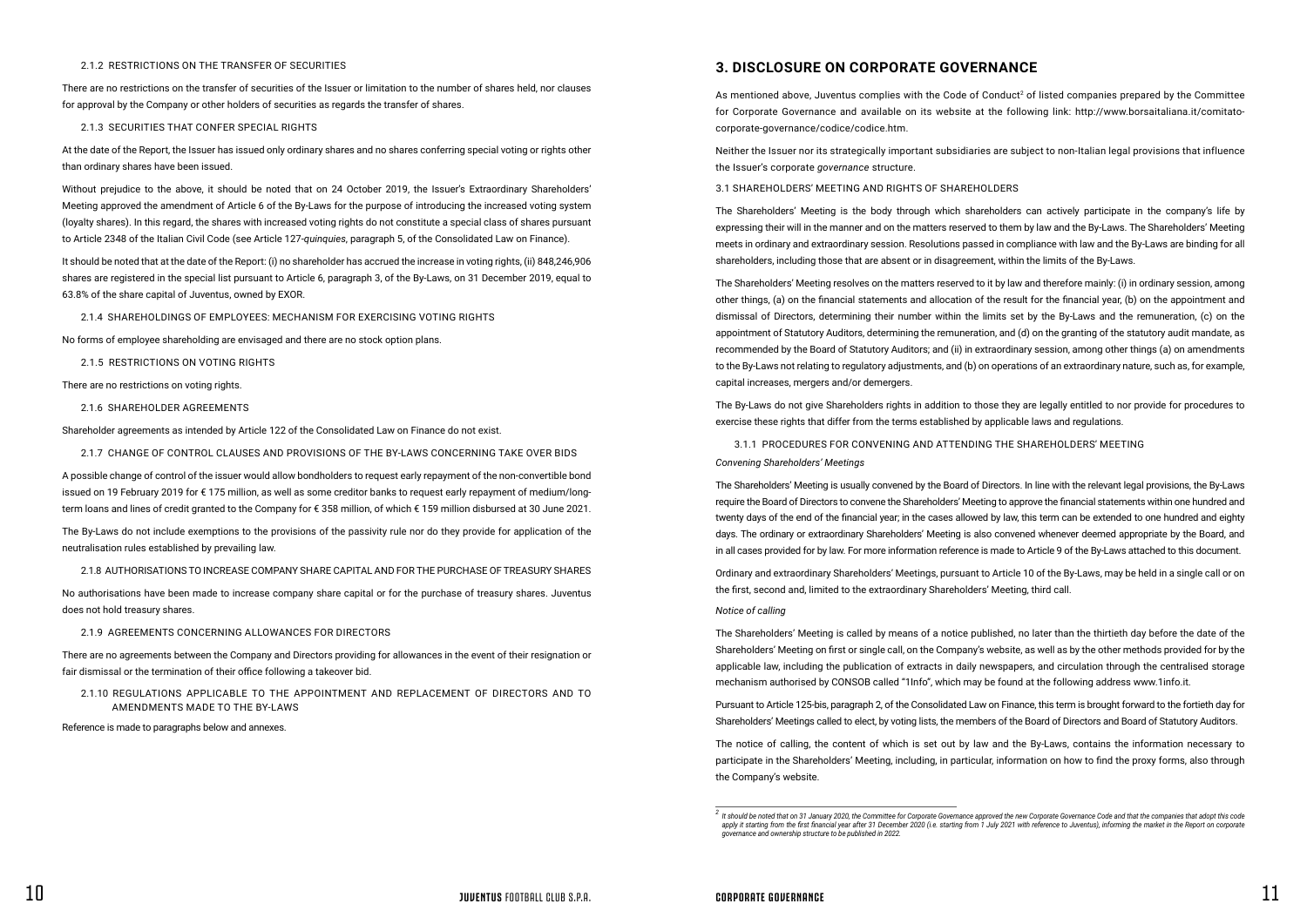### *Reports on the items on the agenda*

By the same means and within the same term for publication of the notice of calling, unless otherwise provided for by law, the Board of Directors shall make available to the public a report on the items on the agenda.

When items are placed on the agenda for which different deadlines for convening the Shareholders' Meeting have been set, the explanatory reports shall be published within the term for publication of the notice of calling provided for each of the items on the agenda.

### *Attendance at the Shareholders' Meetings*

Holders of voting rights shall be entitled to attend the Shareholders' Meeting. In the event of conflicts of interest, as defined in Article 8 of the By-Laws, the attendee at the Shareholders' Meeting is required to declare such a situation under his/her own responsibility.

The Company may also enforce the right to appoint a representative of the Shareholders (hereinafter the "Designated Representative") to whom they may grant a proxy, with voting instructions, on all or a part of the items on the agenda, until the end of the second trading day prior to the date set for the Shareholders' Meeting.

Moreover, in order to make it easier for Shareholders to exercise their rights, the simple proxy form and the form to grant proxy to the Designated Representative are made available in the dedicated section of the website, together with the relevant documentation and information on how to notify, including electronically, the proxy and grant it to the Designated Representative.

This is without prejudice to any intervention methods permitted or imposed by legislation adopted in extraordinary circumstances.

### *Addition of items and further proposals for resolution*

In accordance with the law, those shareholders who, also jointly, represent at least one fortieth of the share capital may:

- request except for matters on which the Shareholders' Meeting resolves on the proposal of the Directors or on the basis of drafts or reports prepared by them - within ten days of the publication of the notice of calling, unless otherwise provided for by law, the addition of items to be discussed, indicating the additional items proposed in the request and sending the Board of Directors a report on the indicated items. This report is to be made available to the public, at the Company's registered office, on its website and in the other ways provided for by current regulations, together with any assessments made by the Board of Directors, at the same time as the publication of the integration notice, at least fifteen days prior to the Shareholders' Meeting;
- submit further proposals for resolutions on matters already on the agenda in accordance with the terms and conditions laid down for adding items to the agenda.

### *Questions before the Shareholders' Meeting*

Those who have the right to vote may ask questions on the items on the agenda even before the Shareholders' Meeting. The notice of calling states the term within which the questions must reach the Company. Only questions received by that date and strictly relevant to the items on the agenda will be taken into consideration.

### 3.1.2 SHAREHOLDERS' MEETING

The provisions of the By-Laws regulating how shareholders' meetings are held have been approved and modified by the Extraordinary Shareholders' Meeting.

On 26 October 2004 the Ordinary Shareholders' Meeting adopted also a Shareholders' Meeting Code, for meetings to take place in an orderly and functional way, which is available on the website www.juventus.com.

Members of the Board of Directors and the Board of Statutory Auditors are represented at the Shareholders' Meetings. In particular, Shareholders' Meetings are attended by Directors who, due to their positions held, can make a useful contribution to proceedings.

During the 2020/2021 financial year, a Shareholders' Meeting was held, through the Designated Representative, without

physical participation by the shareholders, on 15 October 2020, which resolved, in the ordinary session: (i) the approval of the financial statements for the financial year at 30 June 2020, (ii) the approval of the Remuneration Report and (iii) the appointment of independent auditors for the years 2021/2022 - 2023/2024. The following persons were present or connected: the Chairman Andrea Agnelli, the Vice Chairman Pavel Nedved, the directors Maurizio Arrivabene, Paolo Garimberti (Independent Director), Caitlin Hughes (Independent Director), Francesco Roncaglio and Enrico Vellano, and the Statutory Auditors Paolo Piccatti (Chairman), Silvia Lirici and Nicoletta Paracchini.

In relation to the Chairmanship of the Shareholders' Meeting, reference should be made to Article 12 of the By-Laws attached hereto.

Resolutions passed by the Shareholders' Meeting are established by minutes signed by the Chairman of the Shareholders' Meeting and by the Secretary.

### 3.2 BOARD OF DIRECTORS

3.2.1 COMPOSITION

Pursuant to the Company By-Laws, management is entrusted to a Board of Directors composed of a number of members that may vary from three to fifteen, as decided by the Shareholders' Meeting.

The present Board was appointed by the Shareholders' Meeting on 25 October 2018. At the time of appointment, only the list of the majority shareholder EXOR N.V., owner of 63.8% of ordinary shares at that date, was presented. The list, together with the documents required by the By-Laws for the registration, was published on the website www.juventus.com, where it is still available for consultation.

The Shareholders' Meeting held on 25 October 2018:

- set the number of Directors to nine;
- established the term of office as three financial years, and in any case until the date of the Shareholders' Meeting that will be convened to approve the financial statements for the financial year 2020/2021;
- appointed the Board of Directors in the persons of Andrea Agnelli, Maurizio Arrivabene, Paolo Garimberti, Assia Grazioli Venier, Caitlin Hughes, Daniela Marilungo, Pavel Nedved, Francesco Roncaglio and Enrico Vellano and determined their remuneration. Of these directors, seven have been classified as non-executive by the Board of Directors, four of which are independent.

The Board of Directors' meeting held on 25 October 2018 confirmed Andrea Agnelli as Chairman and Pavel Nedved as Vice Chairman.

### Shown below is a summary of the composition of the Board of Directors and the office held by each director:

|                                  |                                   |                  |                             |                              | Committee                                 |                       |                                             |
|----------------------------------|-----------------------------------|------------------|-----------------------------|------------------------------|-------------------------------------------|-----------------------|---------------------------------------------|
| Name                             | Position                          | <b>Executive</b> | Number of<br>other offices* | <b>Control and</b><br>Risk** | <b>Remuneration and</b><br>appointments** | First<br>appointments | <b>Expiration</b>                           |
| Andrea Agnelli                   | Chairman                          | X                | 3                           |                              |                                           | 2010                  | app. of the 2020/2021<br>financ. statements |
| Pavel Nedved                     | Vice Chairman                     | X                |                             |                              |                                           | 2010                  | app. of the 2020/2021<br>financ. statements |
| Maurizio Arrivabene              | Director                          | x                |                             |                              |                                           | 2012                  | app. of the 2020/2021<br>financ. statements |
| Paolo Garimbertiª                | Independent Director <sup>b</sup> |                  |                             | M                            | P                                         | 2012                  | app. of the 2020/2021<br>financ. statements |
| Assia Grazioli Venier            | Independent Director <sup>b</sup> |                  |                             |                              | M                                         | 2012                  | app. of the 2020/2021<br>financ. statements |
| Caitlin Mary Hughes              | Independent Director <sup>b</sup> |                  |                             | M                            | M                                         | 2015                  | app. of the 2020/2021<br>financ. statements |
| Daniela Marilungo                | Independent Director <sup>b</sup> |                  |                             | P                            |                                           | 2015                  | app. of the 2020/2021<br>financ. statements |
| Francesco Roncaglio <sup>c</sup> | Director                          |                  |                             |                              |                                           | 2015                  | app. of the 2020/2021<br>financ. statements |
| Enrico Vellano                   | Director                          |                  |                             |                              |                                           | 2012                  | app. of the 2020/2021<br>financ. statements |
|                                  |                                   |                  |                             |                              |                                           |                       |                                             |

\* This column specifies the number of director positions held in other companies listed on regulated markets, including foreign markets, as well as in finance companies, banks and insurance companies of significant size.

This column indicates the position of the director on the Committee: "P": chairman; "M": member.

a) The independent director Paolo Garimberti was designated as lead independent director and chairman of the J Museum.

b) Independence requirements pursuant to Article 147-ter, paragraph 4, of the Consolidated Law on Finance. c) Director Francesco Roncaglio was identified as original employer pursuant to Article 2 of Italian Legislative Decree no. 81/2008.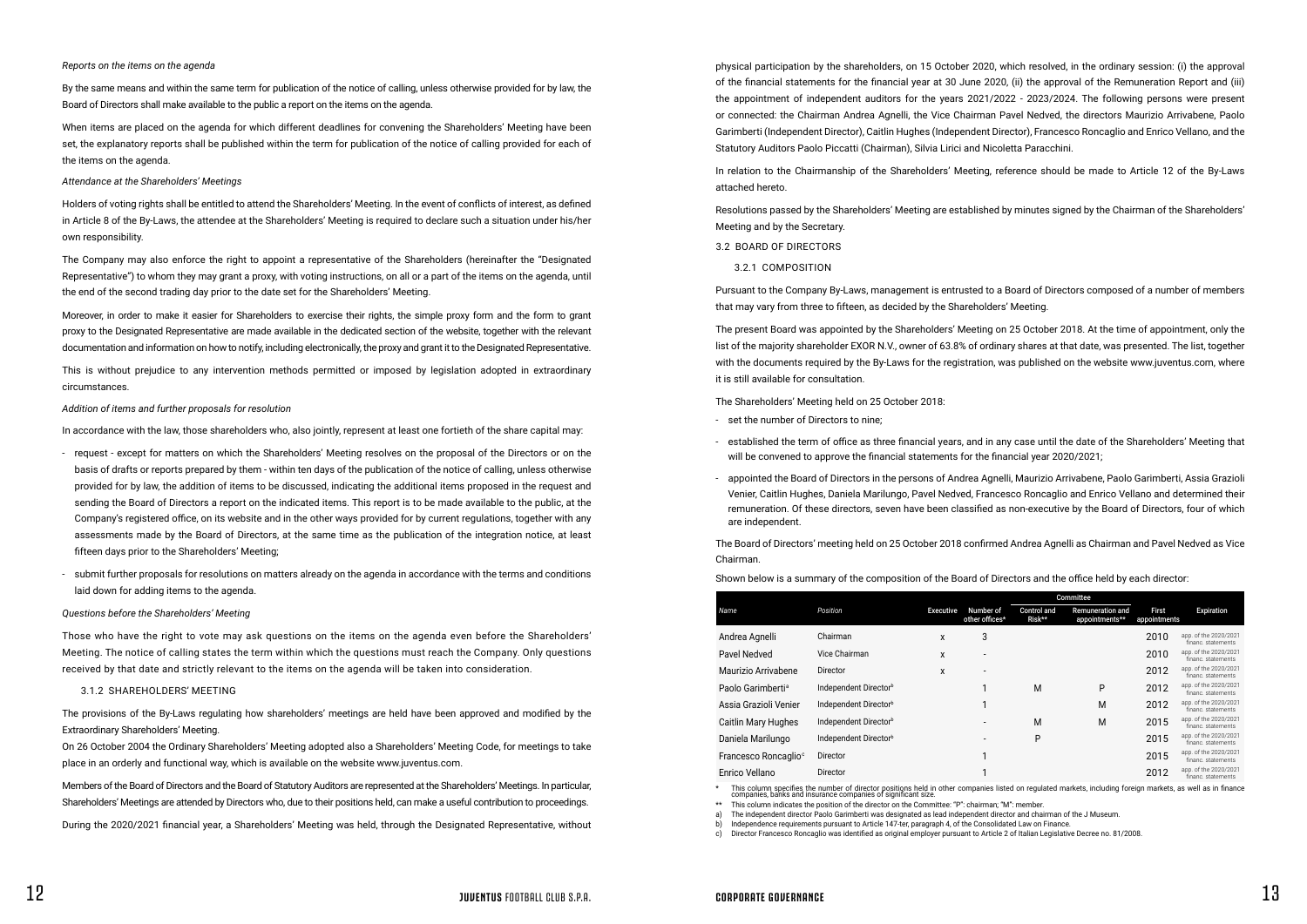The profiles of the Directors, which include information on their age, education and professional experience, are available on the website www.juventus.com. The positions held by the Directors in other listed companies or in other companies of significant size are listed in Table 1, attached.

The Board of Directors met on 27 June 2012 introduced into the Company By-Laws provisions aimed at ensuring the balanced representation of genders in the composition of the administrative and control bodies of listed companies, when renewing and replacing them during their term of office.

Since the appointment of the corporate bodies on 26 October 2012 and the last renewal on 25 October 2018, the Company has complied with the relevant regulations. In particular, in compliance with Application Criterion 2.C.3 of the Code of Conduct, one third of the members of the Board of Directors are directors of the least represented gender.

In light of the above and the diversity of the profiles of the corporate bodies, the Company does not see the need to adopt specific policies on diversity in relation to the composition of the administrative, management and control bodies with regard to aspects such as age, gender composition, education and professional career.

The independence requirements were evaluated by the Board of Directors in conformity with the criteria of independence adopted and reported elsewhere in this Report. These criteria correspond with the provisions envisaged by Article 147-*ter*, paragraph 4, of the Consolidated Law on Finance and incorporated in the Code of Conduct.

As regards the requirement for Board Directors to be of integrity, as of Article 147-*quinquies* of the Consolidated Law on Finance, the Board of Directors checks periodically the requisites all its members. If a Director does not meet or no longer meets the requirements concerning independence and integrity declared and required by regulations, or is not eligible to hold office or is incompatible for the position, the Board will declare the Director as removed from office and will replace him/her, or request the Director to remedy the cause of the incompatibility within an established time, failing which he/she will be removed from office.

In line with Application Criterion 1.C.2 of the Code of Conduct, the Directors accept their position when they can diligently devote the time required, while also taking into account the commitment related to their professional and working activities and the number of positions they hold as director or statutory auditor in other listed companies in regulated markets, including foreign ones, in financial, banking, and insurance companies or others of significant size.

Without prejudice to the above, the Board has not defined general criteria regarding the maximum number of directorship or management positions in other companies that can be considered compatible with the role as Director of the Issuer.

- concerning the sports performance of football players, up to a maximum limit of  $\epsilon$  50 million with single signature and up to a maximum limit of € 75 million with joint signature with the Vice Chairman or Fabio Paratici (for each purchase or disposal operation); this amount must be understood as including any additional charges (e.g.: commissions and services invoiced by agents and consultants) and any taxes payable by the company;
- purchase and dispose of contracts, including those referred to in Article 5 of Italian Law no. 91 of 23 March 1981, concerning the sports performance of football players, up to a maximum limit of  $\epsilon$  50 million with single signature and up to a maximum limit of € 75 million with joint signature with the Vice Chairman or Fabio Paratici (for each purchase or disposal operation); this amount must be understood as including any additional charges (e.g.: commissions and services invoiced by agents and consultants) and any taxes payable by the company;
- enter into contracts to establish relationships regarding the sports performance of coaches and technical staff up to a maximum of € 100 thousand a year with single signature and beyond this limit with joint signature with the Vice Chairman or Fabio Paratici;
- enter into property lease contracts with a duration of no more than 9 years up to a maximum limit of € 20 million (for each contract with reference to its entire duration);
- enter into marketing and sponsorship contracts with a duration of no more than 5 years, up to a maximum of € 20 million with single signature and up to a maximum of € 50 million with joint signature with the Vice Chairman or the Chief Revenue Officer (for each contract).

The Board of Directors' met on 17 September 2021 examined the positions occupied by its members in other companies and holds that the number and type of the positions occupied - also taking account of the participation in committees set up within the Board - does not interfere and is compatible with the effective performance of the mandate of Director of Juventus.

For more information on the appointment and replacement procedures, please refer to the Company By-Laws attached hereto (Article 13).

### *Chairman and Vice Chairman*

Pursuant to Article 21 of the By-Laws, the Chairman and Vice Chairman, in the framework and exercise of the powers conferred on them, may sign on behalf of and represent the Company for the implementation of the Board resolutions and before the courts.

The system of the attribution of powers at Juventus defines clearly the powers attributed by the Board of Directors to the Chairman and the Vice Chairman.

The Company deems it proper to confer specific management powers on the Chairman to safeguard the Company's interests, transparency and joint responsibility. In particular, at its meeting held on 25 October 2018, the Board of Directors granted the Chairman powers of ordinary and extraordinary administration, most recently updated on 12 July 2020. The main powers are listed below:

- purchase and dispose of contracts, including those referred to in Article 5 of Italian Law no. 91 of 23 March 1981,

At its meeting held on 25 October 2018, the Board of Directors granted the Vice Chairman similar powers of ordinary and extraordinary administration, most recently updated on 12 July 2020. The main powers are listed below:

- enter into contracts to establish relationships concerning the sports performance of football players, up to a maximum

- enter into marketing and sponsorship contracts with a duration of no more than 5 years, up to a maximum of  $\epsilon$  20 million

- purchase and dispose of contracts, including those referred to in Article 5 of Italian Law no. 91 of 23 March 1981, concerning the sports performance of football players, up to a maximum limit of  $\epsilon$  25 million with single signature and up to a maximum limit of € 50 million with joint signature with Fabio Paratici and within the maximum limit of € 75 million with joint signature with the Chairman (for each purchase or disposal operation); this amount must be understood as including any additional charges (e.g.: commissions and services invoiced by agents and consultants) and any taxes payable by the company;
- limit of € 25 million with single signature and up to a maximum limit of € 50 million with joint signature with Fabio Paratici and within the maximum limit of € 75 million with joint signature with the Chairman (for each contract); this amount must be understood as including any additional charges (e.g.: commissions and services invoiced by agents and consultants) and any taxes payable by the company;
- enter into contracts to establish relationships regarding the sports performance of coaches and technical staff up to a maximum of € 100 thousand a year with single signature and beyond this limit with joint signature with the Chairman or Fabio Paratici;
- enter into property lease contracts with a duration of no more than 9 years up to a maximum limit of € 20 million (for each contract with reference to its entire duration);
- with single signature and up to a maximum of € 50 million with joint signature with the Chairman or Fabio Paratici (for each contract).

The Chairman, as provided for by the Company By-Laws, convenes the Board of Directors, coordinating activities and assisting with relative meetings.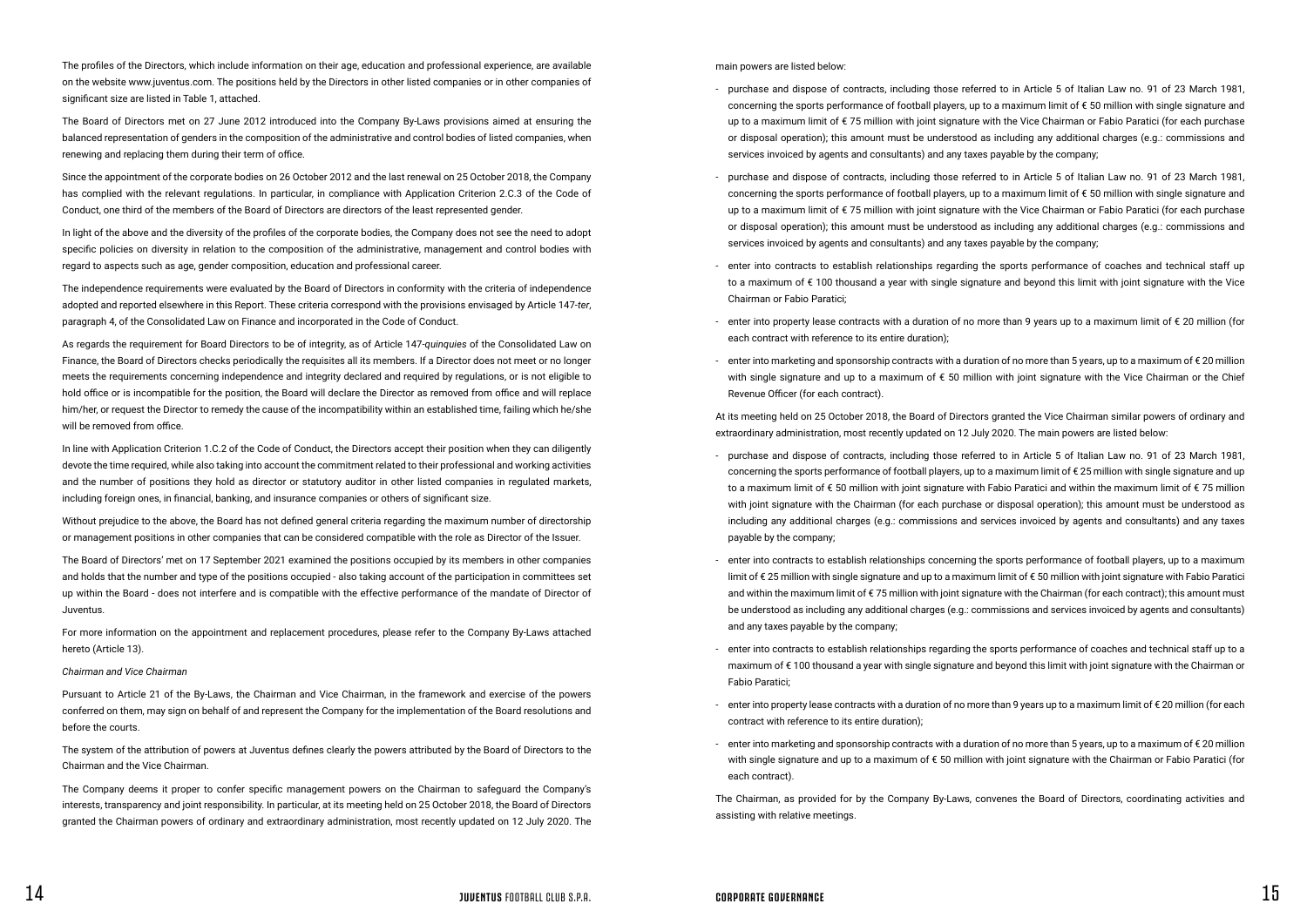The Board of Directors has the exclusive responsibility for any decisions regarding significant legal disputes or court cases concerning the Company image and brand. The Board of Directors may also, as permitted by law, attribute powers to other directors, executives, representatives and managers who will exercise them within the limits set by the Board itself.

Considering the ownership structure, the fact that the Chairman Andrea Agnelli and the Vice Chairman Pavel Nedved are granted similar management powers, and the specifics of the business sector, the Board of Directors decided not to adopt a succession plan for the executive directors.

### *Other Executive Directors*

At the date of the Report, the Director Maurizio Arrivabene is qualified as an executive director, by virtue of the powers attributed to him on 30 June 2021 by the Board regarding the management of the Football Area.

### *Independent Directors*

There are four Independent Directors on the Board, who meet the independence requirements of the Code of Conduct (Article 3 Independent Directors). The number of Independent Directors conforms also to provisions of Article 147-*ter*, paragraph 4, of the Consolidated Law on Finance.

The Board verifies the existence of the independence requirements of each Independent Director, as indicated in the Code of Conduct, as soon as possible after their appointment, as well as the requirements of Article 147-*ter*, paragraph 4, of the Consolidated Law on Finance. The Board makes public the outcome of its evaluations, after the appointment, in a notice to the market and, subsequently in the Report on Corporate Governance.

On the basis of information provided by the Directors and available to the Company, within the framework of the annual process of evaluation of the independent judgement of each Director, in compliance with the provisions of Application Criterion 3.C.4, the Board of Directors' on 11 September 2020 ascertained the independence requirements, envisaged by the Code of Conduct and the Consolidated Law on Finance for the Directors Paolo Garimberti, Assia Grazioli Venier, Caitlin Mary Hughes and Daniela Marilungo.

The Board of Statutory Auditors verified the correct use of the criteria and procedures adopted by the Board to assess the independence of its members.

The Independent Directors shall report promptly to the Board of Directors on situations that change their status of independence.

During the 2020/2021 financial year, the Independent Directors had informal meetings to exchange ideas and discussions also outside the Board of Directors and in the absence of the other Directors.

### *Lead Independent Director*

On 25 October 2018, the Board appointed Paolo Garimberti as the Lead Independent Director, a point of reference and coordinator for the actions and contributions of the non-executive Directors and, in particular, the independent directors.

The Lead Independent Director co-operates with the Chairman of the Board of Directors in order to ensure that the Directors receive complete and timely information flows.

### 3.2.2 ROLE OF THE BOARD OF DIRECTORS

Pursuant to Article 17 of the By-Laws, the Board of Directors is vested with the broadest powers for the ordinary and extraordinary management. It thus has the power to take all the measures considered necessary and appropriate to achieve the Company purposes with no exceptions, save for only the actions reserved to the Shareholders' Meeting according to the law.

In addition to the right to issue non-convertible bonds, the Board is also responsible for assuming decisions concerning all transactions permitted by Article 2365, second paragraph of the Italian Civil Code, and the spin-off of companies according to the provisions of the law.

In particular, the Board plays a strategic role and a central position in the Corporate Governance system, with tasks also

related to the Company organisation and the Internal Control and Risk Management System.

In particular, referring to subsequent paragraphs for relative information in detail, the Board of Directors:

- examines and approves the strategic and financial plans, periodically monitoring their implementation, and defines the corporate governance system;
- defines the nature and level of risk compatible with the strategic objectives and includes in its assessments those risks that may become significant in terms of the medium/long-term sustainability of the Issuer's activities;
- examines and periodically evaluates the adequacy of the organisational, administrative and accounting structure, usually on approval of the Annual Financial Report and Interim Financial Report, also based on the activities carried out by the Control and Risk Committee;
- establishes the frequency, which is at least every three months, with which bodies with delegated powers shall report to the Board on work conducted regarding the powers assigned to them;
- evaluates the general company performance, paying particular attention to information received from the Executive Directors and the Control and Risk Committee as well as regular comparison of effective results against forecasts;
- resolves on transactions of a significant strategic or financial impact; to this end, it establishes the general criteria for identifying material transactions as far as compatible with the decision-making times required by the "Transfer Campaign"; in any case, the Executive Directors operate within the framework of the plans defined by the Board, to which they report promptly;
- conducts, at least once a year, an assessment of the functioning of the Board and its Committees, as well as their size and composition, also taking factors into consideration such as the professional characteristics, experience - including managerial experience - and gender of its members, as well as their seniority of office. For more information reference is made to paragraph 3.2.4;
- considering the outcomes of the assessment as of the previous point, it provides guidance for Shareholders, prior to the appointment of the new Board, on the types of managerial and professional positions suitable to have on the Board;
- to ensure the correct management of company information, upon recommendation by the Chief Executive Officers or the Chairman of the Board of Directors, it adopts a procedure for internal management and external disclosure of documents and information concerning the Company, with specific regard to confidential information. The Board of Directors approved the updated version of the procedure in question at its meeting of 8 November 2019;
- defines the guidelines and assesses, at least annually, the adequacy of the Internal Control and Risk Management System in relation to the Company's characteristics and the risk profile taken on, as well as its effectiveness;
- approves the audit plan and relative budget, already notified to the Control and Risk Committee;
- after consulting the Board of Statutory Auditors, assesses the results set out by the independent auditors in the letter of suggestions, if any, and in the report on the fundamental issues that emerged during the statutory audit.

The Board of Directors has not set up an Executive Committee.

3.2.3 MEETINGS

For the procedures regarding the Board of Directors' meeting, reference is made to Article 15 of the By-Laws, attached hereto.

During the 2020/2021 financial year, 11 meetings of the Board of Directors were held, lasting an average of approximately two hours, with 100% attendance by its members. These meetings concerned, among other things, the examination and resolutions regarding the updating of the corporate organisational analysis, the proposals concerning the most significant transactions with related parties, the periodic financial reports, the budget for the financial years 2020/2021 and 2021/2022, to the activities of the Internal Audit department and the Supervisory Body, as well as the capital increase transaction. The Board approved also resolutions regarding the determination of the compensation for Directors vested with special

- 
- 

- 
- 
-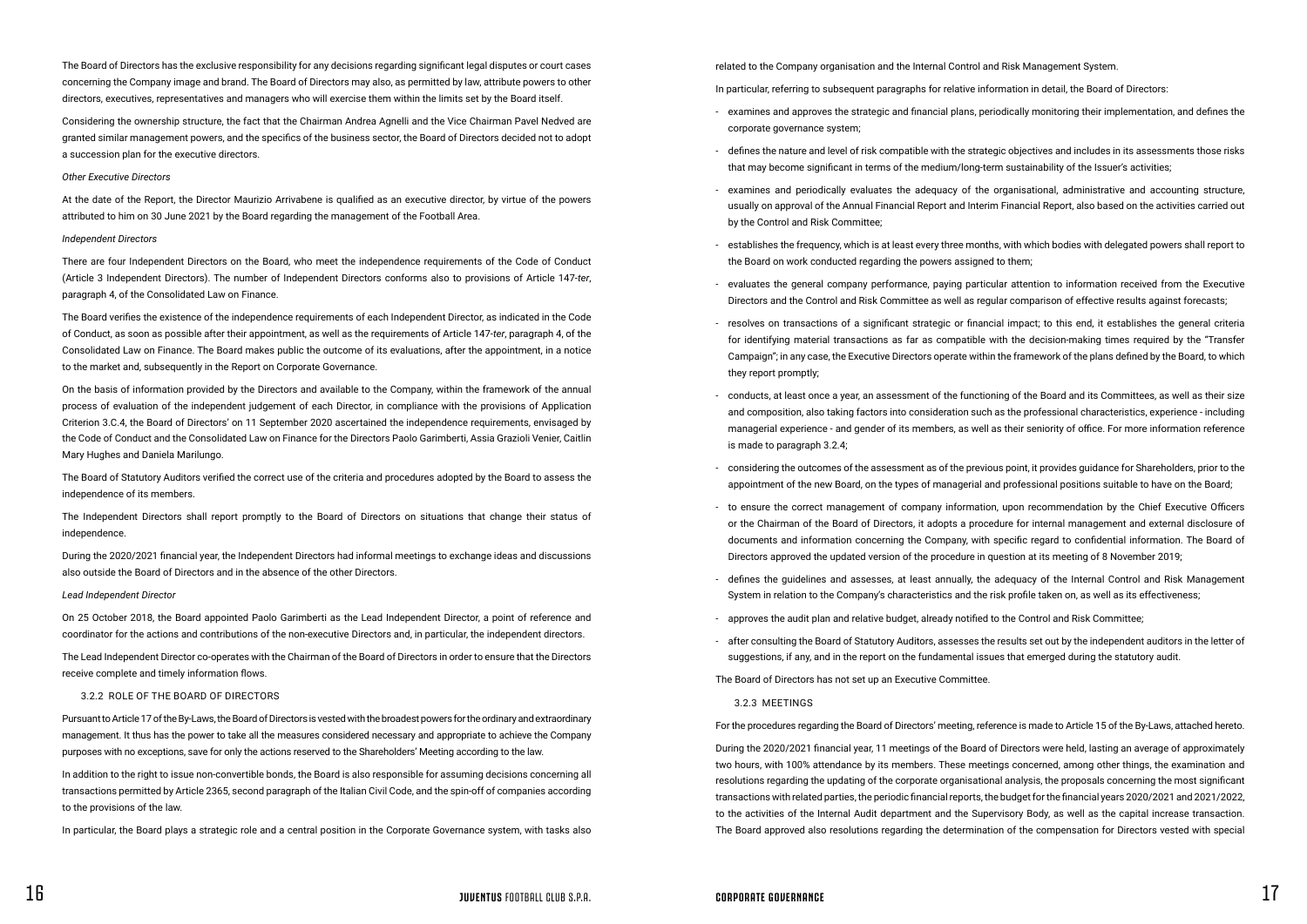### assignments, with the opinion of the Board of Statutory Auditors and the Managers with strategic responsibilities.

During the financial year that began on 1 July 2021, two meetings of the Board of Directors have already been held.

The majority of the members of the Board need to be present for its resolutions to be valid. The documentation regarding the issues on the agenda is provided to the Directors in a timely matter (on average at least three days ahead of meetings) to ensure that they are adequately informed in advance of the topics to be examined.

The Chief Financial Officer, as well as the Financial Reporting Officer, Managing Director of the Football Area, the Managing Director of the Business Area and the Chief Revenue Officer permanently take part in Board Meetings, in order to provide Directors with adequate information on the business sector the Company operates in, the company dynamics and their evolution. Heads of company departments are invited to present their main projects and activities.

Material economic, financial and equity transactions - including the approval of any strategic and financial plans - are reviewed and approved by the Board, which monitors their actual implementation. In the event of such transactions, the Board is provided with an overview of them, reasonably in advance, and where compatible with operations, highlighting in particular the economic and strategic objectives, the economic sustainability, the forms of execution as well as the consequent implications for Company operations.

3.2.4 SELF-ASSESSMENT OF THE BOARD OF DIRECTORS AND COMMITTEES

The Board of Directors on 17 September 2021 completed - also for the year 2020/2021 - an assessment on the size, composition and functioning of the Board and its Committees, approving their adequacy also with reference to the component represented by Independent Directors after taking into consideration their profile and diligence shown during the term of office.

The questions asked in the questionnaire related to (i) the composition of the Board of Directors, with reference to the knowledge and professional experience of the Directors; (ii) the management of the meetings in terms of duration, participation, preparation, examination of the items on the agenda and the conduct of discussions; (iii) the completeness and adequacy of the information received before and during the meetings; (iv) the supervision and involvement in decisions concerning long-term strategy, top management activities, examination of the risk management and assessment system, knowledge of the reference sector as well as the market trend and its competitive framework; (v) the composition and effectiveness of the Board's internal committees; (vi) the adequacy of the organisational structure, sustainability, knowledge of the reference regulatory and associative framework. This questionnaire was then completed by the individual Directors and the results from analysis were presented, in aggregate format, to the Board of Directors by the Lead Independent Director and the Chairman of the Remuneration and Appointments Committee, for the purposes of self-assessment.

An examination of the questionnaire results show the substantial satisfaction of the Board regarding its composition and functioning and the Committees in relation to the management and organisational needs, also confirming the heterogeneous nature of the professionalism of the Directors who contribute their skills and experience to the decision-making process.

### 3.2.5 REMUNERATION OF DIRECTORS AND MANAGERS WITH STRATEGIC RESPONSIBILITIES

Information on the Remuneration Policy and remuneration paid in the 2020/2021 financial year to Directors, Statutory Auditors and Managers with strategic responsibilities is provided in the Remuneration Report published on the Company's website, to which reference should be made.

### 3.2.6 COMPOSITION OF THE BOARD OF DIRECTORS

Company departments, through the Chairman, Vice Chairman and Managers with strategic responsibilities, ensure that the members of the Board receive information on the chief legislative and regulatory changes regarding the Company and the corporate bodies. Furthermore, managers of company departments may be asked to participate in the meetings of the Board of Directors, in order to ensure that the Directors have adequate knowledge of the business sector the Company operates in, the company dynamics and development thereof.

The Company uses the web portal dedicated to the management of notices of meetings and documents relating to the Board to provide Directors and Statutory Auditors with useful information to provide them with detailed knowledge of the activities, organisation, sector and regulatory framework Juventus operates in, as well as the role to be played in relation to the specific nature of the Company.

3.3 INTERNAL COMMITTEES OF THE BOARD OF DIRECTORS

As mentioned above, the Board of Directors features two Committees, with the role of providing advice and proposals: the Remuneration and Appointments Committee and the Control and Risk Committee.

To examine matters relating to the appointment of Directors and to issues regarding remuneration, also for the Managers with strategic responsibilities, the Board decided to establish a single Committee as these issues are closely related.

The Control and Risk Committee has also been identified as the Committee for Transactions with Related Parties. Solely with regard to transactions of lesser significance pertaining to the remuneration of Directors and Managers with strategic responsibilities, the Committee for Transactions with Related Parties is equivalent to the Remuneration and Appointments Committee.

The operating procedures, tasks and powers of the Committees are governed by specific regulations, whose current version was approved by the Board of Directors on 22 November 2018.

In performing their functions, the Committees may access any information, which they require, also assisted by relative company departments. They have also adequate financial resources and may be assisted by external consultants.

3.3.1 REMUNERATION AND APPOINTMENTS COMMITTEE

### *Composition*

The Remuneration and Appointments Committee appointed by the Board of Directors on 25 October 2018 is composed entirely of Independent Directors.

Paolo Garimberti was assessed as a member and chairman of the Remuneration and Appointments Committee with adequate knowledge and experience in financial matters or remuneration policies, based on significant previous professional experience and in-depth knowledge of the Company.

### *Position*

The Remuneration and Appointments Committee performs primarily advisory functions in support of the Board of Directors. The Remuneration and Appointments Committee is required to:

1. submit recommendations to the Board on the size and composition of the Board, as well as, if necessary, the types of

2. submits recommendations to the Board of Directors for candidates for the position of Director in cases provided for by

- professionals considered suitable for the Board;
- Article 2386, paragraph one, of the Italian Civil Code, when an Independent Director shall be replaced;
- Directors and Managers with strategic responsibilities as well as make relevant amendment proposals to the Board of Directors;

3. periodically assess the adequacy, overall consistency and actual implementation of the policy for the remuneration of

| <b>Members</b>        | Position                                 | Attendance percentage<br>2020/2021 |
|-----------------------|------------------------------------------|------------------------------------|
| Paolo Garimberti      | Non-executive and independent - Chairman | 100%                               |
| Assia Grazioli Venier | Non-executive and independent            | 100%                               |
| Caitlin Mary Hughes   | Non-executive and independent            | 100%                               |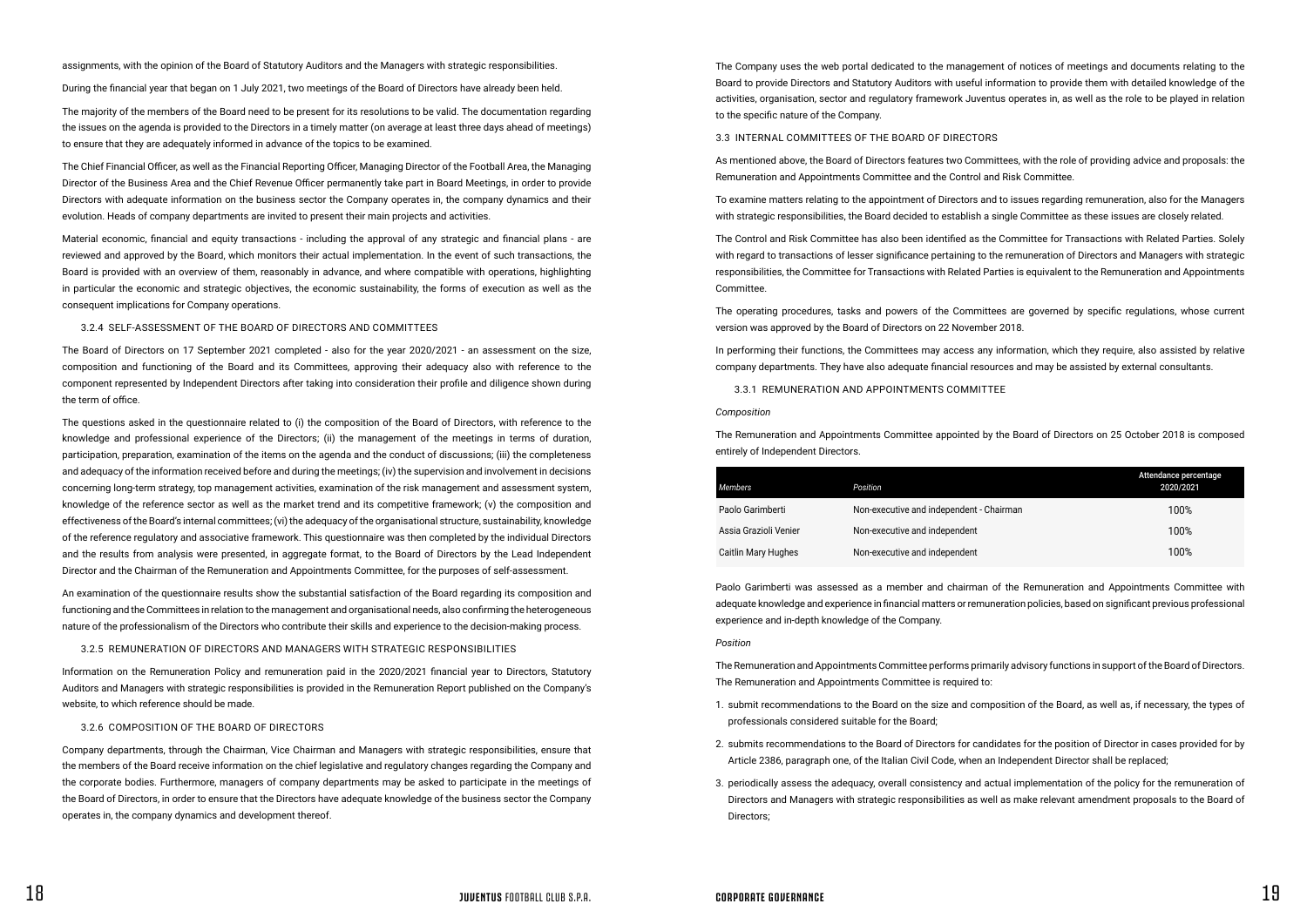4. submit proposals and express opinions to the Board on the remuneration of Executive Directors, the other Directors that hold special positions and the Managers with strategic responsibilities, and on setting performance objectives for any variable components of this remuneration, monitoring the application of the decisions taken by the Board and verifying, in particular, the actual achievement of performance objectives.

The Board of Directors, solely for transactions of lesser significance regarding remuneration of Directors, has identified the Remuneration and Appointments Committee as the committee responsible for transactions with related parties.

The Committee can engage consultants to acquire the necessary information and opinions on the aspects concerning the issues to be addressed and, to this end, can use the financial resources necessary.

### *Meetings*

The Chairman of the Board of Statutory Auditors, or another Statutory Auditor designated by him/her and, in case, Managers of company departments are requested to take part in meetings of the Remuneration and Appointments Committee; with their specific expertise, these positions can guarantee that the Committee is continually informed about company and legal developments.

Minutes of Remuneration and Appointments Committee meetings are recorded and the Committee Chairman reports on the meeting at the first possible Board of Directors' meeting.

During 2020/2021 financial year, six Remuneration and Appointments Committee's meetings were held, with an attendance of its members equal to 100%. The purpose of these meetings was to discuss proposals concerning the remuneration of the Vice Chairman and Managers with strategic responsibilities, the analysis of the answers to the self-assessment questionnaire of the Board of Directors, the evaluation of the new company incentive system (so-called "MBO system") as well as the examination of the draft Remuneration Report, in accordance with Article 123-ter of the Consolidated Law on Finance. Moreover, in the financial year that began on 1 July 2021, a meeting of the Remuneration and Appointments Committee has already been held regarding the analysis of the answers to the self-assessment questionnaire of the Board of Directors as well as the examination of the draft Remuneration Report, pursuant to Article 123-ter of the Consolidated Law on Finance.

Meetings of the Remuneration and Appointments Committee lasted an average of one hour.

3.3.2 CONTROL AND RISK COMMITTEE

*Composition*

The Control and Risk Committee appointed by the Board of Directors on 25 October 2018 is composed entirely of the following Independent Directors:

Daniela Marilungo, was assessed as a member and Chairperson of the Control and Risk Committee with adequate knowledge and experience in accounting, financial and risk control and management matters, having held various roles in her career in the financial sector, specifically dealing with regulatory and institutional relations in Italy and abroad.

### *Position*

The Control and Risk Committee is charged with assisting the Board of Directors in defining the guidelines for the Internal Control and Risk Management System and verifying, through the competent company departments, compliance with internal procedures, both operational and administrative, adopted to ensure serious, effective management and to identify,

### prevent and manage any financial and operating risks.

It works with the Board of Statutory Auditors, which helps to define the agenda of meetings, the Independent Auditors, the Head of Internal Audit, the Head of Compliance, the Chief Legal Officer and General Counsel, the Risk Manager and the Chief Financial Officer/Financial Reporting Officer.

It meets at least once a year the Supervisory Body as envisaged by Legislative Decree 231/2001 and with the Guarantee Body pursuant to Article 7, paragraph 5, letter d), of the F.I.G.C. By-Laws to exchange information regarding respective control activities. In the event of particular anomalies found during these activities, information between these bodies shall be prompt.

When deemed necessary, the Control and Risk Committee meets also on request of the Chairman of the Board of Statutory Auditors or the Head of Internal Audit.

With regard to the adoption of the Administrative and Accounting Control Model, which is part of the wider Internal Control and Risk Management System, the Committee verifies the work of the company departments concerning:

b) the preparation of single administrative-accounting procedures that define the operations and the controls set up over

- a) the analysis of risks relating to economic-financial reporting;
- the risks identified;
- c) the analysis of the IT systems supporting the administrative processes;
- d) the definition of the periodic assessment of the accounting audit system.

The Control and Risk Committee is also required to:

- a) assess, together with the Financial Reporting Officer, and after having consulted with the Independent Auditors and the Board of Statutory Auditors, the correct use of accounting standards;
- b) express opinions on specific aspects concerning the identification of the main corporate risks;
- c) examine the periodic reports concerning the assessment of the Internal Control and Risk Management System, and reports of particular importance prepared by the Internal Audit department;
- d) monitor the autonomy, adequacy, effectiveness and efficiency of the Internal Audit department;
- e) ask the Internal Audit department to conduct audits on specific areas of operations, concurrently notifying the Chairman of the Board of Statutory Auditors;
- f) report to the Board of Directors, at least every six months, at the time of approval of the annual financial report and the half-yearly financial report, on the activities carried out and on the adequacy of the Internal Control and Risk Management System;
- g) support, with adequate preliminary activities, evaluations and decisions of the Board of Directors on the management of risks arising from detrimental events, made known to the Board.

Similarly to what was provided for in relation to the Remuneration and Appointments Committee and within the related-party transactions involving remuneration, the Board of Directors has identified the Control and Risk Committee as the committee responsible for transactions with related parties for all other matters.

In order to perform its functions, the Control and Risk Committee may access company information and departments that are needed to conduct its tasks, and may commission, with the possibility of using Company facilities, independent consultants or other experts, to the extent deemed necessary to conduct its work.

### *Meetings*

The Board of Statutory Auditors, and based on a specific invitation, the Independent Auditors, the Financial Reporting Officer and Head of Internal Audit, as well as managers of company departments and external consultants who, with their specific

| Members             | Position                                 | Attendance percentage<br>2020/2021 |
|---------------------|------------------------------------------|------------------------------------|
| Daniela Marilungo   | Non-executive and independent - Chairman | 100%                               |
| Paolo Garimberti    | Non-executive and independent            | 100%                               |
| Caitlin Mary Hughes | Non-executive and independent            | 100%                               |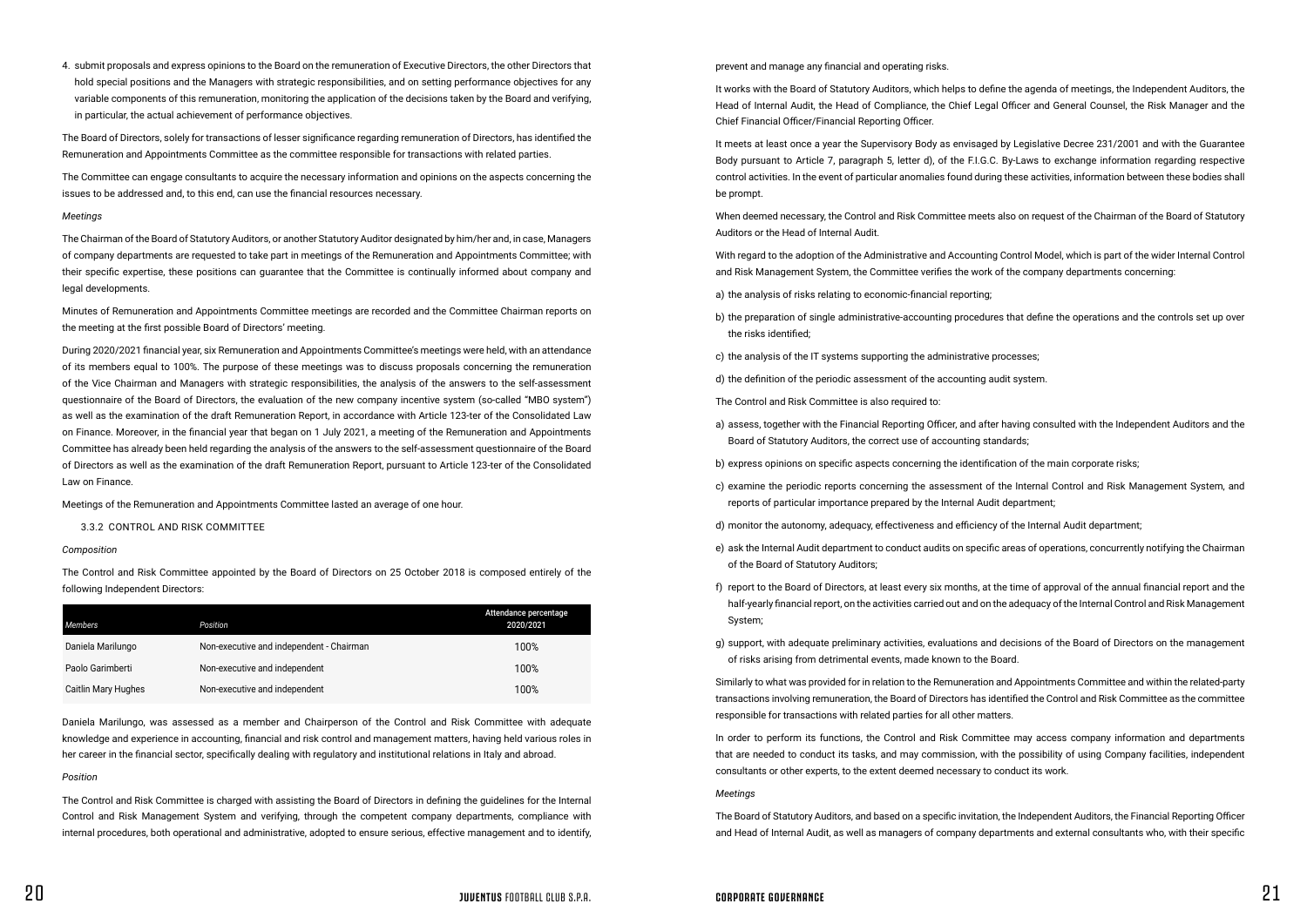expertise, can guarantee that the Committee is continually informed about company and legal developments, take part in the Control and Risk Committee meetings.

Minutes of Committee meetings are recorded and the Committee Chairperson reports on the meeting at the first possible Board of Directors' meeting.

The Control and Risk Committee met fifteen times during the 2020/2021 financial year and has already met once during the 2021/2022 financial year, with the attendance of its members equal to 100%.

During its meetings, the Committee:

- reviewed the half-yearly financial report, the report on corporate governance and ownership structures and the annual financial report, evaluating the results reported by the statutory auditor in his/her report on material findings, and - after consulting with the Independent Auditors and the Board of Statutory Auditors together with the Financial Reporting Officer - reviewed the correct use and uniformity over time of the standards adopted;
- reviewed the procedures and criteria used for preparing accounting documents for the reporting period;
- reviewed the updating project of the documents that are part of the Internal Control and Risk Management System with the aim of adapting them to the new organisational structure;
- examination of the progress of the project to define the new organisational structure, with special focus on the streams dedicated to Governance and the set-up of the new Compliance and Risk Management departments;
- monitoring of the evolution of the so-called "Super League project", with constant examination of potential risks and impacts;
- reviewed the project to update the Organisation, Management and Control Model of the Company pursuant to Legislative Decree 231/2001;
- reviewed the project to implement the Organisation, Management and Control Model pursuant to Article 7, paragraph 5, of the F.I.G.C. By-Laws;
- prepared the half-yearly reports on the activities of the Control and Risk Committee;
- examination of the annual monitoring KPIs relating to the Internal Audit department defined in reference to the Quality Assurance Review of the same department;
- reviewed the half-yearly reports on the activities of the Supervisory Body, pursuant to Legislative Decree 231/2001;
- reviewed the aspects relating to the Internal Control and Risk Management System with particular reference to the direct reporting of the activities carried out by the Internal Audit and Risk Management departments to the Chairman;
- analysed the activities to identify and manage main risks regarding the management of the COVID-19 emergency, considering the characteristics of activities carried out by Juventus and the developments of the relevant regulatory provisions;
- reviewed the periodic reports of the Head of Internal Audit, concerning the evaluation of the Internal Control and Risk Management System, monitoring the autonomy, adequacy, effectiveness and efficiency of the Internal Audit department, further investigating particularly significant aspects;
- evaluated the Internal Audit work plan and budget for the 2020/2021 season as well as the changes occurred during the year;
- selected the new head of the Internal Audit department and evaluated the remuneration proposal;
- examined the mandate of the Internal Audit department;
- reviewed the Child Safeguarding system adopted by Juventus.

On the basis of these activities, the Control and Risk Committee reported to the Board on its activities, as well as on the adequacy of the Internal Control and Risk Management System, including through the preparation of specific periodic reports.

Meetings of the Control and Risk Committee lasted around three hours and a half on average.

### 3.4 BOARD OF STATUTORY AUDITORS

### 3.4.1 COMPOSITION

The Company By-Laws contain the required clauses to ensure that one statutory member of the Board of Statutory Auditors is nominated by the minority with the function of Chairman. For more information regarding the appointment of the Board of Statutory Auditors reference is made to Article 22 of the By-Laws attached to this document.

The Board in office at the date of this Report, the composition of which is indicated in the table below, was appointed by the Shareholders' Meeting on 25 October 2018.

The profiles of the Statutory Auditors, which include information on their age, education and professional experience, are available on the website www.juventus.com. The most significant positions held by members of the Board of Statutory Auditors are reported in Table 3 attached hereto.

At least one third of the members of the Board shall be Statutory Auditors of the least represented gender.

The Board of Statutory Auditors shall remain in office until the Shareholders' Meeting called to approve the financial statements for the 2020/2021 financial year.

At the time of appointment of the Board, on 25 October 2018, only the list of the Shareholder EXOR N.V., owner of 63.8% of ordinary shares, was presented. The list, together with the documents required by the By-Laws for the registration, was promptly published on the website www.juventus.com, where it is still available for consultation.

The Board of Statutory Auditors in office verified, for the first time at the moment of the appointment, that the requirements of integrity, professionalism and independence envisaged by law (Article 148, paragraph 3, Consolidated Law on Finance) and by the Code of Conduct (Articles 3, paragraph 1, and 8, paragraph 1) have been met by all of its standing members (Paolo Piccatti, Silvia Lirici and Nicoletta Paracchini). With regard to the Chairman, the Board assessed the provisions of the Code of Conduct on the indicative nature of the parameters listed and the prevalence of substance over form, in accordance with Application Criterion 3.C.1. The Board of Directors agreed on the assessment.

3.4.2 ROLE OF THE BOARD OF STATUTORY AUDITORS

Pursuant to the By-Laws, the Board of Statutory Auditors is made up of three Statutory Auditors and two Alternate Auditors; it monitors compliance with the law and the By-Laws as well as with principles of correct management. It also verifies the adequacy of the Company's organisational structure for aspects relating to the internal control system and administrative and accounting system, in addition to the reliability of the latter in correctly reporting company operations.

The Board of Statutory Auditors:

- evaluates, during the financial year, the continuing independence requirements for its members and the annual self-

- evaluates the independence of its members at the first possible occasion after their appointment
- assessment of the Board carried out during the meeting of the Board of Statutory Auditors on 11 September 2020;
- in conducting the above evaluations, the Board applies, also taking account of the prevalence of substance over form, the criteria envisaged by the Code of Conduct with reference to the independence of Directors.

| <b>Members</b>       | <b>Position</b>          | Attendance percentage<br>2020/2021 | No. of other<br>offices  |
|----------------------|--------------------------|------------------------------------|--------------------------|
| Paolo Piccatti       | Chairman                 | 100%                               | 5                        |
| Silvia Lirici        | <b>Statutory Auditor</b> | 100%                               |                          |
| Nicoletta Paracchini | <b>Statutory Auditor</b> | 100%                               | 4                        |
| Lorenzo Jona Celesia | Alternate Auditor        | $\overline{\phantom{a}}$           | $\overline{\phantom{0}}$ |
| Roberto Petrignani   | Alternate Auditor        | $\overline{\phantom{a}}$           |                          |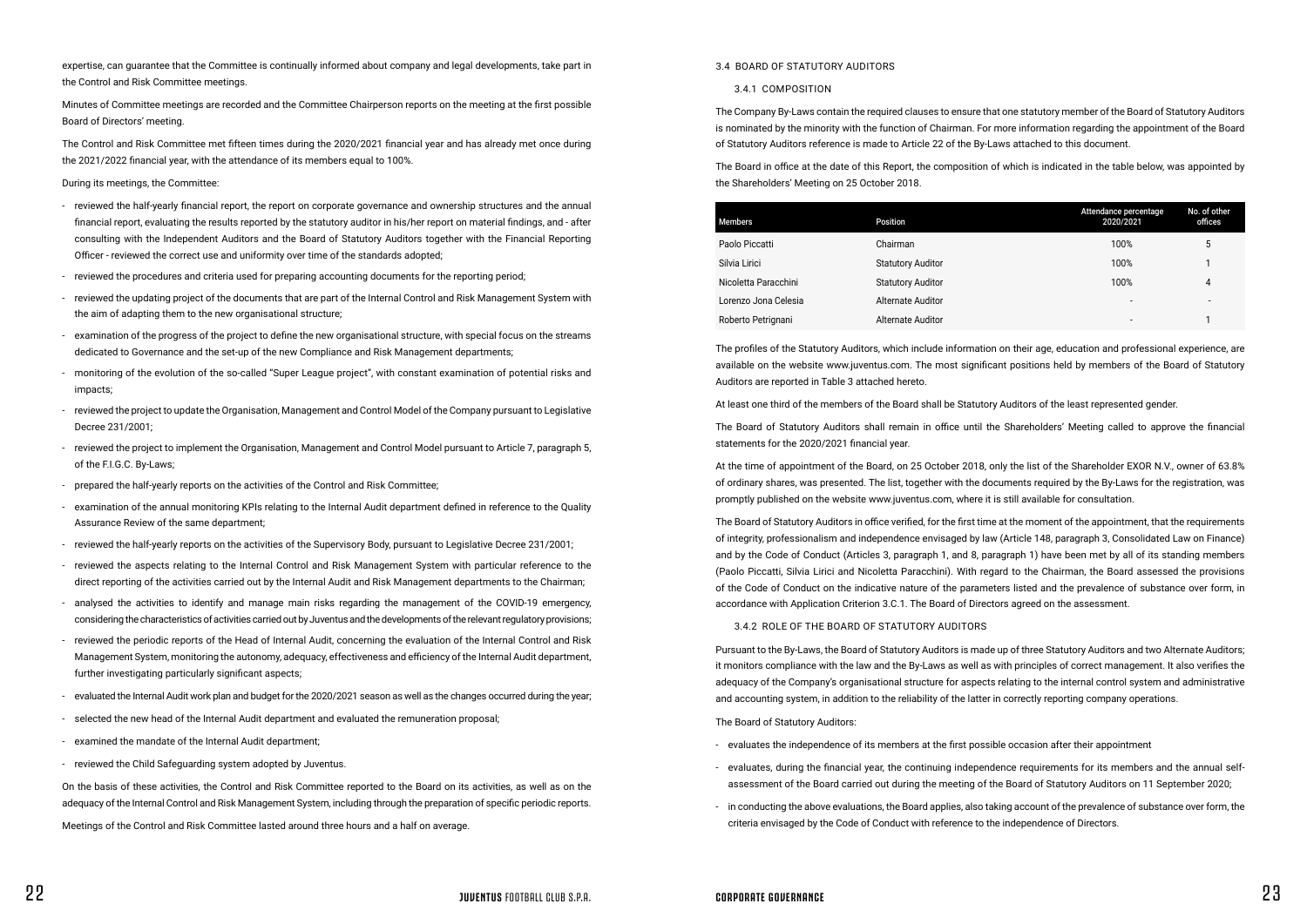The company departments ensure that the members of the Board of Statutory Auditors receive information on the main regulatory changes regarding the Company and the corporate bodies. Furthermore, managers of company departments may be asked to participate in the meetings of the Board of Statutory Auditors, in order to provide the Auditors with adequate knowledge of the business sector the Company operates in, the company dynamics and development thereof.

An Auditor who has a personal interest or an interest on behalf of a third party in a given company operation shall promptly and fully inform the other Auditors and the Chairman of the Board of the nature, terms, origin and extent of this interest.

In conducting its activities, the Board of Statutory Auditors coordinates with the Head of Internal Audit and the Control and Risk Committee by also participating in the meetings of this Committee.

The Board of Statutory Auditors carries out also the functions assigned by applicable regulations to the Internal Control and Auditing Committee, established by Italian Legislative Decree no. 39 of 27 January 2010. In this role the Board supervises: (i) the financial reporting process, (ii) the effectiveness of the internal control, internal audit and risk management systems, (iii) the statutory audit of the annual accounts, (iv) the independence of the Independent Auditors, verifying compliance with applicable regulations, as well as the nature and extent of services other than auditing provided to the Company by the Independent Auditors and by entities in its network. The Board is then asked to provide a justified proposal to the Shareholders' Meeting at the time of granting and revocation of the statutory audit mandate.

The Board informs also the Board of Directors of the outcome of the statutory audit.

The supervisory activities carried out by the Board of Statutory Auditors is reported in the Report to the Shareholders' Meeting prepared pursuant to Article 153 of the Consolidated Law on Finance and attached to the financial statements.

In this report, the Board of Statutory Auditors reports also on the supervisory activities carried out with regard to the compliance of the procedures adopted with the principles indicated by CONSOB with regard to related parties, as well as on their compliance on the basis of the information received.

### 3.4.3 MEETINGS

During the 2020/2021 financial year, the Board of Statutory Auditors met 19 times, with an attendance of its members equal to 100%.

Meetings of the Board of Statutory Auditors last around two and a half hours and refer solely to obtaining necessary information, as the minutes are completed, defined in full and distributed subsequently, by telephone and e-mail to the Statutory Auditors.

> The Internal Control and Risk Management System is integrated into the more general organisational and corporate governance structures adopted by Juventus and the Subsidiaries. The structure of controls was defined based on the CoSO Framework<sup>3</sup>, which represents the international model for assessing the adequacy of the internal control system, the principles of the Code of Conduct<sup>4</sup> and other national and international best practices. The System was developed taking

### 3.5 INDEPENDENT AUDITORS

The Independent Auditors, appointed to audit the accounts, are required by law to verify the accounts and the correct entry of operations in accounting records, as well as the conformity of the financial statements with the regulations on their preparation and the true and fair representation of the financial position and performance, expressing an opinion on both the financial statements and the consistency of the report on operations with the financial statements and its compliance with the law. The Independent Auditors conduct specific assessments as regards the half-yearly financial report and quarterly accounting statements. They carry out also additional controls required by regulations, including sector-specific regulations, and provide services assigned by the Board of Directors, if compatible with their appointment to audit the accounts.

The statutory audit is carried out pursuant to law by the Independent Auditors EY S.p.A., which was granted the assignment by the Shareholders' Meeting of 26 October 2012 for the financial years from 2012/2013 to 2020/2021. On expiry, the appointment shall therefore not be renewed.

The Shareholders' Meeting of 15 October 2020, in consideration of the provisions of Article 1, paragraph 644, of Italian Law 145/2018 regarding the auditing of the financial statements of football clubs, has appointed the company Deloitte & Touche S.p.A. as statutory auditor (also determining the relative remuneration), for the years 2021/2022 - 2023/2024, or for

the longer duration provided for by the regulations applicable to Italian companies issuing securities admitted to trading on Italian regulated markets if, before the expiry of the assignment, regulatory and/or interpretative changes and/or any other event occur on the basis of which Juventus is subject to a regulation, which provides that the statutory audit assignment for independent auditors lasts for nine financial years.

### 3.6 INTERNAL CONTROL AND RISK MANAGEMENT SYSTEM

Juventus undertakes to promote and maintain an adequate Internal Control and Risk Management System (hereinafter, also the "System") meant as the set of rules, procedures and organisational structures intended to enable an adequate process of identification, measurement, management, mitigation and monitoring of primary risks in order to guarantee the credibility, accuracy, reliability and timeliness of information provided to the corporate bodies and the market, the protection of company assets, the efficiency and effectiveness of company processes and compliance with laws and regulations as well as the By-Laws and internal procedures. An effective Internal Control and Risk Management System contributes to business operations that are consistent with pre-set objectives, and promotes informed decision-making.





*<sup>3</sup> CoSO "Internal Control – Integrated Framework" Model published in 1992 and updated in 1994 and 2013 by the Committee of Sponsoring Organizations of the Tradeway Commission.*

*<sup>4</sup> It should be noted that on 31 January 2020, the Committee for Corporate Governance approved the new Corporate Governance Code and that the companies that adopt this*  code apply it starting from the first financial year after 31 December 2020 (i.e. starting from 1 July 2021 with reference to Juventus), informing the market in the Report on *corporate governance and ownership structure to be published in 2022.*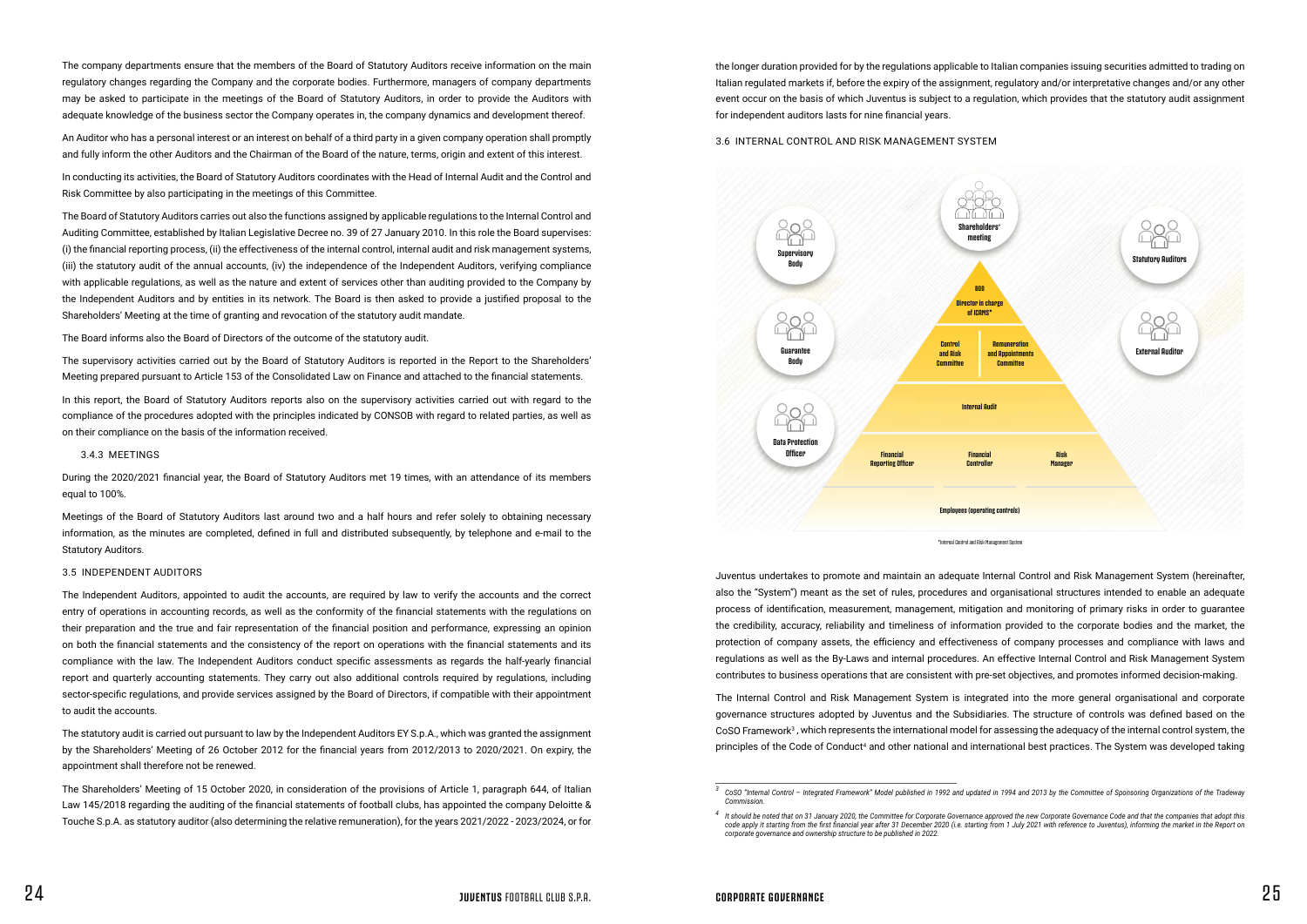into consideration applicable effective laws, reference regulations and guidelines provided by trade associations.

The responsibility for the establishment and maintenance of an effective Internal Control and Risk Management System (ICRMS), in line with the company and process objectives and the correspondence of the risk management methods with the defined containment plans, lies with the Director in charge of the ICRMS and the operations managers, i.e. the corporate bodies as well as the corporate structures, which act in a coordinated manner in order to allow the main risks relating to Juventus and the Subsidiaries to be correctly identified, as well as adequately measured, managed and monitored.

In particular, Juventus' Internal Control and Risk Management System is structured, consistently with the Three-line Model5 , into:

- **First Line**: corporate operating structures responsible, within the context of individual processes, for the achievement of corporate objectives by ensuring the correct performance of control activities in the face of persistent risks in their area of competence;
- **Second Line**: specialised departments responsible for the process of identifying, assessing, managing and monitoring risks, as well as assessing the effectiveness of first-level controls. It supports the first line in the definition and implementation of adequate risk management and control systems, evaluating any mitigation plans, and carries out reporting activities on the adequacy and effectiveness of risk management and related controls put in place. The persons responsible for the coordination and management of the main control systems operate within this level, including the Financial Reporting Officer, the Risk Manager, as well as the Head of Compliance, a new figure established during the 2020/2021 financial year, within the Legal Directorate, to further strengthen the control system;
- **Third Line**: provides independent and objective assurance on the adequacy and effective operation of the first and second lines and in general on the overall operating methods of the Internal Control System of Juventus and the Subsidiaries, in order to guarantee the achievement of the organisational objectives and promote their continuous improvement; reports to the Control Bodies any critical issues or inadequacies that undermine the safeguarding of the correct management of the Internal Control and Risk Management System.

The Internal Control and Risk Management System is verified and updated, in order to guarantee it is suitable for monitoring the main areas of risk of company operations, on an ongoing basis, as detailed in paragraphs below.

3.6.1 MAIN PLAYERS IN THE INTERNAL CONTROL AND RISK MANAGEMENT SYSTEM AND THEIR ROLES AND RESPONSIBILITIES

The Internal Control and Risk Management System involves the following positions, for aspects in their own sphere of competence:

- The **Board of Directors** examines and approves the strategies of the company and the Group it heads up, pursuing their sustainable success, defines the nature and level of risk compatible with the pre-set strategic objectives, assesses the adequacy of the organisational, administrative and accounting structure, as well as the effective functioning of the Internal Control and Risk Management System, identifying within it:
- a Control and Risk Committee, with proposal-making and advisory functions, composed of non-executive and independent Directors, that assists the Board with adequate preliminary activities;
- a Director in charge of establishing and maintaining an effective Internal Control and Risk Management System. The Board identified the Executive Chairman, Andrea Agnelli, as the Director in charge of supervising the operations of the internal control system.

characteristics of the activities carried out by the Company and the Subsidiaries and submitting them regularly for

Control and Risk Management System and verifying its overall adequacy, effectiveness and efficiency on an ongoing basis, as well as overseeing the adjustment to the trend in operating conditions and the legislative and regulatory

- request the Head of Internal Audit to carry out audits of specific operating areas and of the compliance of company operations with rules and internal procedures, in order to verify that the internal control and risk management system is adequate and consistent with respect to the guidelines defined by the Board of Directors, simultaneously informing

- The **Director in charge of the ICRMS**, assisted by competent Company Departments, shall:
- identify the main company risks (strategic, operating, financial, compliance and context risks), taking account of the review by the Board of Directors;
- implement the guidelines defined by the Board, overseeing the design, development and management of the Internal panorama;
- the Chairman of the Control and Risk Committee and Chairman of the Board of Statutory Auditors;
- promptly report to the Control and Risk Committee (or Board of Directors) on problems and critical issues, which measures.
- business sector in which the company operates, conducive to assessing the related risks as detailed in paragraph 3.3.2 to which reference should be made for more details.
- The **Head of Internal Audit**, appointed with the approval of the Board of Directors, on the proposal of the Director in charge of the ICRMS, based on the prior favourable opinion of the Control and Risk Committee, having consulted the Board of Statutory Auditors, is tasked with verifying that the Internal Control and Risk Management System of Juventus and the Subsidiaries is functioning and adequate.

arise in conducting his activities or which he becomes aware of, so the Committee (or Board) may take suitable

• The **Control and Risks Committee**, identified by the Board of Directors, owns as a whole adequate competence in the

The Company's Head of Internal Audit is, starting from 1 April 2021, Mrs. Stefania Dulio. Mrs. Alessandra Borelli, head of the Department until the same date, is currently the Head of Compliance.

The Head of Internal Audit is not responsible for any operational activity and reports i) from an organisational point of view, to the Executive Chairman, as Director in charge of the Internal Control and Risk Management System, and ii) hierarchically to the Board of Directors. The Head of Internal Audit may engage consultants to acquire the necessary information and opinions on aspects concerning issues to be addressed and, to this end, may use the financial resources needed.

In particular the Head of Internal Audit:

a) verifies, on an ongoing basis and in relation to specific needs, in compliance with international standards, the operation and suitability of the Internal Control and Risk Management System using an Audit Plan approved by the

c) prepares periodic reports containing adequate information on her activities, the methods used to conduct risk management and compliance with the plans defined for reducing such risks; the periodic reports contain an

- Board of Directors, based on a structured process of analysis and prioritisation of main risks;
- b) has direct access to information useful to carry out her duties;
- assessment of the suitability of the Internal Control and Risk Management System;
- d) also at the request of the supervisory body, prepares promptly reports on events of particular importance;
- e) sends the reports referred to in points c) and d) to the Chairmen of the Board of Statutory Auditors, of the Control said subjects;

and Risk Committee and of the Board of Directors, as well as to the Director in charge of the Internal Control and Risk Management System, except for cases in which the object of these relations concerns specifically the activities of

*<sup>5</sup> "Three Line Model" published by the Institute of Internal Auditors in July 2020.*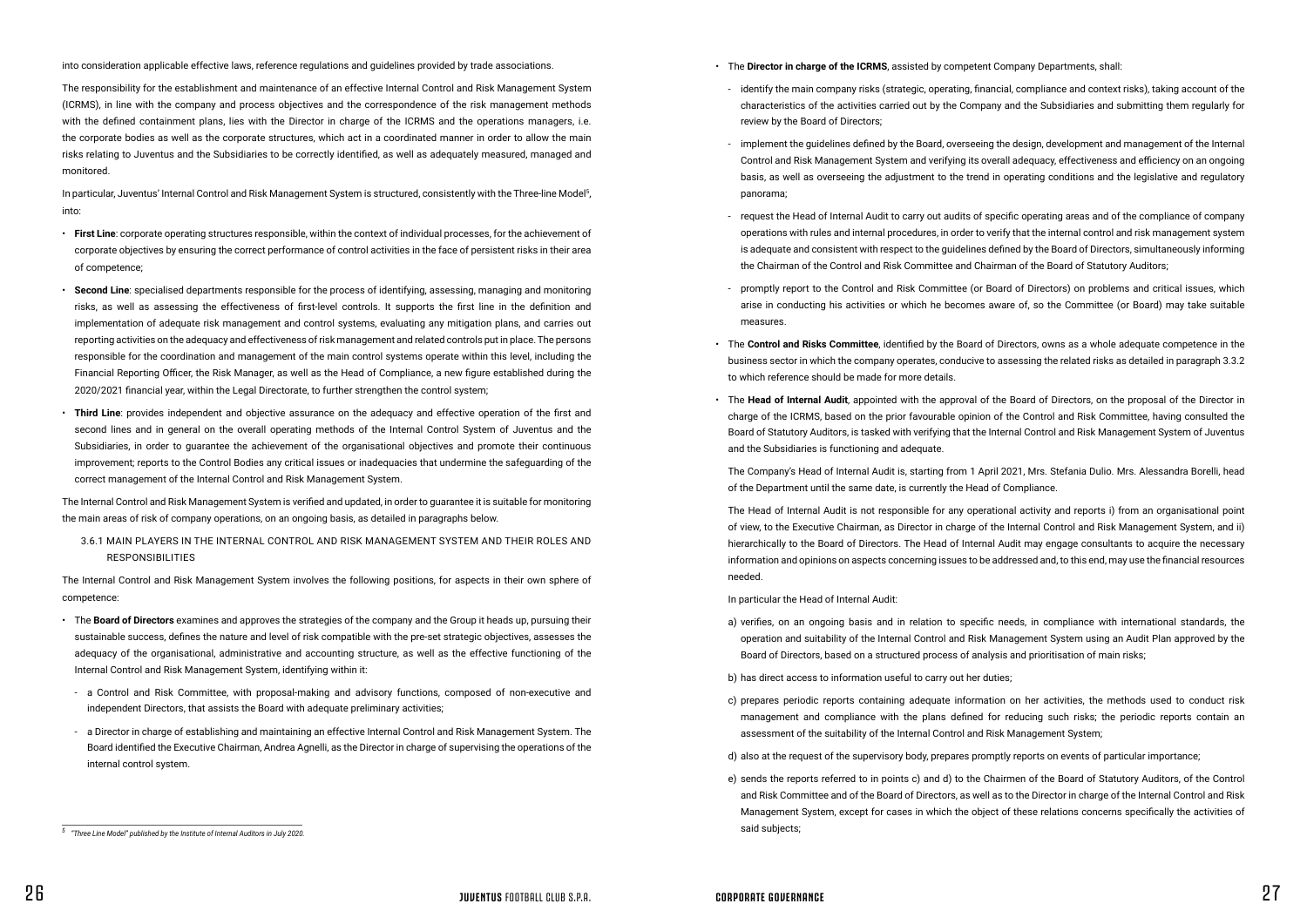f) verifies, as part of the Audit Plan, the reliability of the IT systems, including accounting registration systems.

The Head of Internal Audit reports at least every six months to the Board of Directors, the Control and Risk Committee, the Director in charge of the internal control system and the Board of Statutory Auditors on the results of audit activities, also formulating an assessment of the suitability of the Internal Control and Risk Management System, and assists the Committee to verify and assess the Internal Control and Risk Management System.

During the 2020/2021 financial year, the Director in charge of the ICRMS agreed the Audit Plan with the Head of Internal Audit regarding the performance of checks on specific operational areas or specific processes, sharing its update - in January 2021 - in relation to of the impacts generated by the COVID-19 pandemic.

With reference to the succession that took place in April 2021, it was agreed that the audit activities, already commenced or in the phase of completion on the date the new Head of Internal Audit joined Juventus, were to be completed by the previous Manager, to ensure greater effectiveness in the formal closing phase as well as in the assessment of any critical issues identified in relation to formulations, checks and analyses conducted by the audit team previously in place. The new Manager monitored and supervised the new audit activities envisaged in the Plan, starting from the date he joined.

• The **Head of Compliance** is a new figure of the control system, appointed as part of the project to review the Juventus operating and organisational model, with a view to strengthening and continually improving the governance model.

The responsibility of the Compliance Department, reporting directly to the General Counsel & Chief Legal Officer, was attributed, starting from 1 April 2021, to Alessandra Borelli, who over the years has gained increasing skills, both with reference to the compliance aspects of listed companies, and to the specific needs of the Company's core business.

In particular, the mission of the Compliance Department consists of:

- a) ensuring that the business is conducted in keeping with the highest ethical and integrity standards and in compliance with the laws and regulations in force, by promoting the definition of appropriate compliance programmes;
- b) promoting and bolstering the culture of integrity and respect for internal and external rules.

Furthermore, the Head of Compliance reports, at least annually, to the following Control Bodies

- I. Control and Risks Committee, regarding significant regulatory changes, initiatives launched in the period with reference to the specific Compliance Programmes and any non-conformities found or corrective actions implemented;
- II. Supervisory Body and Guarantee Body, regarding the activities carried out in the context of maintaining the respective models and systems in the area, also in order to highlight any need for updating them.
- The **Risk Manager**, who oversees the risk management process, works with the company departments involved in order to ensure the implementation of an effective system for identifying, monitoring and governing the relevant risks for the organisation.

The Risk Manager, reporting directly to the Managing Director of the Business Area is, starting from 15 February 2021, Mr. Lorenzo Vispi.

The objective of the risk management process is to support the main company departments and areas in the process of identifying, assessing and prioritising the Company's main risks, defining mitigation strategies and actions consistent with the organisation's risk appetite.

In particular, the risk management process, carried out cyclically on an annual basis, with half-yearly follow-up activities, for both Juventus and the Subsidiaries, is aimed at:

- identifying, classifying and evaluating the most relevant risks;
- defining the specific and overall risk profile and assessing its consistency with the corporate risk appetite;

- identifying or strengthening top risk mitigation strategies and actions, contributing to their implementation and

monitoring.

The Risk Manager reports, at least annually to the Director in charge of the Internal Control System and to the Control and Risks Committee on the results of the risk assessment activities carried out and on the mitigation actions to be implemented to reduce the identified risks. Upon request, the Risk Manager reports to the Board of Directors and the Board of Statutory Auditors.

• The **Financial Reporting Officer**, appointed pursuant to Article 154-bis of the Consolidated Law on Finance, which gives this position the function of preparing adequate administrative and accounting procedures for the preparation of the financial statements.

The Financial Reporting Officer has all powers necessary to exercise its role, including expenditure. The powers attributed can be exercised individually and with reference to specific functions assigned and, consequently, solely to perform actions required to implement them in the interest of the company and in compliance with law. The Financial Reporting Officer, with reference to exercising the above-mentioned powers, shall promptly report to the Director in charge of the Internal Control System and, at least annually, to the Board of Directors in relation to activities carried out and costs incurred.

On 12 July 2020, following the termination of the employment contract of the Chief Financial Officer Marco Re, the Company appointed Stefano Bertola, Company manager, as pro-tempore Chief Financial Officer, due to his many years of experience in the finance sector, as well as Financial Reporting Officer, pursuant to Article 154-*bis* of the Consolidated Law on Finance and based on the prior favourable opinion of the Board of Statutory Auditors, since he meets the requirements of the By-Laws for the office. Stefano Bertola held the position of Financial Reporting Officer until the approval of the Half-Yearly Financial Report at 31 December 2020.

Subsequently, with effect from 1 April 2021, the Board of Directors appointed Stefano Cerrato as the Company's *Financial Reporting Officer*.

- **Employees**, according to specific tasks assigned within the company organisation, ensure the effective and efficient functioning of the Internal Control and Risk Management System as part of their responsibilities, acting as the first line of defence.
- The **Supervisory Body**, established pursuant to Legislative Decree 231/2001, and responsible for monitoring the operation and compliance with the Organisation, Management and Control Model, highlighting any needs for updates to the Board of Directors based on the regulatory developments, is required to report at least annually to the Board of Directors on the outcomes of the monitoring activities carried out. This body has the specific professional competencies to conduct the task assigned and take constant action. For further information on the Supervisory Body, reference should be made to paragraph 3.6.6 "Organisation Model pursuant to Legislative Decree 231/2001" of this Report.
- The **Guarantee Body**, established pursuant to Article 7, paragraph 5, of the FIGC By-Laws, monitors the operation of and compliance with the Organisation, Management and Control Model pursuant to Article 7, paragraph 5, of the FIGC By-Laws, and oversees updates, and shall report at least annually to the Board of Directors on monitoring outcomes. This body has the specific professional competencies to conduct the task assigned and take constant action. For further information on the Guarantee Body, reference should be made to paragraph 3.6.7 "Prevention Model pursuant to Article 7, paragraph 5, FIGC By-Laws" of this Report.
- The **Remuneration and Appointments Committee** defines the remuneration policy for directors and managers with strategic responsibilities, as detailed in paragraph 3.3.1 to which reference should be made for further details.
- by the Internal Control and Risk Management System, as detailed in paragraph 3.4.2, to which reference should be made for more details.

• The **Board of Statutory Auditors** monitors the practical implementation of corporate governance regulations established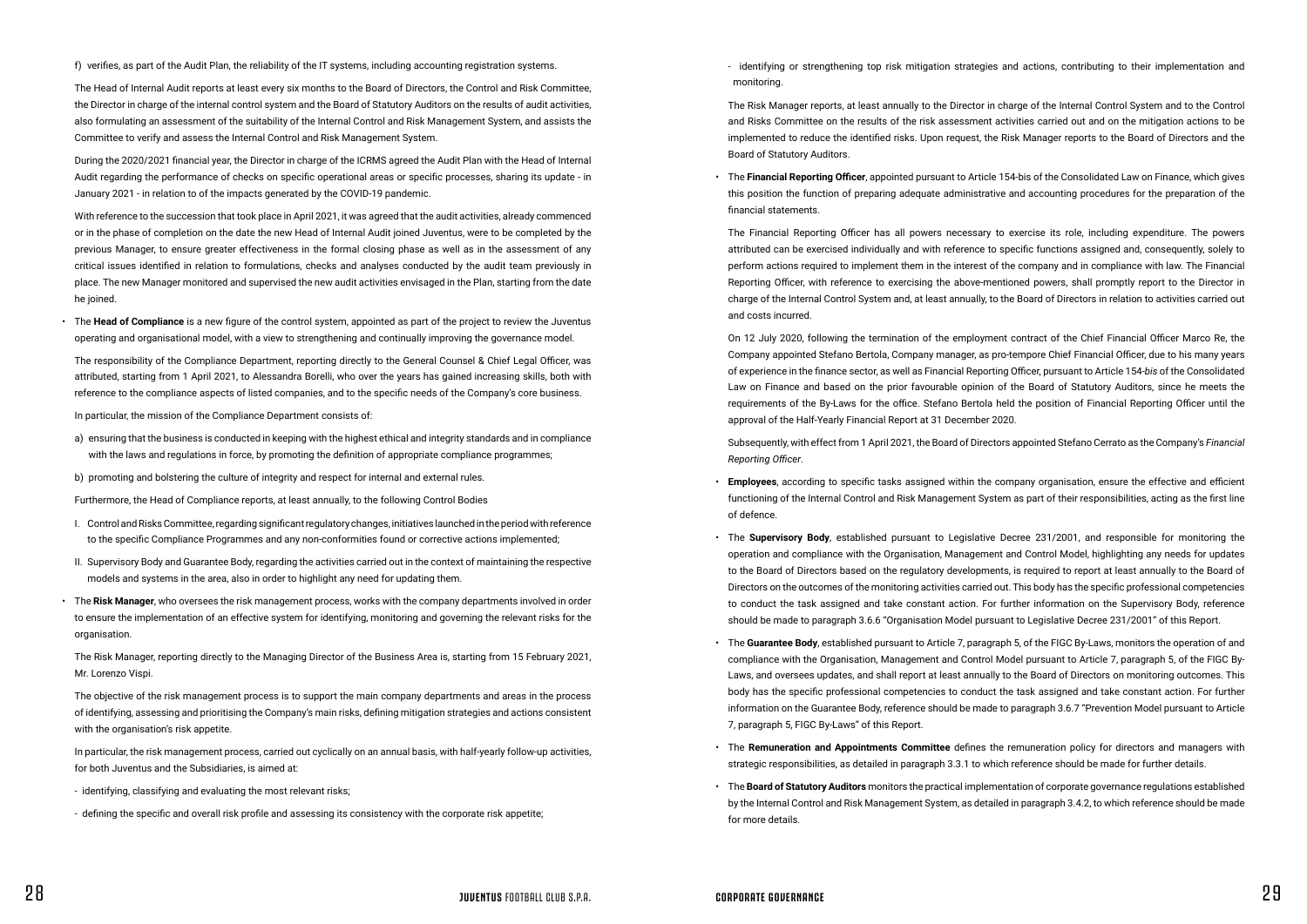- The **Data Protection Officer**, who supports, coordinates and collaborates with the organisation for the management of "data protection" issues: (i) monitors compliance with the applicable regulatory requirements and the policies of the Data Controller, evaluating the risks of any data processing in light of the nature, scope, context and purposes, (ii) cooperates with the Guarantor and is the contact point, also with respect to the interested parties, for issues related to the processing of personal data and (iii) provides, if requested, an opinion on the data protection impact assessment.
- 3.6.2 COORDINATION AMONG ENTITIES INVOLVED IN THE INTERNAL CONTROL AND RISK MANAGEMENT **SYSTEM**

The Company defined the degree of communication and methods of coordination between the parties involved in the Internal Control and Risk Management System in order to maximise the efficiency of the system itself and reduce duplicated activities.

The various players in the internal control system, integrated into the general organisational structure of the Company, are in fact coordinated and interdependent, and operate in synergy in an integrated system.

More specifically, with reference to the Control Bodies, the Board of Statutory Auditors and the Control and Risk Committee exchange promptly relevant information for the performance of their respective duties. The Board of Statutory Auditors participates in the activities of the Control and Risks Committee.

3.6.3 IDENTIFICATION, EVALUATION AND MANAGEMENT OF RISKS

Within the framework of the System, the specific activities of identifying and managing risk, adopted by Juventus, are part of the risk management process, which is carried out during normal company operations, also based on the development of the business and company strategies.

With reference to the 2020/2021 season, the new Risk Manager Lorenzo Vispi updated the risk assessment methodology, taking into due consideration the evolution of Juventus' organisational and business model and the best practices of *Risk Management*, with the aim of contributing to the development of a culture based on corporate risk awareness and defining strategies to mitigate its impacts. The new risk assessment methodology was presented to the Control and Risk Committee and to the Board of Statutory Auditors during the meeting held on 24 May 2021.

The Risk Management process consists of the following parts:

- *risk identification*, identification and classification of the main risks, carried out with the aid of a Risk Model, a tool that makes it possible to classify the risk factors that may compromise the achievement of corporate objectives according to their respective origin;
- development of a *risk assessment* and *risk evaluation* method for measuring exposures in terms of impact and probability of occurrence, based on a defined evaluation scale. These analyses make it possible to associate each risk with a synthetic value, the so-called risk rating, which makes it possible to identify the level of risk of a specific risk event and to represent, through a unique value, also the aggregate level of risk of Juventus;
- collection, analysis and aggregation of the data and information necessary for the preparation of a *Risk Reporting* containing Juventus *Top Risks* and the respective specific mitigation actions, in addition to the "cross-company" mitigation strategies that allow the organisation to reduce its exposure towards most risk profiles.

The purpose of the *Risk Assessment & Reporting Policy*, a document of the System, is to regulate the process to identify, assess and report company risks, in order to ensure regular risk assessments by management, by clearly defining the roles and responsibilities.

In particular, when changes in the organisation and internal processes take place, in the presence of significant external events, or when new opportunities and business initiatives start, Management shall identify any new risks and notify them to the *Risk Manager*, so this latter can evaluate the need to update the Juventus' Risk Model and list of risk factors.

Activities carried out as a part of the *Risk Management* process help to:

- a) provide evidence of the main risks connected with achieving strategic company objectives and related operating objectives, providing - where possible - reasonable assurance as to their monitoring;
- b) support the corporate decision-making process;
- c) spread the "culture" of risk management and increase corporate awareness of the risks to which the organisation is exposed, favouring the proactive sharing of relevant information between company departments;
- d) ensure the adequacy and consistency of the *Risk Management* framework adopted, through the development and appropriate updating of the risk model and the methodologies and tools for effective risk management;
- e) provide adequate and transparent financial statements reporting concerning the main risks and uncertainties that the Company is exposed to, based on the provisions of currently effective laws on the matter, ensuring the traceability of the decision-making process.

### 3.6.4 EVALUATION OF THE SYSTEM'S ADEQUACY

The Board of Directors is responsible for periodically evaluating the adequacy and actual operation of the Internal Control and Risk Management System and for reviewing it, assisted by the Director in charge of the ICRMS and supported by preliminary activities carried out by the Control and Risk Committee. In carrying out this evaluation, the above positions, as regards their role, ensure that an Internal Control and Risk Management System is established and implemented, and also periodically review the System's structure, its adequacy in relation to the company's characteristics and risk profile identified, as well as its effectiveness.

The Board of Directors receives and reviews, at least every six months, or after critical aspects have been identified, the reports prepared by the Head of Internal Audit, the Control and Risk Committee, the Supervisory Body and the Guarantee Body, in order to support activities to evaluate the Internal Control and Risk Management System and take action for any weaknesses that require System improvement.

At the end of this process, the Board of Directors, with reference to the 2020/2021 financial year, and assisted by the Control and Risk Committee as appropriate, considered the Internal Control and Risk Management System as adequate and effective for the characteristics of the company and risk profile identified.

### 3.6.5 INTERNAL CONTROL AND RISK MANAGEMENT SYSTEM IN RELATION TO THE FINANCIAL REPORTING PROCESS

The purpose of the Internal Control and Risk Management System in relation to the Financial Reporting process, which is part of the wider integrated internal control and risk management system, is to guarantee the credibility, reliability, accuracy and timeliness of the company's financial reporting and focuses on the organisational, administrative and accounting structure required for creating the financial reporting documents. Furthermore, it is focused on ensuring the adequacy and actual application of the administrative and accounting procedures drawn up to provide a true and fair representation of company operations in accounting documents (financial statements and condensed half-yearly financial statements) prepared by the Company, enabling delegated management bodies and the Financial Reporting Officer to issue the certifications and declarations required by Article 154-bis of the Consolidated Law on Finance.

The Internal Control and Risk Management System in relation to the Financial Reporting process, adopted by Juventus, has been developed considering current laws, applicable regulations and guidelines provided by industry organisations; it comprises the following documents and procedures:

• **Code of Ethics** - which outlines the principles and ethical values of the company, and the rules of conduct to be observed by all employees and staff, which are fundamental for the proper operation, credibility and image of the Company. For additional information on the Code of Ethics, published in its entirety on the Company's website, reference should be made to paragraph 1.3 "Principles and values" of this Report.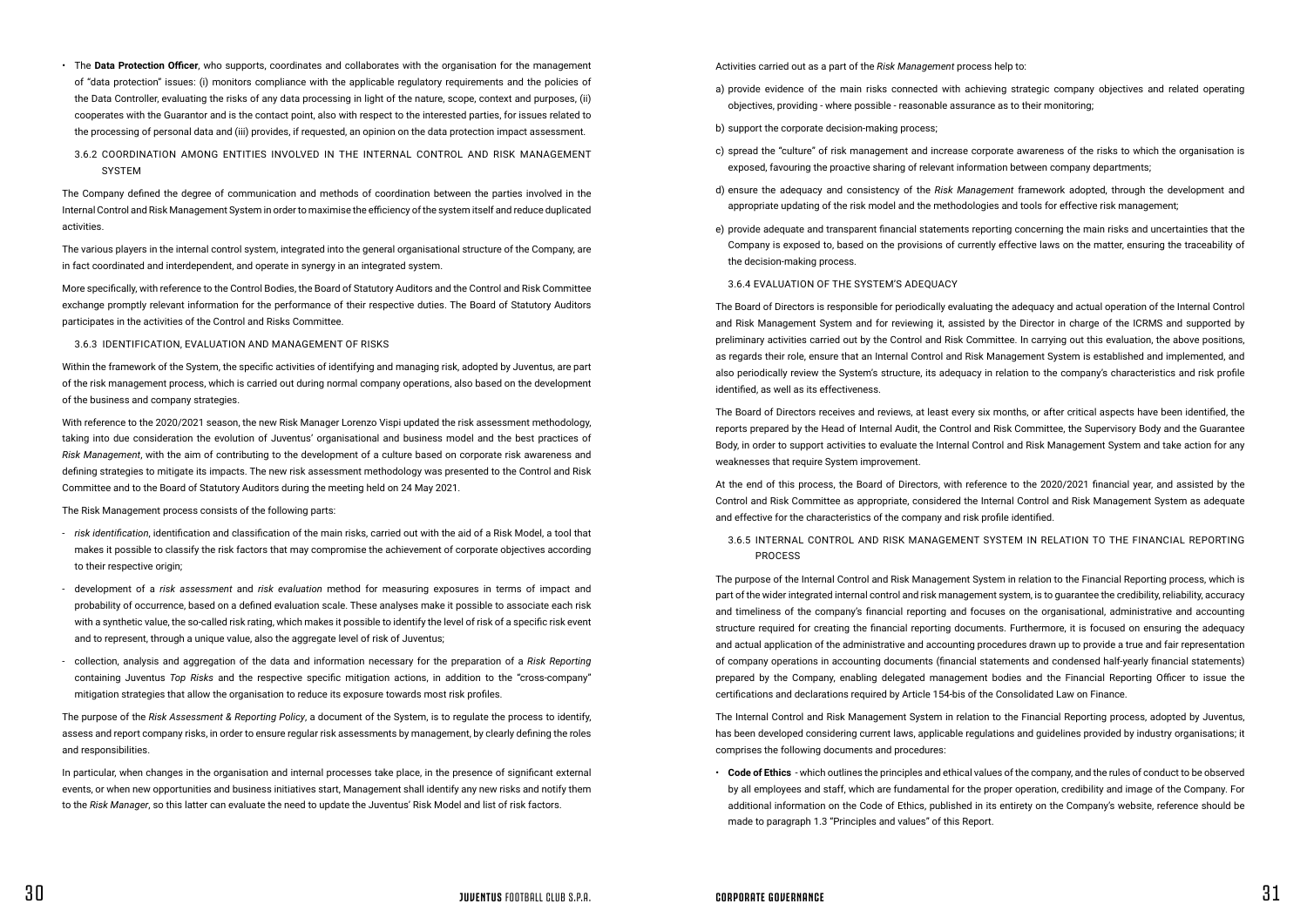- **System of powers and proxies**  which identifies the powers of corporate management and representation of the individual company managers, in line with the developments of the Company's organisational and governance model.
- **Administrative and Accounting Control Model**  a document that defines the roles, responsibilities and procedures for implementing the administrative and accounting control system.
- **Organisation, Management and Control Model pursuant to Legislative Decree 231/2001**  which defines procedures that are suitable for reducing risks of committing the offences indicated by applicable regulations, as well as the related sanctions' system; for further details on the Organisation, Management and Control Model, reference should be made to paragraph 3.6.6 "Organisation, Management and Control Model pursuant to Legislative Decree 231/2001" of this Report.
- **Administrative/accounting and management procedures**  which define the responsibilities and control rules with particular reference to significant processes and the end of reporting periods.
- **Risk Assessment and Reporting Policy**  which defines the roles, responsibilities and methodologies developed to support Risk Assessment activities; the document includes also guidelines for subsequent Risk Management and risk assessment updating.

In particular, the Administrative and Accounting Control Model defines:

- the guidelines of the Internal Control and Risk Management System in relation to the Financial Reporting process;
- the responsibilities, resources and powers assigned to the Financial Reporting Officer;
- the rules of conduct to be observed by Company personnel involved in any way in the implementation of the Internal Control and Risk Management system in relation to the Financial Reporting process;
- the roles and responsibilities attributed to company management and functions involved in preparing, distributing and verifying accounting information released to the market;
- the process of assigning internal responsibility to company directorates and departments managers;
- the certification process for the Market, overseen by the Director in charge of the ICRMS and the Financial Reporting Officer.

The existing Internal Control and Risk Management System in relation to the Financial Reporting process is structured into the following phases:

a) *Identification and assessment of administrative and accounting risks*

The process to identify risks is carried out under the responsibility of the Financial Reporting Officer, in conjunction with the Director in charge of the ICRMS and with the support of the Risk Manager.

This process is carried out in order to:

- check the updating of accounts and related company processes, identified as relevant and related controls of administrative/accounting procedures;
- identify, for each company Department, the areas, and relevant accounting information, the processes and accounting flows considered critical, as well as control activities adopted to monitor these flows and processes.

In carrying out these activities, the Financial Reporting Officer obtains further information to support the assessment of administrative/accounting risks based on results of the wider process of Risk Management.

b) *Identification of controls for identified risks*

The controls necessary to mitigate the risks identified in administrative/accounting processes were identified considering the control objectives associated with financial reporting, which comprise financial statement "assertions" (the existence and occurrence of events, completeness, rights and obligations, assessment/identification, presentation and reporting),

and other control objectives, such as compliance with authorisation limits, the separation of duties and responsibilities or the documentation and traceability of operations.

Company departments are responsible for implementing the Administrative and Accounting Control Model: they document the administrative/accounting procedures and carry out the controls defined therein. During significant organisational events, Company departments check, for areas in their responsibility, that procedures and the controls defined in them are updated in terms of:

• controls matching evidence supporting them, as regards activities carried out, information systems used and the

- company organisation;;
- the correct identification of process owners, activities and controls identified.

If sensitive areas are identified from the risk assessment that are not regulated, either wholly or in part, by Juventus administrative/accounting procedures, the HR Projects & Compliance Department, coordinating with the various departments and the Financial Reporting Officer shall supplement existing procedures or formalise new ones in relation to their areas of responsibility.

The procedures, updated or implemented as above, are approved by the managers of level one, two and three controls, based on prior agreement with the Financial Reporting Manager.

c) *Verification of the actual operation of controls and assessment of any problems identified*

Activities to assess the Internal Control and Risk Management System in relation to the Financial Reporting Process are carried out when preparing the annual financial report and the half-yearly financial report. To this end, specific monitoring is carried out to assess the adequacy and actual operation of administrative/accounting procedures and controls defined in them for monitoring the correct operation of significant accounting processes.

This assessment is carried out by Juventus main departments by reporting to the Financial Reporting Officer on the adequacy and actual application of operating activities and controls, in their area of responsibility and through periodic controls carried out by the Financial Reporting Officer with the support of the Internal Audit Department in order to assess the level of objectivity of the Internal Control and Risk Management System in relation to the Financial Reporting process.

The Financial Reporting Officer, with the support of the Head of Internal Audit, prepares a report summarising the results of assessments of controls regarding risks previously identified based on monitoring results. Previous assessments may identify compensatory controls, corrective actions or improvement plans in relation to any problems identified.

The Financial Reporting Officer, in agreement with the Chief Executive Officer in office, prepares the certifications, based on the above, pursuant to Article 154-*bis* of the Consolidated Law on Finance.

The Financial Reporting Officer reports periodically to the Control and Risk Committee and Board of Statutory Auditors as regards procedures for assessing the Internal Control and Risk Management System in relation to the Financial Reporting process, as well as the results of assessments made to support certification issued.

The Board of Directors examines the contents of the statements/certifications required by law, presented by the Chief Executive Officer in office and the Financial Reporting Officer, which are provided with corresponding accounting documents (financial statements and condensed half-yearly financial statements), taking relative decisions and authorising the publication of the documents.

For further information on activities carried out by the above parties, reference should be made to details reported in this Report.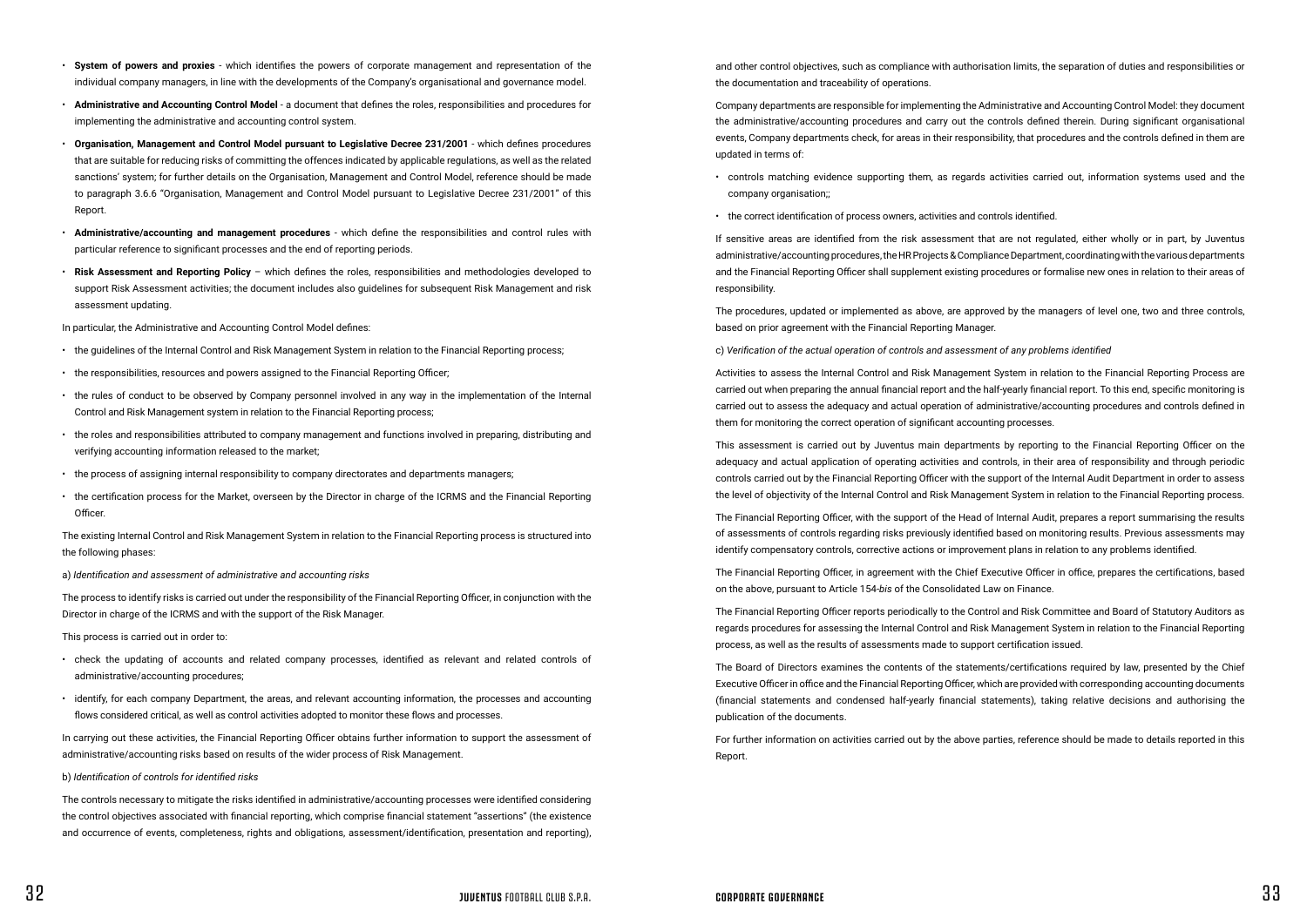### 3.6.6 ORGANISATION, MANAGEMENT AND CONTROL MODEL PURSUANT TO LEGISLATIVE DECREE 231/2001

The Company adopted the Organisation, Management and Control Model as provided for by Legislative Decree 231/2001 (hereafter also 231 Model) and subsequently updated it based on the new offences gradually included in by the government in the so-called 231 offences. The 231 Model defines procedures that are suitable for reducing the risk of the commission of offences indicated in the Decree, as well as the related sanctions' system.

When the 231 Model was adopted and subsequently updated, all activities carried out by company departments were monitored to:

- identify the most significant risk factors that could facilitate the occurrence of offences envisaged by the Decree;
- set up the controls needed to reduce these risks to the minimum

The 231 Model of the Issuer comprises a general part, which contains a description of its structure and reasons for its adoption, as well as a description of the characteristics, functions and powers of the Supervisory Body.

The general part includes also issues concerning the training of resources and procedures for distributing the 231 Model, as well as the disciplinary system.

The 231 Model is then made up of twelve special parts, each of which regulates and governs the activities carried out by company departments, for the prevention of the offences envisaged by the regulations, namely offences in relations with the Public Administration; corporate offences and market abuse offences; manslaughter and bodily harm; offences of handling stolen goods, money laundering and the use of unlawful benefits; offences of forging coins, public credit notes, duty stamps, identification instruments and distinctive signs and the infringement of copyright; computer crimes and the unlawful processing of data; organised crime offences; environmental crimes; offences of corruption among private entities; offence of induction to not make declarations or make false declarations to a Court Authority; fraud in sports competitions and illegal gambling or betting activities and tax offences.

The 231 Model has also "Annexes", which include the Code of Ethics, the contractual clause, the regulations, the composition, compensation and reasons for the (in)eligibility, expiry and removal from office of members of the Supervisory Body as well as the list of offences sanctioned by the Decree.

The following constitute also an integral part of the Organisation, Management and Control Model pursuant to Legislative Decree 231/2001:

- company procedures and operating instructions;
- the company organisation chart;
- the system of powers and proxies.

The latest update of the Model currently in force was approved at the meeting of the Board of Directors on 18 November 2020 and acknowledged the inclusion in the category of predicate offences of the administrative liability of entities, of the types of offence included in Article 25-quinquiesdecies in the context of tax crimes introduced respectively with Italian Law no. 157/2019 and with Italian Legislative Decree no. 75/2020.

The 231 Model in its entirety is available on the website www.juventus.com.

Pursuant to Legislative Decree 231/2001, the Company established a Supervisory Body, tasked with monitoring the operation of and compliance with the Organisation, Management and Control Model, and overseeing any updates; members of this Body are:

- Guglielmo Giordanengo (criminal lawyer, with no position in the Company) in a capacity as Chairman;
- Alessandra Borelli (Head of Internal Audit until 1 April 2021 and, subsequently, Head of Compliance);
- Patrizia Polliotto (civil lawyer, does not hold any office in the Company).

The configuration of the supervisory body guarantees that it meets the requirements of autonomy and independence necessary to carry out its duties.

The members of the current Supervisory Body were appointed on 25 October 2018 and will remain in office until the Shareholders' Meeting convened to approve the financial statements at 30 June 2021.

During the course of the 2020/2021 financial year, the Supervisory Board held seven meetings. During the course of the 2021/2022 financial year, the Supervisory Board held one meeting.

3.6.7 ORGANISATION, MANAGEMENT AND CONTROL MODEL PURSUANT TO ARTICLE 7, PARAGRAPH 5, FIGC BY-LAWS

The Federal Council of 1 October 2019 approved the Guidelines for the adoption of the Organisation, Management and Control Models, referred to in Article 7, paragraph 5, of the FIGC By-Laws (also called Prevention Models), suitable to prevent sports offences or acts contrary to the principles of loyalty, fairness and probity.

These Guidelines are based on a set of principles, including the adoption of a risk assessment system, the definition of the Code of Ethics and procedures, the appointment of the Guarantee Body, and specify that individual Leagues may adopt dedicated disciplinary measures to define the common requirements of the Prevention Models also for one or more specific areas.

On 9 May 2020, the Competition Office of Lega Serie A sent the Clubs the "Rules for the certification of the football event management system" (approved by the League Council on 19 February 2020) clearly concerning the management of the processes related to the organisation of the match event.

In view of the above, during the 2019/2020 season, considering that Juventus Governance system was already substantially in line with the above principles, it was decided to recall and formally develop them within the new Prevention Model coordinated with 231 Model.

The Model currently in force was adopted during the meeting of the Board of Directors of 28 May 2020.

Furthermore, in compliance with the same Guidelines, the Company established the Guarantee Body, tasked with monitoring the operation of and compliance with the Prevention Model, and overseeing updates; members of this Body are:

- Patrizia Polliotto (civil lawyer, does not hold any office in the Company), in a capacity as Chairman;
- Guglielmo Giordanengo (criminal lawyer, with no position in the Company);
- Alessandra Borelli (Head of Internal Audit until 1 April 2021 and, subsequently, Head of Compliance).

The configuration of the supervisory body guarantees that it meets the requirements of autonomy and independence necessary to carry out its duties.

The Guarantee Body will remain in office until the Shareholders' Meeting convened to approve the financial statements at 30 June 2021.

During the course of the 2020/2021 financial year, the Guarantee Body held six meetings.

3.6.9 INTERESTS OF DIRECTORS AND RELATED-PARTY TRANSACTIONS

The information required by Article 150 of Consolidated Law on Finance and Article 2391 of the Italian Civil Code is provided by the Directors to the Board of Statutory Auditors and by the delegated bodies to the Board of Directors and the Board of Statutory Auditors in the course of the meetings of the Board of Directors, which are held at least every three months.

Directors and Statutory Auditors are also given adequate information on atypical and/or unusual transactions or with related parties, conducted in the exercise of the powers delegated to them.

When a Director has an interest in an operation (even if only potential), pursuant to Article 2391 of the Italian Civil Code, the Board of Directors and the Board of Statutory Auditors must be informed in a timely manner of the nature, terms, origin and extent of this interest.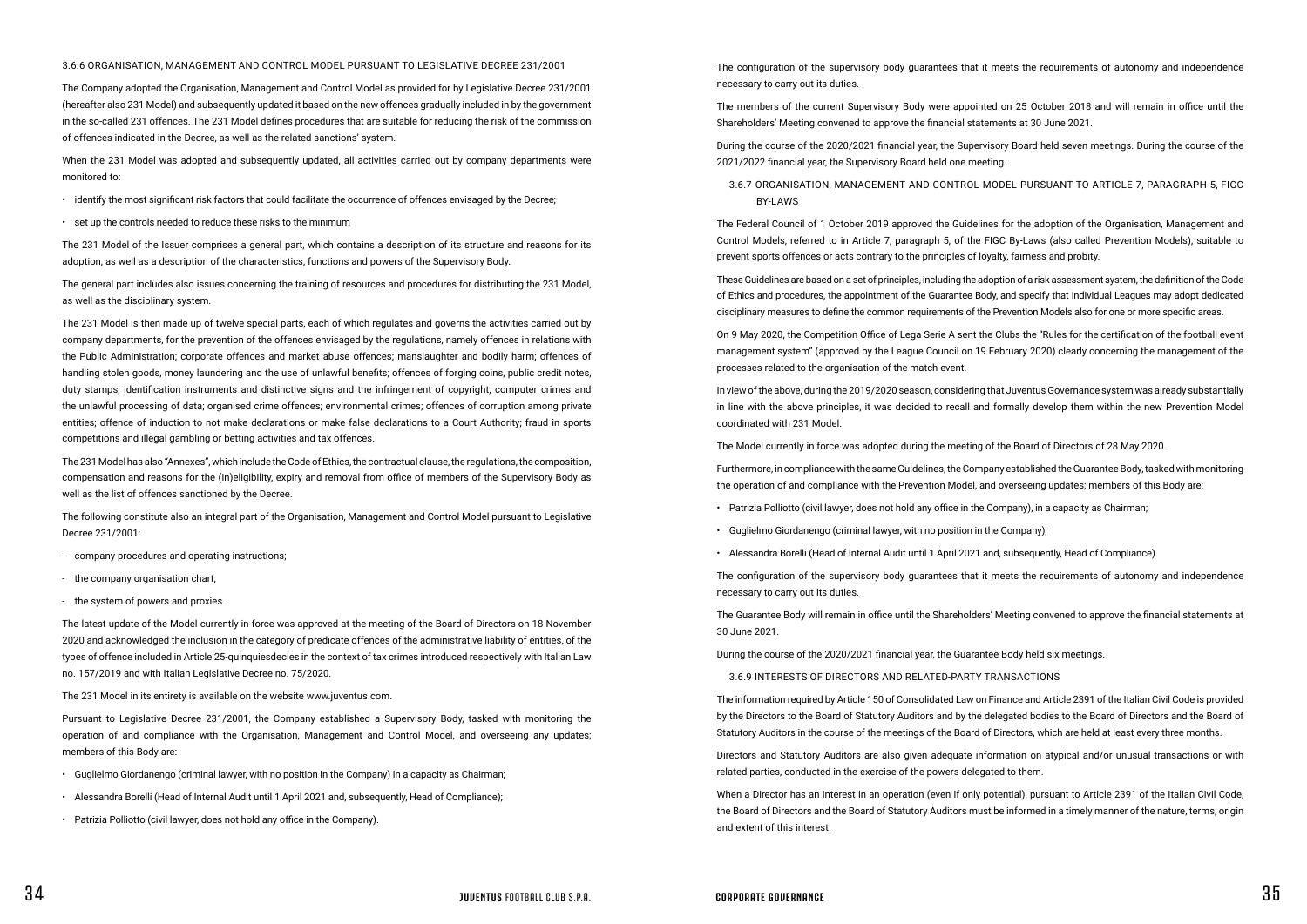Pursuant to CONSOB Related-Party Regulations, the Board of Directors – following approval from the Control and Risk Committee, designated as the appointed committee for such matters – adopted the "Procedure for transactions with related parties" (available on the website www.juventus.com). This procedure entered into effect on 1 January 2011 and was updated on 30 June 2021. It contains rules that ensure transparency as well as substantive and procedural fairness of all transactions with related parties.

For this purpose, the following types of transactions with related parties have been identified:

- a) "transactions of major significance": transactions which exceed the threshold of 5% or 2.5% in the case of transactions executed with the parent company EXOR N.V. or with entities that are related to the latter and which in turn are correlated with the company - of at least one of the three parameters provided for by legislation (ratio of transaction value / shareholders' equity of the Company; ratio of assets of the entity subject to the operation / assets of the Company). In the case of these transactions, prior approval of the Board of Directors is required along with the binding approval of the Committee for Transactions with Related Parties, in addition to a more stringent regime of transparency given that, in such circumstances, an Information Document prepared in compliance with current legislation must be made available to the public;
- b) "transactions of lesser significance": transactions that do not exceed the thresholds outlined above and do not fall within the residual category of transactions of negligible amounts. In the case of these transactions, a less stringent procedure is provided for and requires, before approving the transaction, a justified and non-binding opinion of the Committee for Transactions with Related Parties.

The procedures also provide for some cases of exemption for transactions of negligible amounts as well as for ordinary transactions completed on terms equivalent to those of the market or under standard conditions, and other cases that are explicitly provided for by law.

Solely with regard to transactions of lesser significance pertaining to the remuneration of Directors, the Committee for Transactions with Related Parties is equivalent to the Remuneration and Appointments Committee.

The Committee for Transactions with Related Parties held three meetings during the 2020/2021 financial year.

3.7 PROCESSING OF COMPANY INFORMATION AND INSIDE INFORMATION IN PARTICULAR

Juventus recognises that information is a strategic company asset, which must be managed in such a way as to ensure the protection of the company's interests. Moreover, the correct dissemination of information underlies the smooth functioning of financial markets and their development, contributes to the reputation of the company and strengthens investor confidence.

On 8 November 2019, the Board of Directors approved an internal procedure, adapting it, for aspects mainly related to issuers, to the new European and national standards, as well as to the latest guidelines of the relevant Authorities: (a) for the management and communication of confidential and inside information; and (b) for the management, keeping and updating (i) of the register of persons who have access to inside information; and (ii) of the register of persons who have access to information that may become inside information at a later stage, including in the near future ("Procedure relating to the management and communication of inside and significant information and the management of the register of people with access to inside and significant information of Juventus Football Club S.p.A.").

This procedure governs the correct management and external communication of company information and, in particular, inside information, regulating the principles of conduct and implementing the specific obligations and prohibitions laid down by law in order to provide the People within Juventus with a unified, clear and exhaustive reference framework of regulatory compliance and other obligations to protect the market and the Company.

This procedure is therefore aimed at making Juventus stakeholders aware of the value of the information itself and the consequences that may derive from its mismanagement. In particular, the procedure and its annexes provide for principles of conduct for the internal management and external communication of company information in general and govern: (i) the prohibitions of insider dealing and illicit communication of insider information; (ii) the internal management and external communication of Juventus inside information.

The rules of conduct established are adopted to ensure compliance with the relevant legal, regulatory and self-regulation procedure, to protect Shareholders, investors, the market, and Juventus, also to prevent unlawful conduct giving rise to liability.

In line with the applicable legislation, the procedure regulates also the rules for the keeping and updating of the register of persons with access to Juventus inside information ("Insider Register"), as well as the register of persons with access to significant information ("RIL Register").

Specifically, the Register, in compliance with regulatory indications, is drawn up in electronic format and ensures, through the computer systems used, the traceability of persons who have access to inside information.

In line with the interpretations of the European and Italian supervisory authorities, Juventus has also adopted the right to provide for a "permanent" section in which, in line with CONSOB recommendations, the people within Juventus who are involved on a regular basis in the process of evaluating inside information have been entered.

Juventus has also adopted, pursuant to Article 19 of Regulation (EU) no. 596/2014 ("MAR") and CONSOB regulations (Articles 152-sexies et seq. of the Issuers' Regulation), a specific procedure ("Internal Dealing Procedure"), approved by the Board of Directors on 21 February 2020, which governs the disclosure and conduct obligations in relation to transactions in Juventus securities carried out by persons who exercise functions of administration, control or management at Juventus ("Significant Persons"), as well as persons closely related to them.

For all further information, reference should be made to the documentation published on the website www.juventus.com.

3.8 RELATIONS WITH SHAREHOLDERS AND INVESTORS

The Company acts to establish a dialogue with its Shareholders and Institutional Investors. The Chairman, Vice Chairman and the Managers with strategic responsibilities in charge of operating areas, in compliance with the procedure on the disclosure of documents and information concerning the Company, oversee relations with Institutional Investors and other Shareholders from a perspective of constant attention and dialogue.

A specific company department is assigned to the activity, managing relations with Shareholders and working with the Press Office in order to update the Company's website.

The press office produces a section of the website, also in English, of information concerning the Company's profile, corporate governance, annual and interim accounting documents, press releases issued by the company, lists of candidates for positions of Director and Statutory Auditor, as well as documents relative to Shareholders' Meetings.

Management of the Investor Relations department as of the date of this Report was assigned to Stefano Bertola, Chief Financial Officer.

Shareholders, investors and the financial press can contact the following company offices for information:

- Relations with Institutional Investors and Financial Analysts (Tel.+39011-6563538 - Fax +39011-5631177 – investor.relations@juventus.com)
- Press Office (Tel.+39011-6563448 – Fax +39011-4407461 – pressoffice@juventus.com)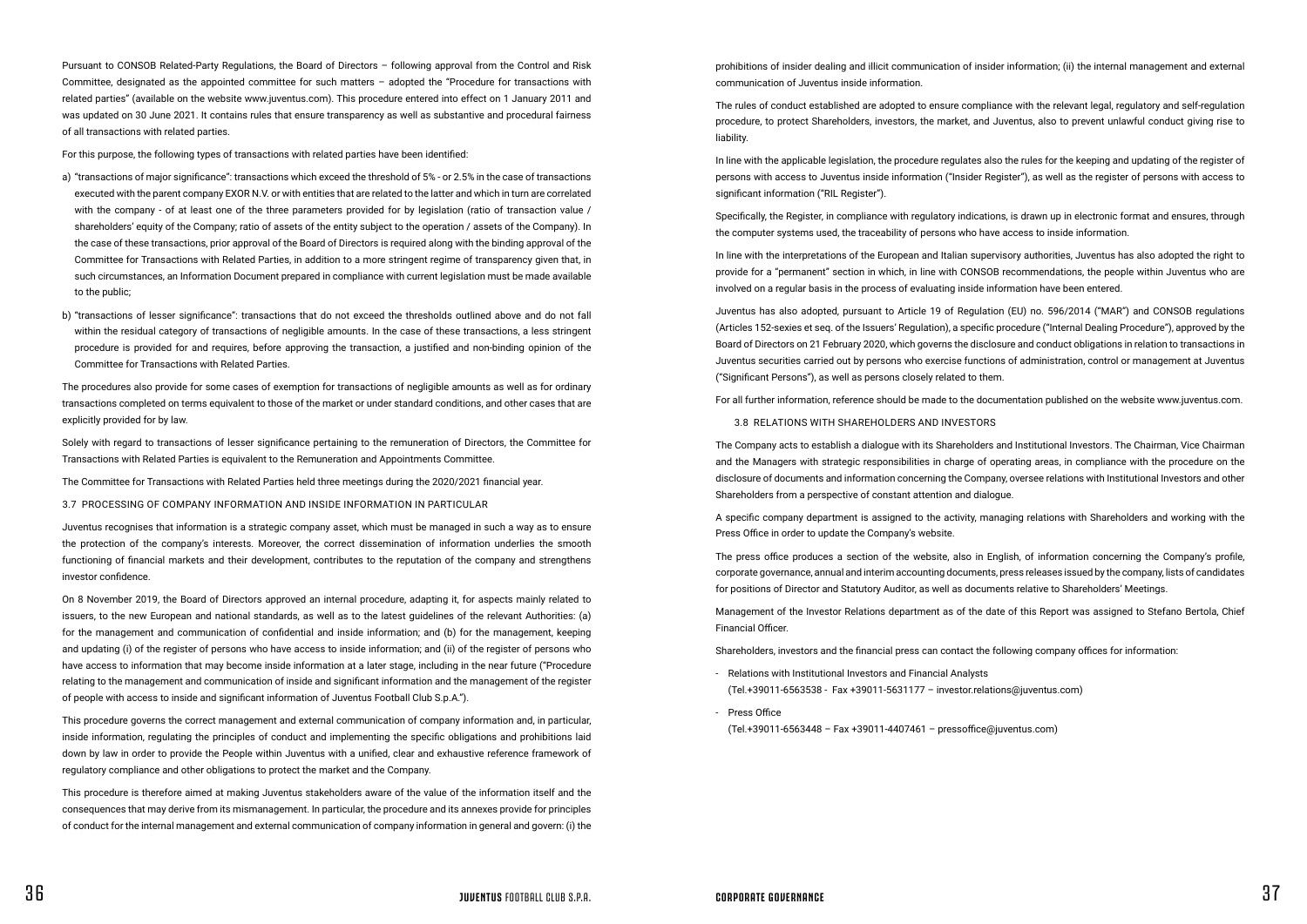### **4. CHANGES AFTER THE END OF THE FINANCIAL YEAR**

From the end of the 2020/2021 financial year until the date of the Report, no changes have occurred in the Corporate Governance structure as compared to that set forth in this Report.

### **5. CONSIDERATIONS ON THE LETTER OF 22 DECEMBER 2020 FROM THE CHAIRMAN OF THE CORPORATE GOVERNANCE COMMITTEE**

During the meeting held on 17 September 2021, the letter of 22 December 2020 from the Chairman of the Corporate Governance Committee was brought to the attention of the Board of Directors and was the subject of specific debate within the Board.

Turin, 17 September 2021

On behalf of the Board of Directors The Chairman Andrea Agnelli

### **SUMMARY TABLESI**

### **TABLE 1: POSITIONS HELD BY DIRECTORS IN OTHER COMPANIES**

| Name and Surname      | Company                                                    | Office in the company                                 |
|-----------------------|------------------------------------------------------------|-------------------------------------------------------|
| Andrea Agnelli        | Giovanni Agnelli B.V.<br><b>Stellantis NV</b><br>EXOR N.V. | <b>Director</b><br><b>Director</b><br><b>Director</b> |
| Pavel Nedved          | $\overline{\phantom{0}}$                                   | $\overline{\phantom{0}}$                              |
| Maurizio Arrivabene   | $\overline{\phantom{a}}$                                   | $\overline{\phantom{a}}$                              |
| Paolo Garimberti      | Euronews                                                   | Vice Chairman of the Supervisory Board                |
| Assia Grazioli Venier | Marquee Raine Acquisition Group                            | <b>Director</b>                                       |
| Caitlin Mary Hughes   |                                                            | -                                                     |
| Daniela Marilungo     | $\blacksquare$                                             | -                                                     |
| Francesco Roncaglio   | Banca del Piemonte S.p.A.                                  | <b>Director</b>                                       |
| Enrico Vellano        | Partner Re LTD                                             | <b>Director</b>                                       |
|                       |                                                            |                                                       |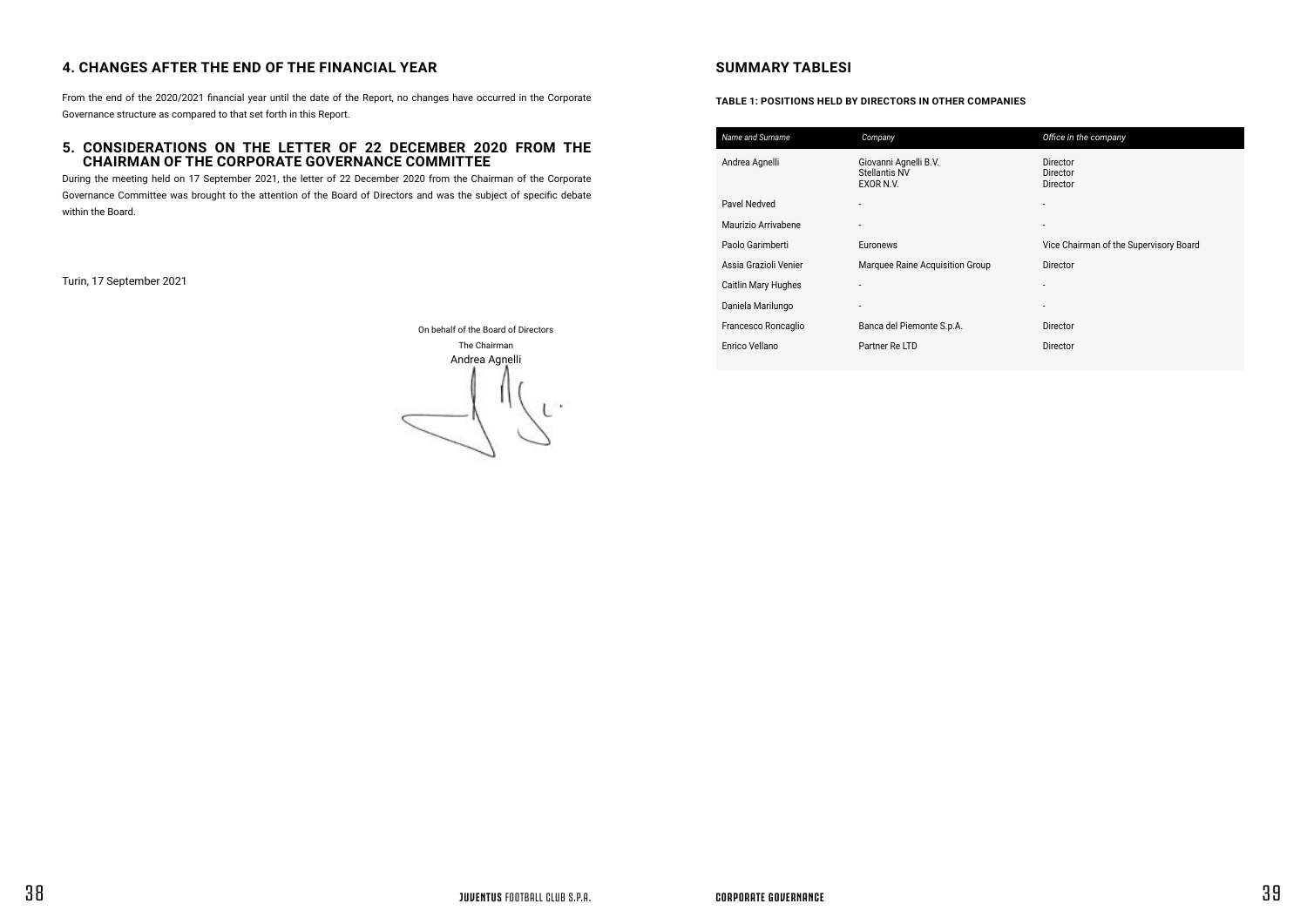### **TABLE 3: POSITIONS HELD BY AUDITORS IN OTHER COMPANIES**

**TABLE 2: STRUCTURE OF THE BOARD OF DIRECTORS AND ITS COMMITTEES**

TABLE 2: STRUCTURE OF THE BOARD OF DIRECTORS AND ITS COMMITTEES

ιĕ (a) The date of the first appointment of each director means the date when the director was appointed for the first time ever to the Board of Directors of the Issuer.

This symbol indicates the Director in charge of the Internal Control and Risk Management System.

 $\circ$  This symbol indicates the key manager of the Issuer.

r the first time ever to the Board of Directors of the Is<br>list, "BoD" list presented by the Board of Directors).<br>markets, including foreign markets, as well as in fir (b) This column indicates the list from which each director was appointed ("M": majority list; "m" minority list; "BoD" list presented by the Board of Directors).

size. Table 1 of the (c) This column indicates the number of director positions held in other companies listed on regulated markets, including foreign markets, as well as in finance companies, banks and insurance companies of significant size. ৳ • This symbol indicates the Director in charge of the Internal Control and Risk Management System.<br>◇ This symbol indicates the key manager of the Issuer.<br>(a) The date of the first appointment of each director means the da Corporate Governance Report specifies the positions in full..

(d) This column indicates the attendance of directors in meetings of the Board of Directors and of the internal Committees, respectively.

(e) This column indicates the position of the Director on the Committee: "P": chairman; "M": member.

| Office                  | <b>Members</b>                                        | Year of<br>birth | Date of first<br>appointment <sup>(a)</sup> | In office<br>from | In office<br>Ē                          | List (b) | Executive<br>j<br>Non-<br>Executive | ber Code of<br>ndep. as<br>Conduct | as per<br>TUF | o Suongod<br>No. of other | G     | Control and<br>Risk<br>$\mathfrak{g}$ | $\epsilon$ | Remuneration an<br>Appointments<br>$\mathbf{\hat{e}}$<br>$\boldsymbol{\theta}$ |              |
|-------------------------|-------------------------------------------------------|------------------|---------------------------------------------|-------------------|-----------------------------------------|----------|-------------------------------------|------------------------------------|---------------|---------------------------|-------|---------------------------------------|------------|--------------------------------------------------------------------------------|--------------|
| Chairman - <sup>0</sup> | Andrea Agnelli                                        | 06/12/1975       | 2010                                        | 25/10/2018        | Appr. of financ. stat<br>at 30/06/202   | Σ        | ×                                   |                                    |               | ო                         | 11/11 |                                       |            |                                                                                |              |
| Vice Chairman           | Pavel Nedved                                          | 30/08/1972       | 2010                                        | 25/10/2018        | Appr. of financ. stat<br>at 30/06/202   | Σ        | ×                                   |                                    |               |                           | 11/11 |                                       |            |                                                                                |              |
| Director                | Maurizio Arrivabene                                   | 07/03/1957       | 2012                                        | 25/10/2018        | Appr. of financ. stat<br>at 30/06/202   | Σ        | ×                                   |                                    |               |                           | 11/11 |                                       |            |                                                                                |              |
| Director                | Paolo Garimberti                                      | 02/02/1943       | 2012                                        | 25/10/2018        | Appr. of financ. stat<br>at 30/06/2021  | Σ        | ×                                   | ×                                  | ×             |                           | 11/11 | 15/15                                 | Σ          | 6/6                                                                            | $\mathbf{a}$ |
| Director                | Assia Grazioli Venier                                 | 31/07/1980       | 2012                                        | 25/10/2018        | Appr. of financ. stat.<br>at 30/06/2021 | ⋝        | ×                                   | ×                                  | ×             |                           | 11/11 | 15/15                                 | Σ          | 6/6                                                                            | ⋝            |
| Director                | Caitlin Mary Hughes                                   | 19/02/1980       | 2015                                        | 25/10/2018        | Appr. of financ. stat.<br>at 30/06/2021 | Σ        | ×                                   | ×                                  | ×             |                           | 11/11 |                                       |            | 6/6                                                                            | Σ            |
| Director                | Daniela Marilungo                                     | 04/11/1970       | 2015                                        | 25/10/2018        | Appr. of financ. stat<br>at 30/06/2021  | Σ        | ×                                   | ×                                  | ×             | ı                         | 11/11 | 15/15                                 | $\Omega$   |                                                                                |              |
| Director                | Francesco Roncaglio                                   | 01/12/1978       | 2015                                        | 25/10/2018        | Appr. of financ. stat<br>at 30/06/202   | Σ        | ×                                   |                                    |               |                           | 11/11 |                                       |            |                                                                                |              |
| Director                | Enrico Vellano                                        | 13/10/1967       | 2012                                        | 25/10/2018        | Appr. of financ. stat.<br>at 30/06/2021 | Σ        | ×                                   |                                    |               |                           | דווו  |                                       |            |                                                                                |              |
|                         | Number of meetings held during the reporting year: 11 |                  |                                             |                   |                                         |          |                                     |                                    |               |                           |       |                                       |            | Control and Risk Committee: 15 Remuneration and Appointments Committee: 6      |              |

hers (as per Article 147-ter of the Consolidated Law on Finance): 2.5% Quorum required for submission of lists by minority shareholders for the election of one or more members (as per Article 147-ter of the Consolidated Law on Finance): 2.5% election of one or olders for the e nar<br>Shāi È of lists by red for s requir Quorum

| Name and Surname     | Company                                                                                                                             | Office in the company                                                                                                                                                                                                |
|----------------------|-------------------------------------------------------------------------------------------------------------------------------------|----------------------------------------------------------------------------------------------------------------------------------------------------------------------------------------------------------------------|
| Paolo Piccatti       | Banca Sella S.p.A.<br>FCA Italy - FIAT Chrysler Automobiles Italy S.p.A.<br>FPT Industrial S.p.A.<br>IVECO S.p.A.<br>Ferrari S.p.A. | Chairman of the Board of Statutory Auditors<br>Chairman of the Board of Statutory Auditors<br>Chairman of the Board of Statutory Auditors<br>Chairman of the Board of Statutory Auditors<br><b>Statutory Auditor</b> |
| Silvia Lirici        | Fondo Italiano per l'Efficienza Energetica SGR S.p.A.                                                                               | <b>Statutory Auditor</b>                                                                                                                                                                                             |
| Nicoletta Paracchini | FCA Fleet & Tenders S.r.l.<br>FCA Center Italia S.p.A.<br>Banca del Piemonte S.p.A.<br>FC Finance S.p.A.                            | Chairman of the Board of Statutory Auditors<br>Chairman of the Board of Statutory Auditors<br><b>Statutory Auditor</b><br><b>Statutory Auditor</b>                                                                   |
| Lorenzo Jona Celesia | -                                                                                                                                   |                                                                                                                                                                                                                      |
| Roberto Petrignani   | Prima Industrie S.p.A.                                                                                                              | <b>Statutory Auditor</b>                                                                                                                                                                                             |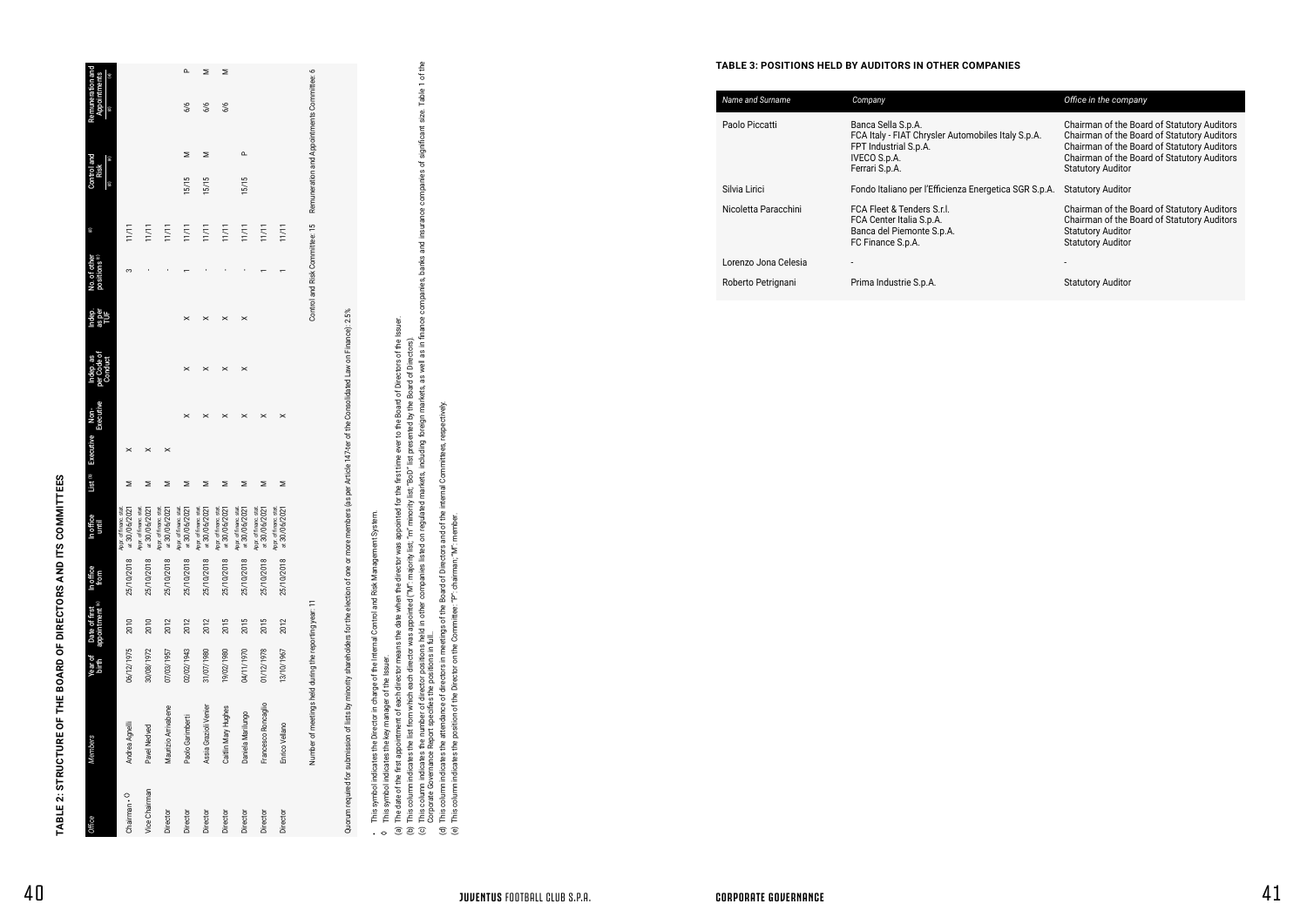### **TABLE 4: STRUCTURE OF THE BOARD OF STATUTORY AUDITORS**

(a) The date of the first appointment of each auditor means the date when the auditor was appointed for the first time ever to the Board of Statutory Auditors of the Issuer.

(b) This column indicates the list from which each auditor was appointed ("M": majority list; "m" minority list).

| Office                   | <b>Members</b>       | Year of<br>birth | Date of first<br>appointment <sup>(a)</sup> | In office<br>from | In office<br>until                      | List <sup>(b)</sup> | Indep. as<br>per Code of<br>Conduct | <b>Participation in</b><br>Board meetings (c) | No. of other<br>positions <sup>(d)</sup> |
|--------------------------|----------------------|------------------|---------------------------------------------|-------------------|-----------------------------------------|---------------------|-------------------------------------|-----------------------------------------------|------------------------------------------|
| Chairman                 | Paolo Piccatti       | 18/06/1957       | $1997^{(e)}$                                | 25/10/2018        | Appr. of financ. stat.<br>at 30/06/2021 | M                   | X                                   | 19/19                                         | 5                                        |
| <b>Statutory Auditor</b> | Silvia Lirici        | 13/03/1970       | 2012                                        | 25/10/2018        | Appr. of financ. stat.<br>at 30/06/2021 | M                   | X                                   | 19/19                                         |                                          |
| <b>Statutory Auditor</b> | Nicoletta Paracchini | 07/03/1962       | $2012^{(f)}$                                | 25/10/2018        | Appr. of financ. stat.<br>at 30/06/2021 | M                   | Χ                                   | 19/19                                         | 4                                        |
| Alternate Auditor        | Lorenzo Jona Celesia | 03/05/1969       | 2018                                        | 25/10/2018        | Appr. of financ. stat.<br>at 30/06/2021 | M                   | Χ                                   |                                               |                                          |
| Alternate Auditor        | Roberto Petrignani   | 27/10/1963       | 2009                                        | 25/10/2018        | Appr. of financ. stat.<br>at 30/06/2021 | M                   | Χ                                   | -                                             |                                          |

(c) This column indicates the attendance of Auditors in meetings of the Board of Statutory Auditors.

(d) This column indicates the number of positions as director or auditor held by the person in question, pursuant to Article 148-bis of the Consolidated Law on Finance and relative implementations in the Issuers' Regulation. The full list of positions is published by CONSOB on its website pursuant to Article 144-quinquiesdecies of the Issuers' Regulation.

(e) Appointed alternate auditor by the Shareholders' Meeting on 28 October 1997, becoming statutory auditor on 15 May 2008.

(f) Appointed alternate auditor by the Shareholders' Meeting on 26 October 2012, becoming statutory auditor on 25 October 2018.

Number of meetings held during the reporting year: 19

Quorum required for submission of lists by minority shareholders for the election of one or more members (as per Article 147-ter of the Consolidated Law on Finance): 1%

# **COMPANY BY-LAWS**

# **COMPANY NAME - REGISTERED OFFICE - CORPORATE PURPOSE - TERM**

### **ARTICLE 1 - DENOMINATION**

A joint-stock Company is hereby incorporated under the name of "JUVENTUS F.C. S.p.A." or "JUVENTUS FOOTBALL CLUB S.p.A.", written in any graphic form.

### **ARTICLE 2 - REGISTERED OFFICE**

The Company's registered office is in Turin.

### **ARTICLE 3 - CORPORATE PURPOSE**

The sole purpose of the Company is sporting activities and activities connected or instrumental to them directly or indirectly.

In the framework of related or instrumental activities, the Company's purpose includes promotional and advertising activities and licensing of its own brands, the acquisition, ownership and sale, with the exclusion of transactions with the public at large, of shareholdings in commercial and real estate companies or companies whose purpose is the supply of services in any case related to the Company purpose.

To achieve the Company purpose and the objectives specified in the sections above, the Company may:

• enter into any and all real estate, investment and financial transactions, the latter with the exclusion of transactions with

- the public at large, that are held to be useful or necessary;
- 

• promote and publicise its activity and its image using models, designs and emblems, directly or through third parties, and commercialising, again directly or through third parties, goods, objects and products bearing distinctive Company logos or signs; undertake, directly or indirectly, publishing activities, with the exclusion of the publication of daily newspapers. All activities must in any case be conducted in observance of the law.

### **ARTICLE 4 - TERM**

The term of the Company is fixed until 31 December 2100.

## **SHARE CAPITAL – SHARES**

### **ARTICLE 5 – SHARE CAPITAL AMOUNT**

The share capital is 11,406,986.56 divided into 1,330,251,988 ordinary shares without par value. The shares are registered shares and are issued in electronic form. The share capital may also be increased through the contribution of assets in kind and/or credit.

### **ARTICLE 6 – SHARES AND VOTING RIGHTS**

1. Each share is indivisible and gives the right to one vote.

2. In derogation of what is set forth in the previous paragraph, each share entitles to two voting rights when both the following conditions are met:

(a) the share has been held by the same person, on the basis of a real right legitimating the exercise of the voting right (full title ownership with voting right or bare ownership with voting right or usufruct with voting right) for an uninterrupted period of at least twenty-four months, starting from registration in the special list pursuant to the subsequent point; and

(b) the satisfaction of the condition in point (a) is certified by continuous registration, for a period of at least twenty-four months, in the special list established for that purpose governed by this article (the "Special List").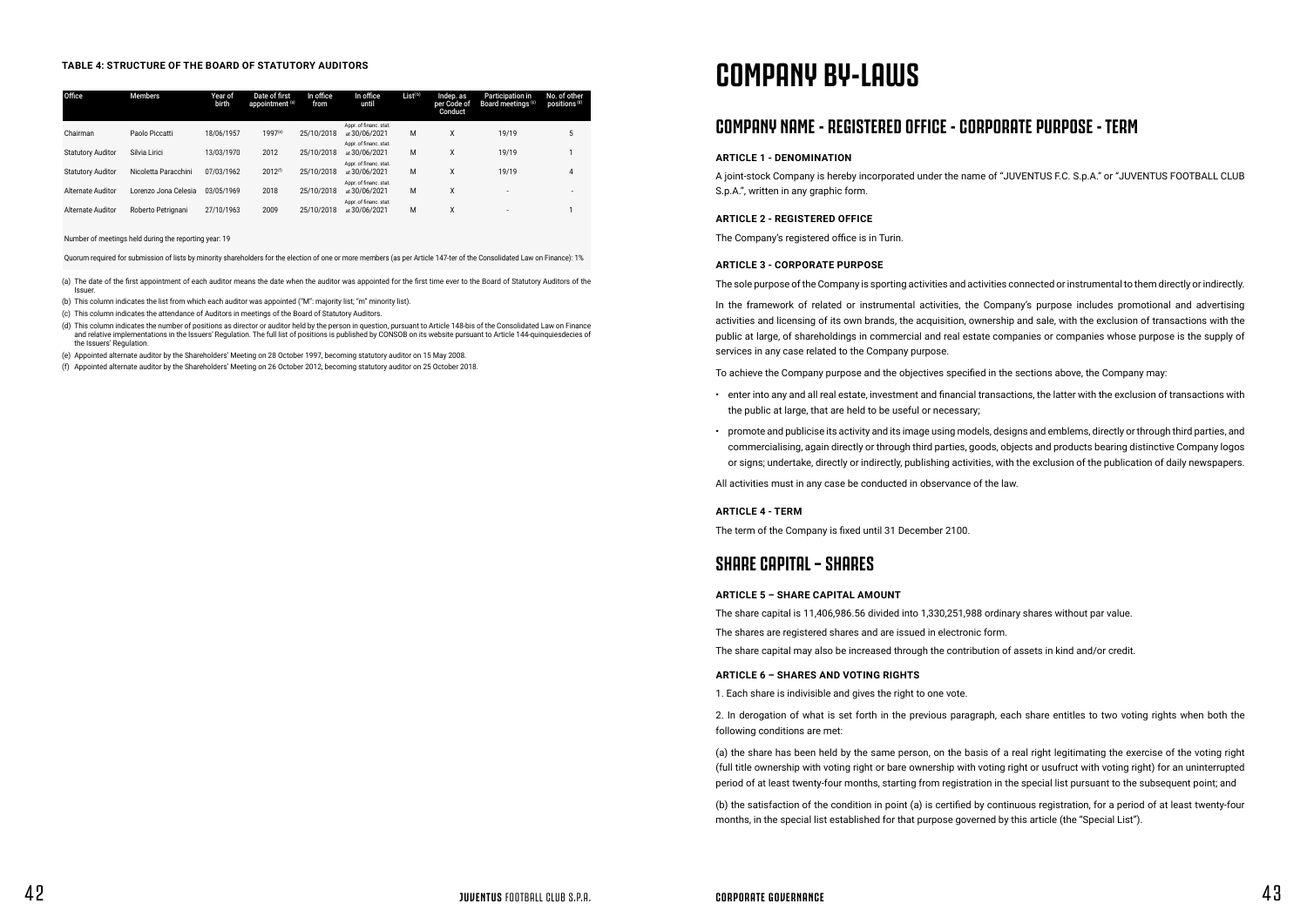- 
- 

Registration in the Special List takes place on the last day of the month in which the request of the legitimate person, set forth in paragraph 3 below, is received by the company.

The acquisition of the increased voting right becomes effective as of the first trading day of the calendar month following the month in which the conditions required by the By-Laws the increased voting right are met.

3. The company shall draw up the Special List in which persons intending to obtain the increased voting right must be registered, with the forms and content set forth by applicable laws, and keep it at the registered office.

To be registered in the Special List, the legitimate person shall submit, pursuant to this article, a request together with a communication attesting the possession of the shares - which may regard even only part of the shares held by the shareholder - issued by the intermediary at which the shares are deposited pursuant to the regulations in force. For persons other than natural persons, the request must specify whether the person is subject to the direct or indirect control of third parties and the identifying data of any parent company. The Special List, where applicable, shall be subject to provisions regarding the shareholders' register and any other provision on the matter, also as regards the public disclosure of information and the shareholders' right of inspection. The Special List shall be updated in compliance with applicable regulatory and legislative provisions, according to the criteria defined by the board of directors with its regulation published on the company website.

4. The company removes a person from the Special List (resulting in the loss of the increased voting right already accrued or, if not accrued yet, of the period of ownership required to accrue the increased voting right) in the following cases:

a) in the event of the irrevocable waiver, in full or in part, of the person concerned;

b) in the case of a communication from the person concerned or the intermediary attesting that eligibility for the increased voting right no longer exists or that entitlement to the legitimating real right and/or the relative voting right have been lost; or

c) ex officio, when the company is informed of the occurrence of events entailing that eligibility for the increased voting right no longer exists or that entitlement to the legitimating real right and, therefore, to voting rights has been lost.

5. The holder of the legitimating real right registered in the Special List is required to immediately inform the Company of any circumstance and/or event that causes them to no longer be eligible for increased voting rights or to incur loss or suspension of their ownership of the legitimating real right and/or the relative voting right (including direct or indirect transfer of controlling stakes in the cases set forth in paragraph 6 below).

6. The increased voting right already accrued or, if not accrued yet, the period of ownership required to accrue the increased voting right, shall be cancelled:

a) in the event of transfer, whether for consideration or free of charge, of the share, without prejudice to what is set forth herein, it being understood that "transfer" also means the creation of a pledge, usufruct or other encumbrance on the share when this implies the loss of the voting right by the shareholder; for the sake of clarity, it is specified that if only part of the stake is transferred, the increased voting right shall be retained in relation to any shares not transferred;

b) in the event of transfer, whether direct or indirect, of controlling stakes in companies or entities that hold shares with an increased voting right to an extent exceeding the threshold set forth in article 120, par. 2 of Legislative Decree no. 58 of 24 February 1998.

The increased voting right already accrued or, if not accrued yet, the period of ownership required to accrue the increased voting right:

a) is retained in the event the person registered in the Special List creates a pledge or usufruct on the shares for as long as the voting right is still held by the person who created the pledge or granted usufruct;

b) is retained in the event of succession on death in favour of the heir and/or legatee and in similar circumstances, such as gratuitous transfer under a family agreement or gratuitous transfer following the setting up and/or donation of a trust or a foundation of which the beneficiaries are the transferor or his/her heirs or legatees;

c) is retained in the event of merger or demerger of the holder of the shares, in favour of the incorporating company

resulting from the merger or the beneficiary of the demerger, provided that the incorporating company resulting from the merger or the beneficiary of the demerger is directly or indirectly controlled by the same entity that, directly or indirectly, controls the holder of the legitimating real right;

d) is extended proportionately to the newly issued shares in the case of a share capital increase pursuant to article 2442 of the Italian Civil Code and cases of share capital increase by new contributions made in the exercise of option rights originally due in relation to the shares for which the increased voting right has already been accrued, as well as in the case of the exercise of the conversion right attached to convertible bonds and other debt securities structured in any manner whatsoever which envisage this in their regulation;

e) may refer also to shares assigned in exchange for those to which the increased voting right is assigned, in the event of the merger or demerger, if this is set forth in the relevant plan;

f) is retained in the event of the transfer from one portfolio to another of UCIs (as defined in Legislative Decree no. 58 of 24 February 1998) managed by the same entity;

g) is retained, where the shareholding is held under a trust, in the event of change of the trustee;

h) is retained when the shareholding is registered in the name of a fiduciary, in the event of change of the fiduciary provided that the grantor is the same and this is appropriately certified by the new fiduciary;

i) is retained in the event of the transfer or contribution of the shares to a company whose parent company is the transferor or to a subsidiary of the same parent company;

j) is not extended to shares acquired by a third party on the basis of the option right transferred by a person registered in the Special List.

The newly issued shares, in the cases pursuant to letters (d) and (e) of the previous paragraph, accrue the increased voting right (i) if due to the holder in relation to shares for which the increased voting right has already been accrued, from the moment of registration in the Special List (with no need for a further continuous period of ownership to be completed); and (ii) if due to the holder in relation to shares for which the increased voting right has not yet been accrued (but is currently being accrued), as of the end of the continuous period of ownership, calculated as of the original registration in the Special List.

7. The person holding increased voting rights has always the right to irrevocably waive (all or in part) the increased voting right at any time by sending a written communication to the company, without prejudice to the fact that the increased voting right may be acquired again with respect to the shares for which the waiver was submitted with a new registration in the Special List and after the continuous period of ownership of no fewer than twenty-four months has been completed in full.

8. The increased voting right is also calculated for the determination of quora to convene the shareholders' meeting and pass resolutions that refer to shares of the share capital. The increase has no effect on the rights, other than voting rights, afforded on the basis of ownership of specific shares of the share capital.

9. For the purposes of this article, the notion of control is that set forth in regulations in force for listed issuers.

10. The board of directors adopts a regulation governing the methods for implementing the increased voting right and the management of the Special List.

11. Any amendment (improving or worsening) the rules on the increased voting right set forth in this article or its suppression shall require nothing more than approval by the Extraordinary Meeting pursuant to the law. The right of withdrawal is excluded in any event.

12. If the Company issues shares without voting rights, the Board of Directors will convene the appropriate Meetings, in the event that the shares without voting rights or the ordinary shares are delisted, to vote the convertibility of the shares without voting rights into ordinary shares according to the conversion ratio that will be decided by the Extraordinary Meeting.

### **ARTICLE 7 - DELEGATION OF POWERS TO THE DIRECTORS**

The Shareholders' Meeting may assign the power to the Directors to increase the share capital and/or issue convertible bonds, as specified in articles 2443 and 2420-*ter* of the Italian Civil Code.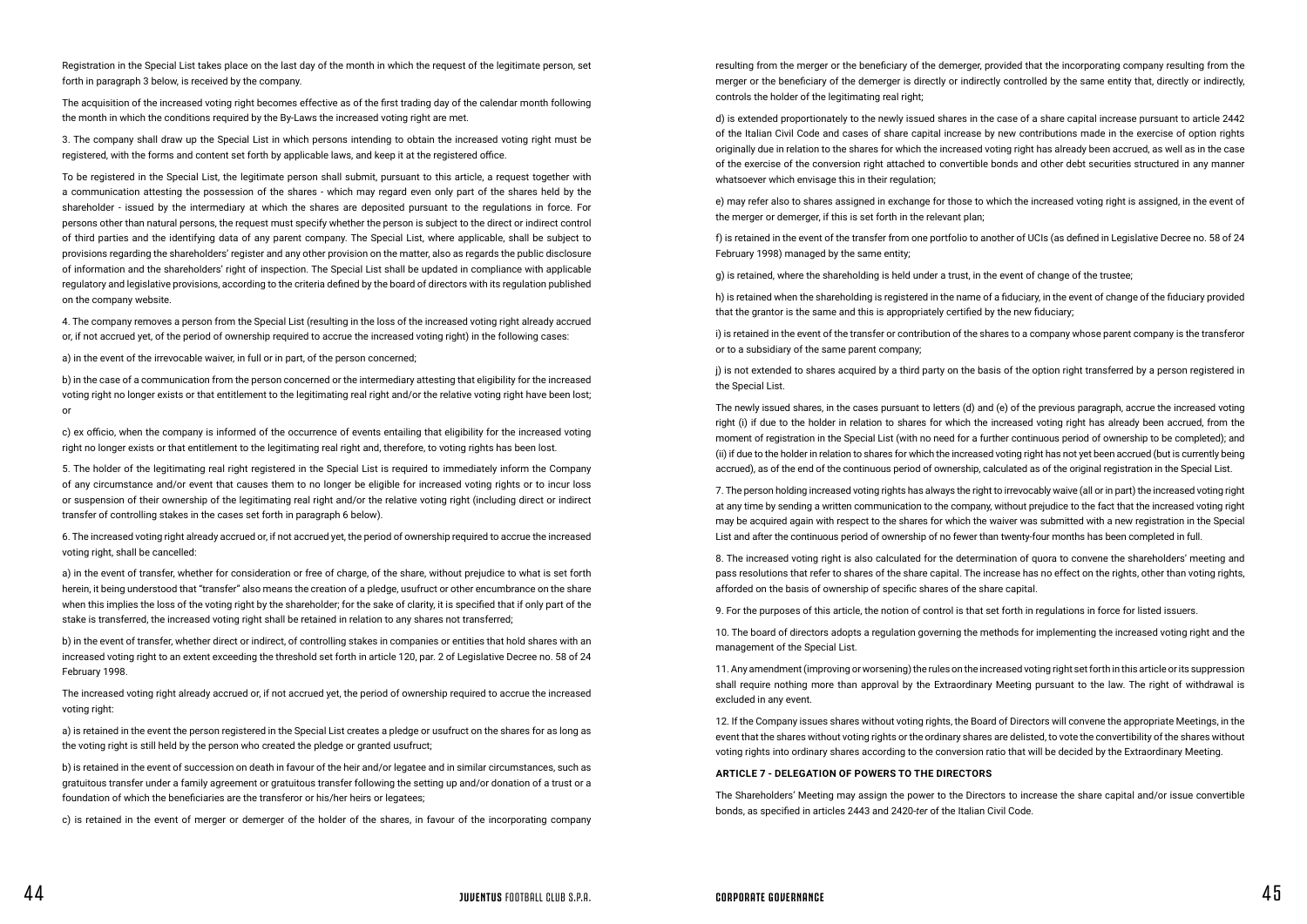# **MEETING**

### **ARTICLE 8 - ATTENDANCE AND REPRESENTATION AT THE SHAREHOLDERS' MEETING**

Shareholders holding voting share shall be entitled to attend the Meeting. Each shareholder may be represented at the Meeting as permitted by law.

The right to participate in the meeting and exercise voting rights is given by a notice made by an intermediary, which must be received by the company using the methods and terms set forth by applicable law.

The Board of Directors may decide on other ways to allow votes to be expressed electronically.

Proxies to attend the meeting and exercise voting rights in the shareholders' meeting can be given electronically, in compliance with applicable law.

Electronic notice of the proxy can be made, according to the procedures indicated in the notice of calling, by use of a specific section of the company's website or by sending a message to the certified email address given in the notice.

The company may ask intermediaries, through its centralized share management company, for the identification information of shareholders along with the number of shares registered to their accounts at a given date.

Pursuant to art. 2373 of the Italian Civil Code a conflict of interests exists for:

- a) anyone holding voting rights at the Shareholders' Meeting higher than 2% (two per cent) of the Company's share capital which at the same time holds voting rights in another football company affiliated to the professional section of the F.I.G.C. equal to the percentage needed to ensure the control of this other company as per paragraph 1, points 1 and 2 of art. 2359 of the Italian Civil Code;
- b) anyone holding voting rights at the Shareholders' Meeting higher than 10% (ten per cent) of the Company's share capital which at the same time holds voting rights in another football company affiliated to the professional section of the F.I.G.C. with a percentage of the share capital of this company higher than 2% (two per cent) but lower than the share specified in point a) above.

For the purposes of the calculation of these percentages, all voting rights must be taken into account that can be exercised, directly or indirectly, also through parent companies, subsidiary companies or associated companies, or through third parties, or on the basis of pledge, usufruct, any other rights or agreements with other shareholders.

Participants at the Meeting who find themselves in one of the situations of conflict described above must declare this situation under their own responsibility.

### **ARTICLE 9 - CALL OF MEETING**

The Ordinary Meeting shall be convened by the Board of Directors in the city of the Company's registered office or elsewhere, in Italy, at least once a year within one hundred and twenty days of the end of the financial year; in cases allowed by law, this term can be extended to one hundred eighty days. In addition, an Ordinary or Extraordinary Meeting shall be convened whenever the Board of Directors deems it proper and in the cases provided by law.

### **ARTICLE 10 - NOTICE OF MEETING**

The shareholders' meeting is called by public notice, in the terms of the law, published on the company's website or with other methods allowed by applicable law, including the required information.

The notice may indicate a single date for the meeting or it can include the first, second, and, for extraordinary sessions, a third date for the meeting.

### **ARTICLE 11 – SHAREHOLDERS' MEETING**

To determine the quorum and legitimate ability to pass shareholders' resolutions, Italian law applies. Ordinary shareholders' meetings require the majority as set forth by article 2369, section 3 of the Italian Civil Code and Extraordinary shareholders' meetings require the majority as set forth by article 2369, section 7 of the Italian Civil Code, without prejudice to the matters set forth in articles 13 and 22 for appointment of the Board of Directors and the Board of Statutory Auditors.

### **ARTICLE 12 - CHAIR OF THE MEETING – CODE OF THE MEETING**

The Meeting shall be chaired by the Chairman of the Board of Directors; in his absence, by the Vice Chairman or the most senior Vice Chairman in the case of a number of Vice Chairmen, or in their absence, by another person appointed by the Meeting. The Meeting shall appoint the Secretary and, where necessary, two tellers. When required by law, or when deemed proper by the Chairman of the Meeting, the minutes are drawn up by a notary appointed by the Chairman himself, in which case it is not necessary to appoint a Secretary. The resolutions of the Meeting shall be recorded in the form of minutes signed by the Chairman and the notary or Secretary.

The Chairman of the Meeting shall be responsible for verifying if the Meeting has been duly constituted, verifying the identity and legitimacy of the shareholders present, conducting the discussion and ascertaining the resulting of voting.

Except as provided by the previous paragraphs, all further regulations for conducting Meetings shall be determined by the Ordinary Meeting through the adoption of specific rules.

The company may designate one or more individuals to which the voting rights holders can grant proxy, with voting instructions for all or some of the items on the agenda. The individuals designated, the methods and the terms of granting the mandates are given in the notice of calling the meeting.

# **ADMINISTRATION AND REPRESENTATION**

### **ARTICLE 13 - BOARD OF DIRECTORS**

 The Company shall be managed by a Board of Directors composed of a number of members variable from a minimum of 3 to a maximum of 15 depending on the number established by the Meeting. Appointment of the Board of Directors takes place on the basis of the lists of candidates deposited at the company offices no later than the twenty-fourth day before the date of the meeting. In the presence of a number of lists, one of the members of the board of directors is expressed by the second list that has obtained the most votes. Only shareholders who, singly or together with others, are owners of shares with voting rights representing at least 2.5% of company capital or the different percentage laid down for the company by the regulations in force, may submit lists. This share of ownership must be shown in special notices which must reach the company at least twenty-one days before the meeting date. All this will be mentioned in the notice of the meeting.

No shareholder, nor shareholders linked by relations of control or related pursuant to the Italian civil code, may present or vote for more than one list, not even through a third party or fiduciary company. Each candidate may be included in only one list or will otherwise be considered ineligible.

The candidates included in the lists must be listed with progressive numbers and possess the integrity requirements established by law. The candidate named under number one in sequential order must also possess the requisite of independence as set forth by law, as well as the requirements set forth by the code of corporate governance to which the company has already declared to adhere.

Lists that include three or more candidates must also include both male and female candidates, so that the composition of the Board of Directors complies with the regulations on gender balance. Each list shall be accompanied by detailed information on the candidates' personal and professional qualities, as well as the declarations in which the individual candidates accept the candidature and state, under their own responsibility, that they possess the requirements demanded. Any candidates who do not comply with the aforesaid provisions shall be considered ineligible.

The number of directors to be elected is decided by the meeting according to the following procedure:

- 1. all the directors to be elected except one are elected from the list that has obtained most votes, on the basis of the progressive order of the list;
- 2. in accordance with the law, one director is elected from the second list that has obtained the highest number of votes, on the basis of the progressive order of the list.

Lists that obtained a percentage of votes lower than half of the amount set out in paragraph three of this article shall not be taken in account.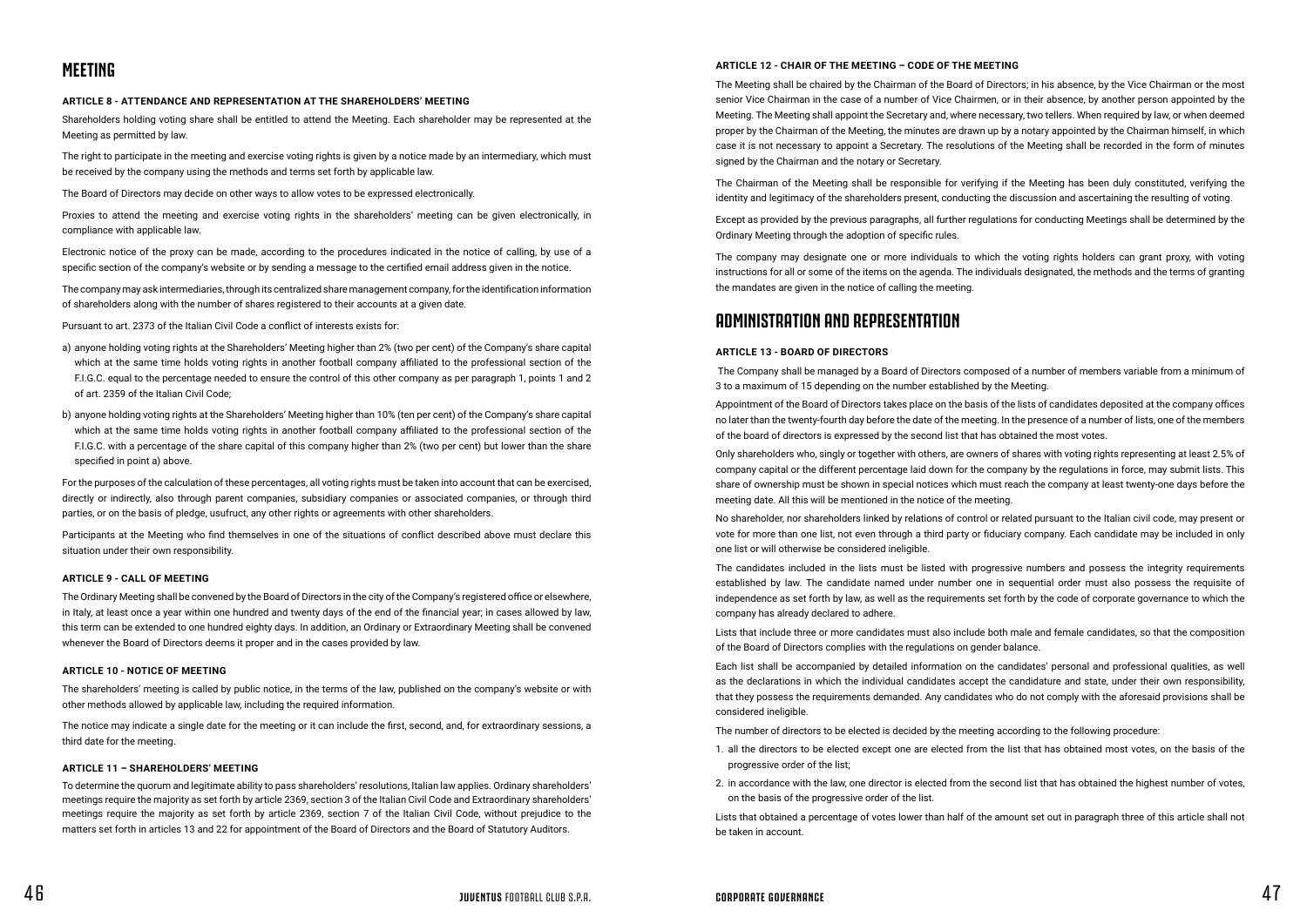However, further to the above, if the composition of the Board of Directors does not comply with regulations on gender balance, the most recently elected candidates of the more represented gender on the list that obtained the highest number of votes, considering their progressive number, will be replaced in the number necessary to ensure compliance with the above regulation by the top ranking candidates not elected on the same list of the less represented gender. If application of this procedure still does not ensure compliance with the prevailing regulation on gender balance, the most recently elected candidates of the more represented gender on the list that obtained the highest number of votes, considering their progressive number, will be replaced by the Shareholders' Meeting in the number necessary to ensure compliance with the prevailing regulation, with the majorities described in article 11.

The above rules for the appointment of the board of directors are not applied unless at least two lists have been presented or voted on in the meetings that must substitute directors during the course of their mandate. In these cases, the meeting decides with a relative majority vote to ensure compliance with the law and the By-Laws on matters of the composition of the Board of Directors.

If during the financial year one or more Directors were to leave their office, the Board shall replace the Directors in accordance with the civil code to ensure compliance with the law and the By-Laws on requirements regarding Board of Directors composition. If, due to resignation or other causes, the majority of Directors should leave office, the whole Board shall be deemed to be resigning and the Directors still in office should urgently call a Meeting for the new appointments.

The Directors remain in office for a maximum of three years and their mandate expires at the date of the Shareholders' Meeting for the approval of the last financial statements of their period in office; these Directors can be re-appointed. The term of office of any Director appointed by the Meeting in the course of a three-year term shall expire on expiry of the term of office of Directors in office at the time of the appointment.

Directors who receive definitive convictions in the courts entailing additional sentences incompatible with their position are suspended from their position for the period established by the sentence.

Directors who are subjected to disciplinary measures by the bodies of the F.I.G.C. that entail the permanent exclusion from any level and category of the F.I.G.C. must leave office and cannot fill or be nominated or elected to other Company positions.

### **ARTICLE 14 – OFFICERS OF THE BOARD**

The Board of Directors, if this has not been decided by the Shareholders' Meeting, shall appoint a Chairman among its members. It may also appoint one or more Vice Chairmen and one or more Chief Executive Officers. The Board can also appoint a Secretary who may not necessarily be a member of the Board.

### **ARTICLE 15 - MEETINGS OF THE BOARD**

The Board of Directors shall meet either at the registered office or elsewhere, provided that it is in a European country, at least every three months whenever the Chairman or a Vice Chairman or upon request of the persons duly qualified according to the law deems it necessary, or every time the same considers it in the best interests of the Company, or whenever a meeting has been requested by at least three Directors or at least two acting Statutory Auditors or bodies with delegated powers. The meetings shall be presided over by the Chairman, or in his absence, by the Vice Chairman nominated by the Board. In the event of his absence, the chair will be taken by another director nominated by the Board. The meeting shall be called by letter, telegram, fax, e-mail or similar at least three days before the date fixed for the meeting, except in the case of extreme urgency.

The disclosure required by art. 150 of Legislative Decree 58/98 and by art. 2381 of the Italian Civil Code shall be supplied by the Directors to the Board of Statutory Auditors and by the bodies with delegated powers (Executive Directors) to the Board of Directors and the Board of Statutory Auditors during the meetings of the Board of Directors, to be held at least quarterly, as stated in the previous paragraph.

Meetings of the Board of Directors may be held via means of telecommunications. In that case all the Directors present must be able to be identified and follow the discussion, take part in real time in the discussion of the matters and receive, send and consult documents.

### **ARTICLE 16 - RESOLUTIONS OF THE BOARD**

The resolutions of the Board of Directors shall be valid if at least the majority of the members is present. Resolutions shall be taken by absolute majority of votes of the Directors present at the meeting. In the event of an equal number of votes, the vote of the Chairman of the meeting shall prevail. All resolutions taken at the meeting shall be recorded in minutes signed by the Chairman of the meeting and the Secretary.

### **ARTICLE 17 - POWERS OF THE BOARD**

The Board of Directors is vested with all and every power for the ordinary and extraordinary management of the Company. The Board is therefore empowered to take such action as it shall deem proper to pursue the Company's business purpose, with the exception of the powers reserved by law to the Shareholders' Meeting.

The Board of Directors can issue non-convertible bonds and also pass resolutions regarding transactions as provided by article 2365, second paragraph, of the Italian Civil Code as well as decide for the spin-off of companies according to the provisions of the law.

### **ARTICLE 18 - EXECUTIVE COMMITTEE**

The Board can appoint an Executive Committee among its members, setting the number of members and delegating all or a part of its powers, save those powers expressly reserved by law to the Board. The same provisions of articles 15 and 16 for the Board of Directors apply with respect to the meetings and the resolutions of the Executive Committee. The Secretary to the Board is also the Secretary of the Executive Committee.

### **ARTICLE 19 - GENERAL MANAGER – MANAGER RESPONSIBLE FOR DRAWING UP COMPANY ACCOUNTING DOCUMENTS**

The Board of Directors can, as provided for by law, appoint a General Manager, setting the powers, attributions and any remuneration.

The Board of Directors shall, after consulting the Board of Statutory Auditors, appoint a manager responsible for drawing up company accounting documents; the person appointed must have several years of experience in administrative and financial matters in companies of significant size.

### **ARTICLE 20 - EMOLUMENTS**

The Board and the Executive Committee are entitled to an annual emolument which shall be voted by the Shareholders' Meeting; the manner to allocate emoluments among the Board or Committee members shall be decided by Board or Executive Committee resolution, respectively. The Directors who have been delegated special assignments or powers, after approval by the Board of Statutory Auditors, can be assigned special fees, also in the form of profit sharing. All these amounts shall be recorded under general expenses.

### **ARTICLE 21 - LEGAL REPRESENTATION**

Legal representation of the Company vis-à-vis third parties and in court proceedings shall be the duty of the Chairman and, if appointed, Vice Chairmen and Chief Executive Officers within the limits of the powers granted to them by the Board of Directors and also for the execution of the resolutions of the Board and in legal proceedings.

In addition, the Board of Directors may, as provided by law, attribute powers to other Directors, nominees or managers who will exercise such power within the limits set by the Board.

## **BOARD OF STATUTORY AUDITORS AND AUDITS**

### **ARTICLE 22 - AUDITORS**

The Board of Statutory Auditors shall consist of 3 acting Statutory Auditors and 2 alternate Statutory Auditors. Minority shareholders may appoint one standing Statutory Auditor and one alternate Statutory Auditor. Appointment of the Board of Statutory Auditors takes place on the basis of the lists of candidates deposited at the company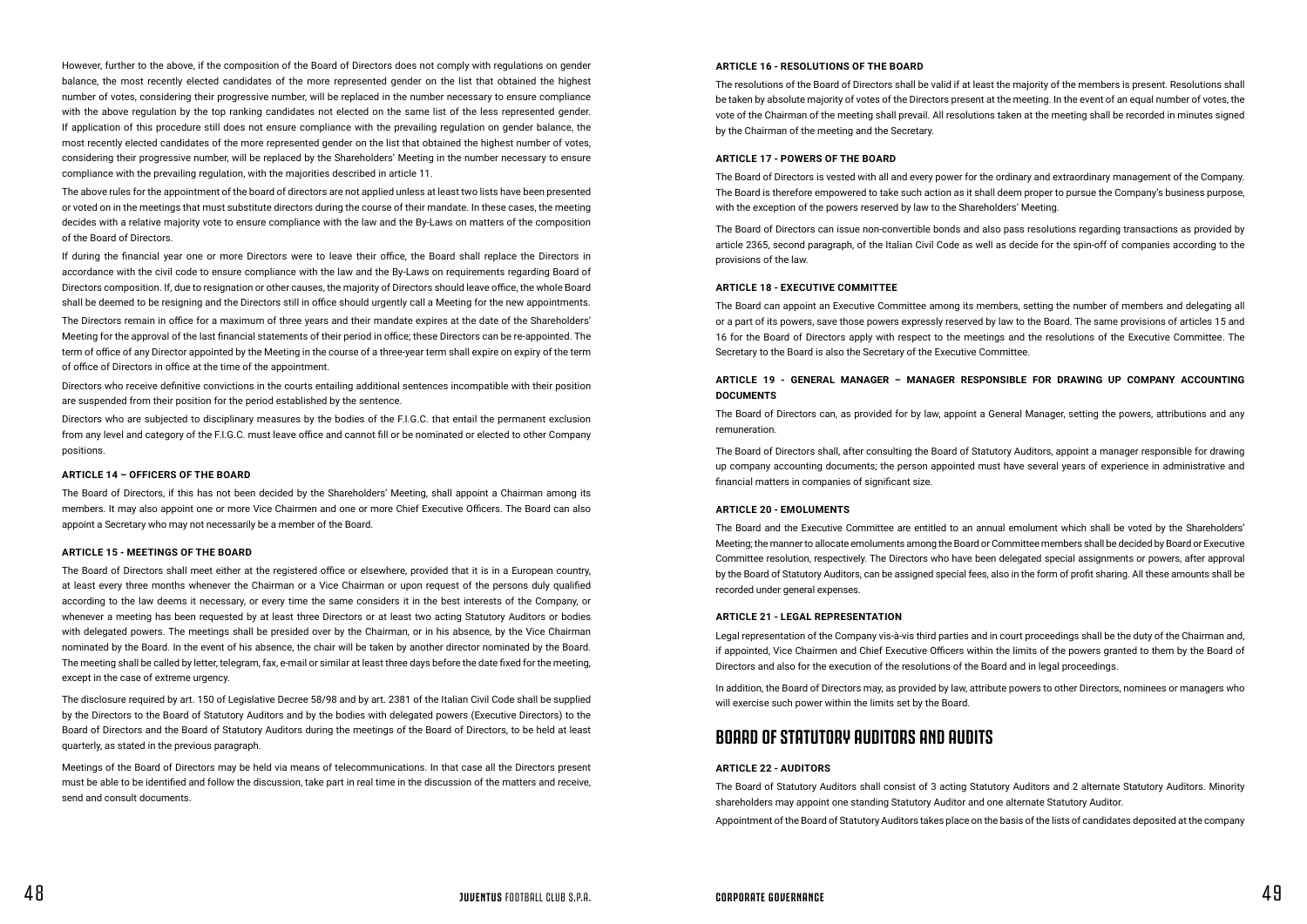offices within twenty-fifth days before the date of the meeting, in which the candidates are listed by a progressive number. The list is divided into two sections: one is for acting Statutory Auditor candidates and the other is for alternate Statutory Auditor candidates, in a number no higher than the number of auditors to be elected.

Lists can only be presented by shareholders which, alone or together with other shareholders, own voting shares representing the percentage specified in the third paragraph of article 13; this share of ownership must be shown in special notices which must reach the company at least twenty-one days before the meeting date. All this will be mentioned in the notice of the meeting.

Shareholders cannot present or vote, either through a third party or fiduciary company, more than one list. Shareholders belonging to the same group and shareholders belonging to a shareholder syndicate regarding company shares may not present or vote for more than one list, even if through third parties or fiduciary companies. Each candidate may be included on only one list, and will otherwise be considered ineligible.

Only candidates who meet the requirements on the limits on the accumulation of positions specified by the applicable regulations and who meet the requirements of these regulations and these Company By-Laws may be included in the lists. As is specified in article 1, section 2, letters b) and c) and section 3 of the Ministerial Decree no. 162 of 30 March 2000 concerning the qualifications of the board of statutory auditors of listed companies, for questions closely related to the activities of the Company, these include commercial law, industrial law, sports law, business economics and finance as well as other disciplines regarding similar subjects, even if indicated by different definitions, while the fields of activity strictly regarding the Company's operations include the fields of sport and professional sports.

Lists that, taking into account both sections, include three or more candidates must include both male and female candidates in the top two spots of the section relating to the acting auditors, so that the composition of the Board of Statutory Auditors complies with the regulations on gender balance.

Outgoing auditors may be re-elected. The lists presented must also be furnished with:

- a) information regarding the identity of the shareholders that have presented lists, with the indication of percentage of the overall shareholding owned;
- b) a declaration of shareholders other than those that hold, even jointly, a controlling share or relative majority, certifying the absence of related links with the latter covered by the regulations in force;
- c) full information on the personal and professional characteristics of the candidates, as well as a declaration by them of possessing the prerequisites required by law and the Company By-Laws and their acceptance of the candidature;
- d) the list of directorship and control positions occupied by candidates in other companies, with the undertaking to update this list at the date of the meeting.

Any candidates who do not comply with the aforesaid provisions shall be considered ineligible.

In the event that at the date of the above deadline only a single list has been deposited, i.e. only lists presented by shareholders who, on the base of what is set out above, are connected with each other in the sense of the regulations in force, lists may be presented up to the third day following that date. In this case the threshold is reduced by one half.

The lists may be deposited by using at least one means of distance communication, according to the methods described in the notice of calling, which allow the individuals depositing the list to be identified.

Prompt notification pursuant to the regulations in force must be given of the absence of minority lists, of the extended deadline for the presentation of them and the reduction in the threshold as mentioned above.

The appointment of the members of the Board of Statutory Auditors is as follows:

- 1) two acting statutory members and one alternate member are elected from the list which has obtained the highest number of votes, in the progressive order in which they are listed thereon;
- 2) the remaining acting statutory member and the other alternate statutory member are elected from the list which has obtained the second highest number of votes from the Meeting and which is not connected to the reference shareholders on the basis of the progressive order in the sections of the list; in the event of parity between a number of lists, the candidates elected are those of the list presented by shareholders holding the largest shareholding, or, secondarily, by the highest number of shareholders.

The Chairman of the Board of Statutory Auditors shall be the statutory member indicated as the first candidate on the list

### indicated in point 2 above.

If it is not possible to appoint the Statutory Auditors in the manner described above, the candidates will be appointed by a simple majority of votes cast by the shareholders present at the Meeting in order to ensure compliance with the law and the By-Laws on matters of the composition of the Board of Statutory Auditors. In the event the requisites demanded by law and the By-Laws are no longer met, the Statutory Auditor shall be relieved of office.

In the event of the replacement of a Statutory Auditor, including the position of Chairman, the alternate Statutory Auditor belonging to the same list as the resigned auditor shall take the place of the same, when the Statutory Auditors have been nominated through lists.

If this substitution does not ensure compliance with prevailing law on gender balance, a shareholders' meeting must be called as quickly as practicable to ensure complete compliance with the regulation. If the appointment of the Board of Statutory Auditors is not made via lists and an auditor is to be replaced, the most senior auditor shall take over the leaving auditor's office. If the replacement as described above does not allow compliance with prevailing law on gender balance, the auditor whose characteristics meet the regulations shall be appointed. If application of this procedure still does not achieve compliance with prevailing law on matters of gender balance, a shareholders' meeting must be called as soon as practicable to ensure compliance with this regulation.

The terms in the preceding paragraphs shall not be applied by the Meetings which, according to the law, must appoint acting Statutory Auditors and/or alternate Statutory Auditors and the Chairman needed to complete the Board of Statutory Auditors in the event of replacement or resignation. In these cases, the appointment is made by the simple majority vote of the shareholders, respecting the principle of the necessary representation of minorities ensuring compliance with the law and the By-Laws on matters of the composition of the Board of Statutory Auditors.

The members of the Board of Statutory Auditors are subject to the same conditions and constraints as specified for Directors in article 13.

### **ARTICLE 23 - EMOLUMENTS**

The emolument of the Statutory Auditors shall be determined by the Shareholders' Meeting according to law.

### **ARTICLE 24 – AUDIT**

Legal audits and accounting control is exercised by independent auditors who are listed in the corresponding register according to the provisions of law.

## **FINANCIAL STATEMENTS**

### **ARTICLE 25 – FINANCIAL YEAR END**

The financial year shall terminate on 30 June each year.

### **ARTICLE 26 – DISTRIBUTION OF PROFITS**

The net profit, less any losses from prior years, shall be distributed as follows:

- 5% to the legal reserve, until the same reaches one-fifth of the Company's share capital;
- at least 10% to the technical-sports youth training and education schools;
- the remaining profit shall be distributed to the shareholders as dividends, unless otherwise voted by the Shareholders' Meeting.

### **ARTICLE 27 – INTERIM DIVIDENDS**

During the course of the year, and if the Board of Directors so deems it and it is feasible in the light of the results of the year, the Board of Directors can resolve to pay interim dividends for the year, in compliance with the provisions of the law.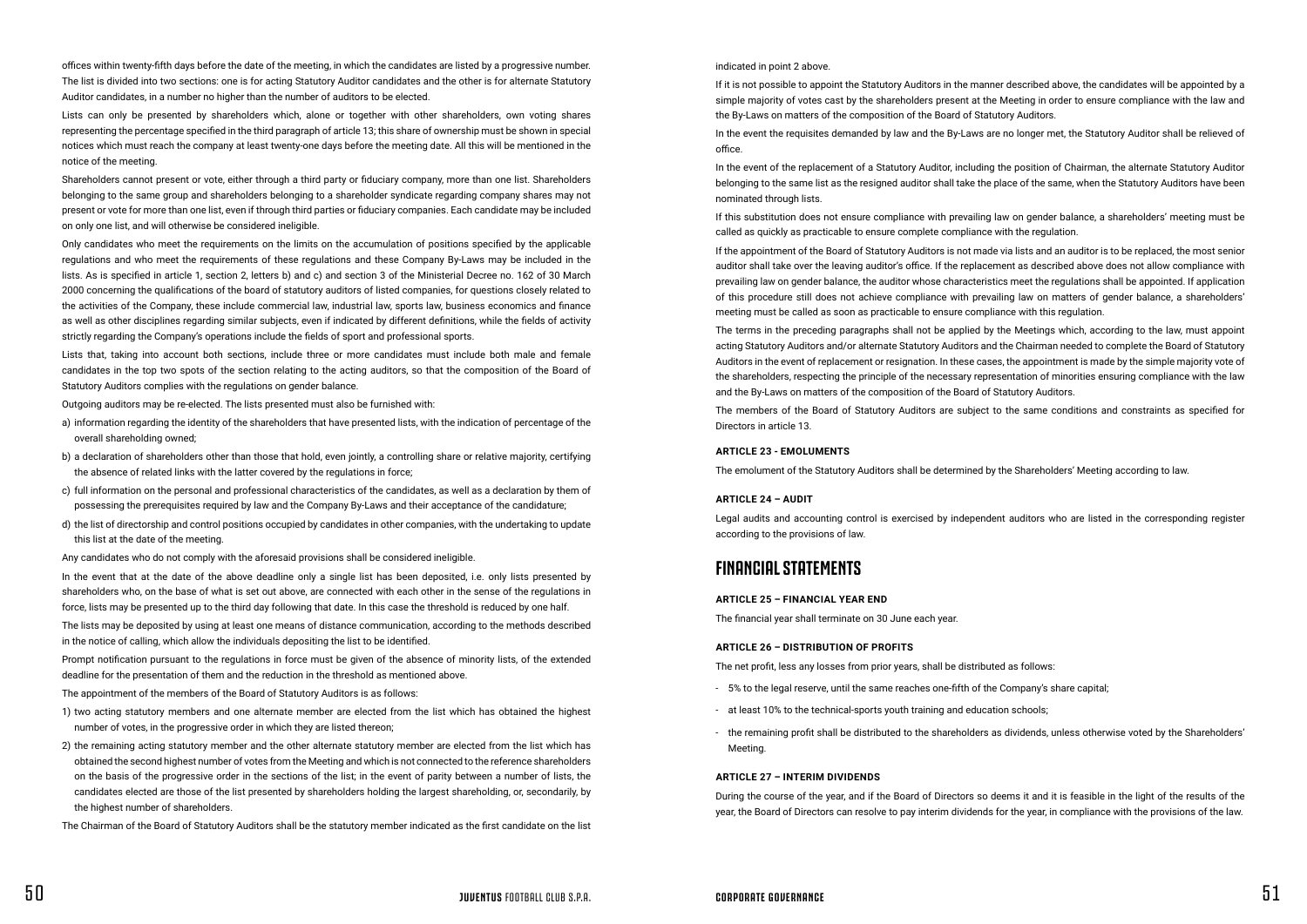### **ARTICLE 28 – PAYMENT OF DIVIDENDS**

Dividends shall become payable at the registered office of the Company and in other locations designated by the Board of Directors.

All and any dividends not collected within five years from the date when they become payable shall be allocated to the Extraordinary Reserve of the Company and the related coupons shall be cancelled.

# **FINAL PROVISIONS**

### **ARTICLE 29 – TERRITORIAL JURISDICTION**

The Company shall be under the jurisdiction of the Court of Turin.

### **ARTICLE 30 - DOMICILE OF SHAREHOLDERS**

The domicile of the shareholder, for all relations with the Company, is that shown in the shareholders' register.

### **ARTICLE 31 - LIQUIDATION**

In the event of the dissolution of the Company, the wind-up will take place in the manner established by law.

The liquidator or liquidators shall be appointed, in compliance with the law, by the Shareholders' Meeting, which will fix their powers and compensation.

The state of liquidation or closure entails the revocation of affiliation by the F.I.G.C. which may allow activity to continue until the end of the season in progress.

### **ARTICLE 32 - MATTERS GOVERNED BY LAW**

All matters not provided for in the present Company By-Laws shall be governed by the provisions of law.

### **ARTICLE 33 – INTERIM PROVISIONS**

The provisions contained in articles 13 and 22 which aim to ensure compliance with prevailing law on gender balance shall apply starting from the next election of the Board of Directors and Board of Statutory Auditors, subsequent to 12 August 2012 and for three consecutive terms of office.